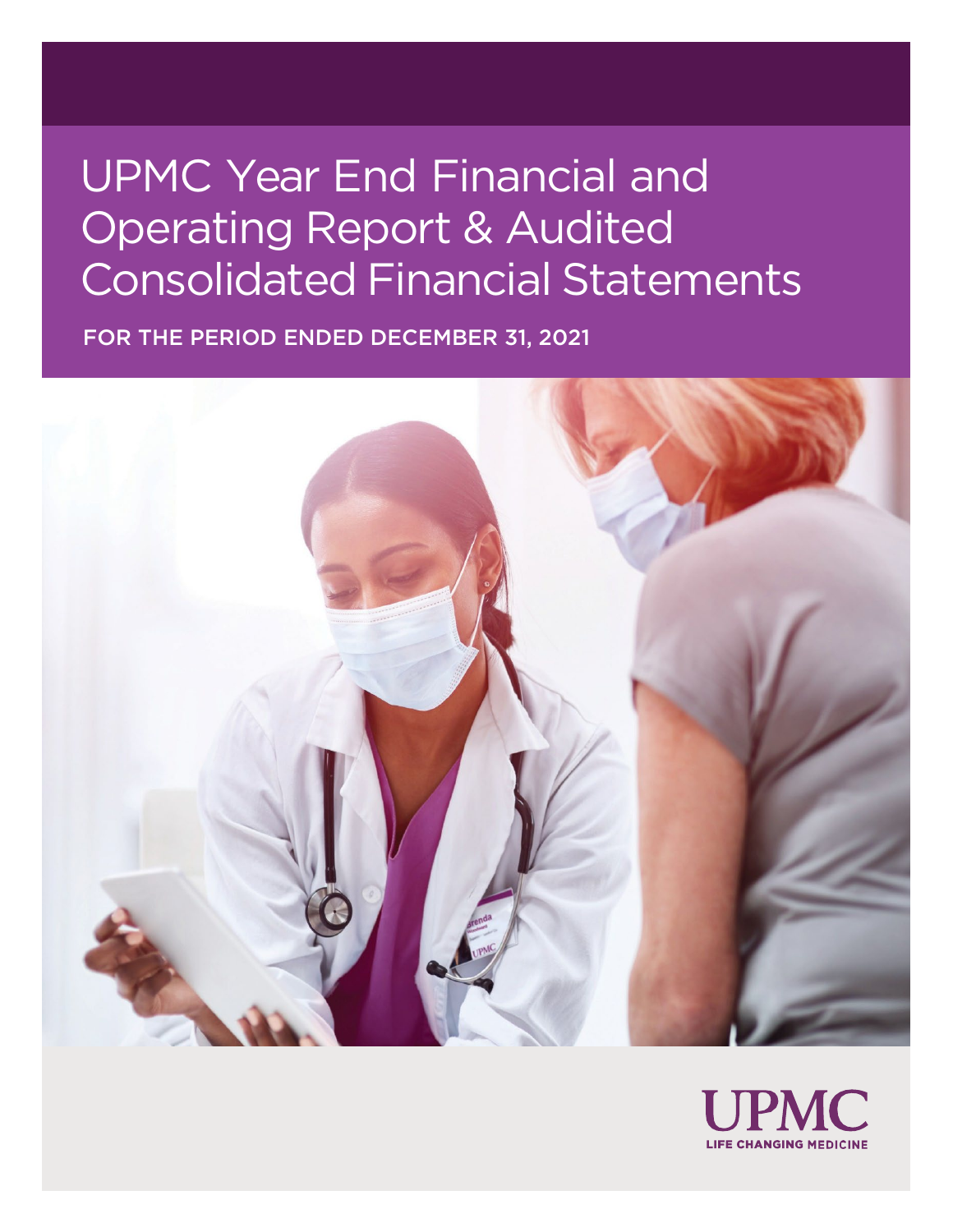# UPMC Year End Financial and Operating Report & Audited Consolidated Financial Statements

FOR THE PERIOD ENDED DECEMBER 31, 2021

## TABLE OF CONTENTS

The following financial data is as of and for the years ended December 31, 2021 and 2020. Operating and financial results reported herein are not necessarily indicative of the results that may be expected for any future periods.

The information contained herein is being filed by UPMC for the purpose of complying with its obligations under Continuing Disclosure Agreements entered into in connection with the issuance of the series of bonds listed herein and disclosure and compliance obligations in connection with various banking arrangements. Digital Assurance Certification, L.L.C., as Dissemination Agent, has not participated in the preparation of this Year End Financial and Operating Report & Audited Consolidated Financial Statements and has not examined its contents and makes no representations concerning the accuracy and completeness of the information contained herein.

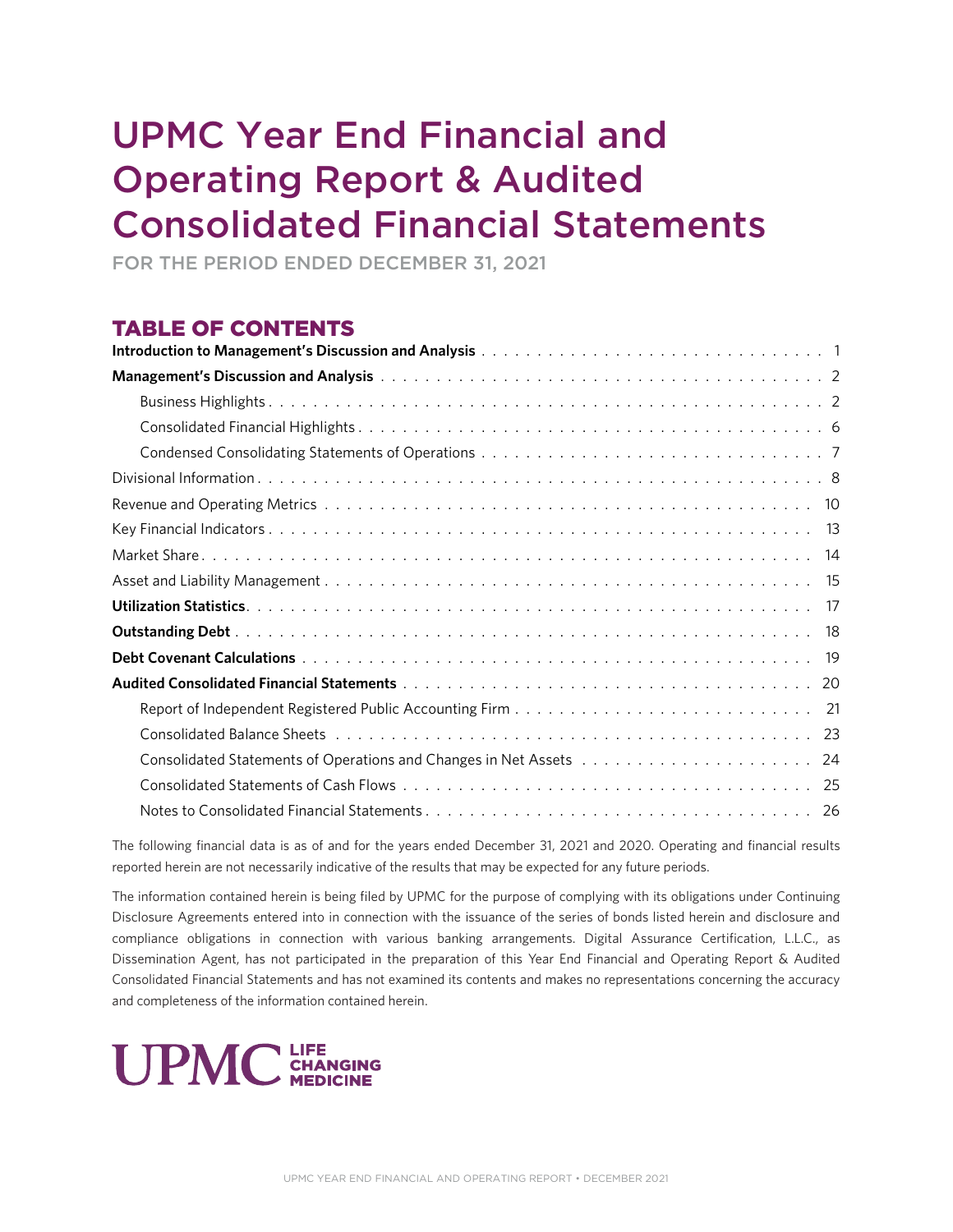PERIOD ENDED DECEMBER 31, 2021

UPMC, doing business as the University of Pittsburgh Medical Center, is one of the world's leading Integrated Delivery and Financing Systems ("IDFS"). UPMC is based in Pittsburgh, Pennsylvania and primarily serves residents across the Commonwealth of Pennsylvania, as well as western New York and northwestern Maryland. We also draw patients for highly specialized services from across the nation and around the world. UPMC's 40 hospitals and 800 clinical locations comprise one of the largest nonprofit health systems in the United States. UPMC serves customers across the continuum of healthcare with its hospital, physician and homecare services, physical and behavioral insurance product offerings, international operations, and its Enterprises division.

We are committed to providing high quality, cost-effective healthcare to our communities and our insurance members, while continuing to grow our business and execute on our mission of service. As part of this mission, UPMC continues to make significant investments in equipment, technology and operational strategies designed to improve clinical quality and to provide the best possible patient and member experience. Investments in our operations and continued capital improvements are expected to become increasingly important as the competitive environment of the market and national changes to the industry continue to shift the landscape of healthcare. We build new facilities, make strategic acquisitions and enter into joint venture arrangements or affiliations with healthcare businesses — in each case in communities where we believe our mission can be effectively utilized to improve the overall health of those communities.

As the stewards of UPMC's community assets, we are guided by our core values of integrity, excellence, respect and teamwork. These values govern the manner in which we serve our communities and are embedded in the execution and delivery of Life Changing Medicine. By continually evolving and refining UPMC's world-class financial processes, we focus on achieving optimal financial results that support the continued development of our organization, as well as ongoing investment in the future of the communities we serve. We are committed to achieving these objectives with unyielding commitments to transparency in reporting and disclosure, enterprise-wide integration and ongoing process improvement.

The purpose of this section, Management's Discussion and Analysis ("MD&A"), is to provide a narrative explanation of our consolidated financial statements that enhances our overall financial disclosures, to provide the context within which our financial information may be analyzed, and to provide information about the quality of, and potential variability of, our financial condition, results of operations and cash flows.

Unless otherwise indicated, all financial information included herein relates to our continuing operations, with dollar amounts expressed in millions (except for statistical information and as otherwise noted). MD&A should be read in conjunction with the accompanying audited consolidated financial statements.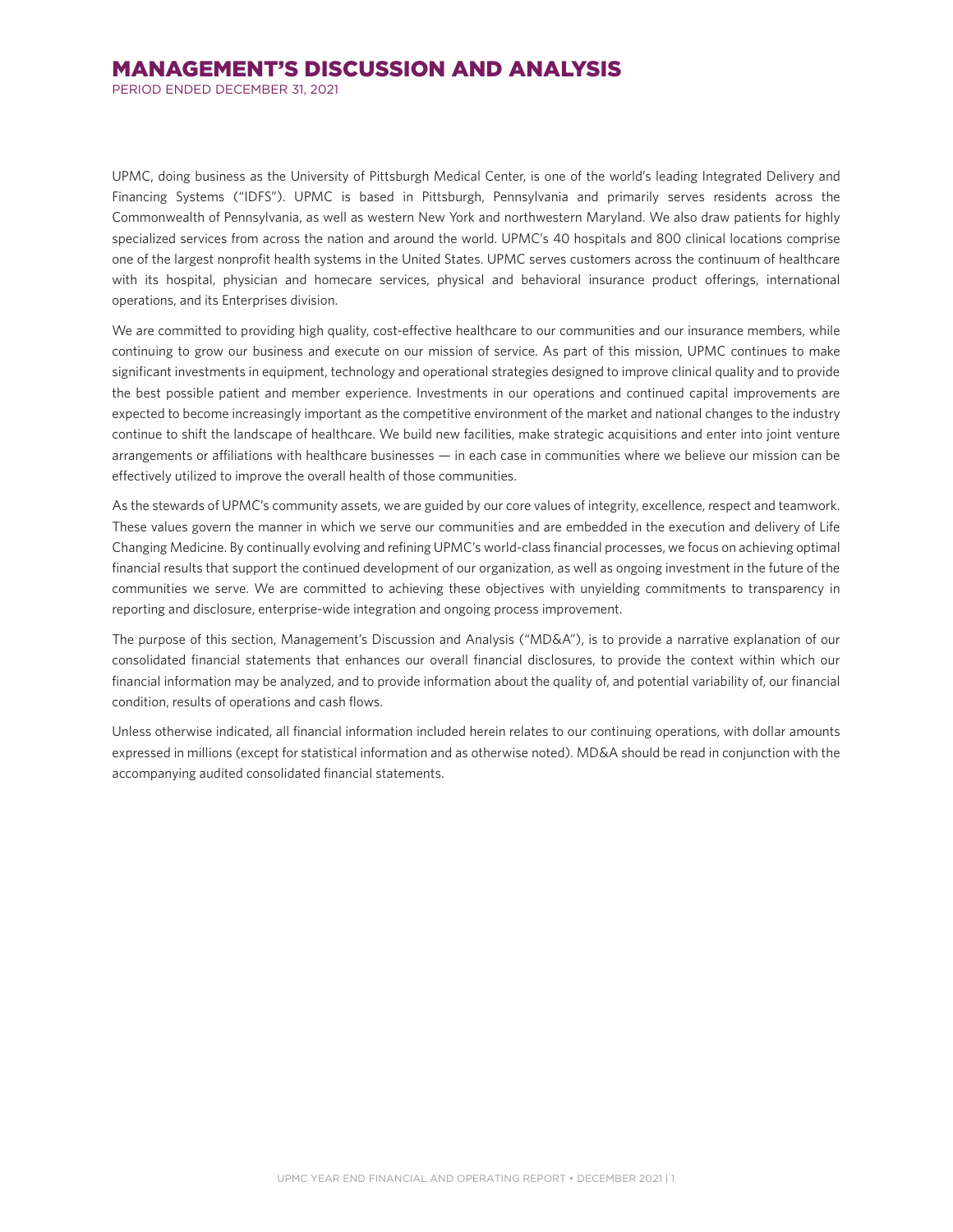PERIOD ENDED DECEMBER 31, 2021

#### BUSINESS HIGHLIGHTS

Throughout 2021 and the evolving COVID-19 global pandemic, UPMC served as a leading provider of vaccines, latest evidencebased therapies, and a trusted source for rapidly changing information on prevention and treatment in every region we serve. Our clinical experts and operational leaders have hosted 37 press conferences and granted hundreds of media interviews since the onset of the pandemic to provide the most crucial up-to-date information to help keep our communities safe. UPMC leaders have provided expert testimony and advice to federal, state and local government officials on how to best serve their constituents during the pandemic through dozens of joint press conferences, expert panels, and community forums.

Meanwhile, UPMC never stopped providing essential, compassionate, and clinical care that our patients and communities needed in the present, and we never stopped investing in innovative clinical excellence, translational sciences and the clinical services growth our patients and communities need for the future. At the core of it all is UPMC's dedicated workforce of 92,000, and amidst the nationwide staffing challenges of an unprecedented year in healthcare, UPMC targeted investments of more than \$350 million to bolster protective equipment and provide pay protection and enhanced benefits for our employees.

#### **Leading Provider of COVID-19 Community Vaccinations**

UPMC has remained committed to community-based vaccination clinics by working with community partners to take care of our most vulnerable citizens and attempting to ensure access for all. We have set up dozens of clinics at locations such as churches, community centers and events where many of our employees volunteer their service. In addition to our fixed clinic locations where people can schedule appointment times, we have also provided thousands of vaccines to those who are in long-term care facilities or who are homebound. As of February 2022, we had provided more than 785,000 total vaccine doses, more than any other health system in Pennsylvania, and we will continue to offer these clinics as long as there is a need.

#### **Leading Provider of Monoclonal Antibodies**

In late 2020, an outpatient treatment became available for COVID-19 known as monoclonal antibodies. As of February 2022, UPMC had given this treatment to nearly 23,000 patients, more than any other health system in Pennsylvania, and is among the top providers of monoclonal antibodies in the nation. UPMC's own clinical data has shown that monoclonal antibodies cut the risk of hospitalization and death by more than 60 percent. In recognition of our efforts, The White House partnered with UPMC to give ample supply of monoclonal antibodies for further research. Since monoclonal antibodies must be given through IV infusion or injection to people actively contagious with the virus, administering can be difficult and many hospitals and health systems do not offer it. However, UPMC rose to the challenge and set up more than 40 outpatient clinics across the communities we serve, and when a patient is not able to come to one of these locations, we go to them. This work, coupled with thoughtful dialogue to answer questions and raise awareness, allowed UPMC to achieve equity in its administration of this treatment, eliminating racial disparities of patients aided. In late 2021, in the first and largest clinical study in the world to compare different methods of administering Regeneron's monoclonal antibody treatment, UPMC showed that it is just as effective to give it through subcutaneous injections as it is to administer intravenously. This breakthrough allowed us to treat more than double the number of patients. Our efforts to promote UPMC's monoclonal antibody research led to inquiries about our best practices from more than 20 health care providers, from small rural hospitals to peer academic institutions, proving once again that our press briefings where we share our successes with our communities have a profound, life-saving impact on the practice of medicine. In January 2022, the U.S. Food and Drug Administration restricted the use of certain types of monoclonal antibodies after they were found ineffective against the COVID-19 variant Omicron. Not included in this restricted group was the monoclonal antibody sotrovimab. As the first health system to administer sotrovimab after it was authorized by the FDA, UPMC has abundant experience providing it safely and effectively to those in our communities who are most likely to have severe outcomes from COVID-19.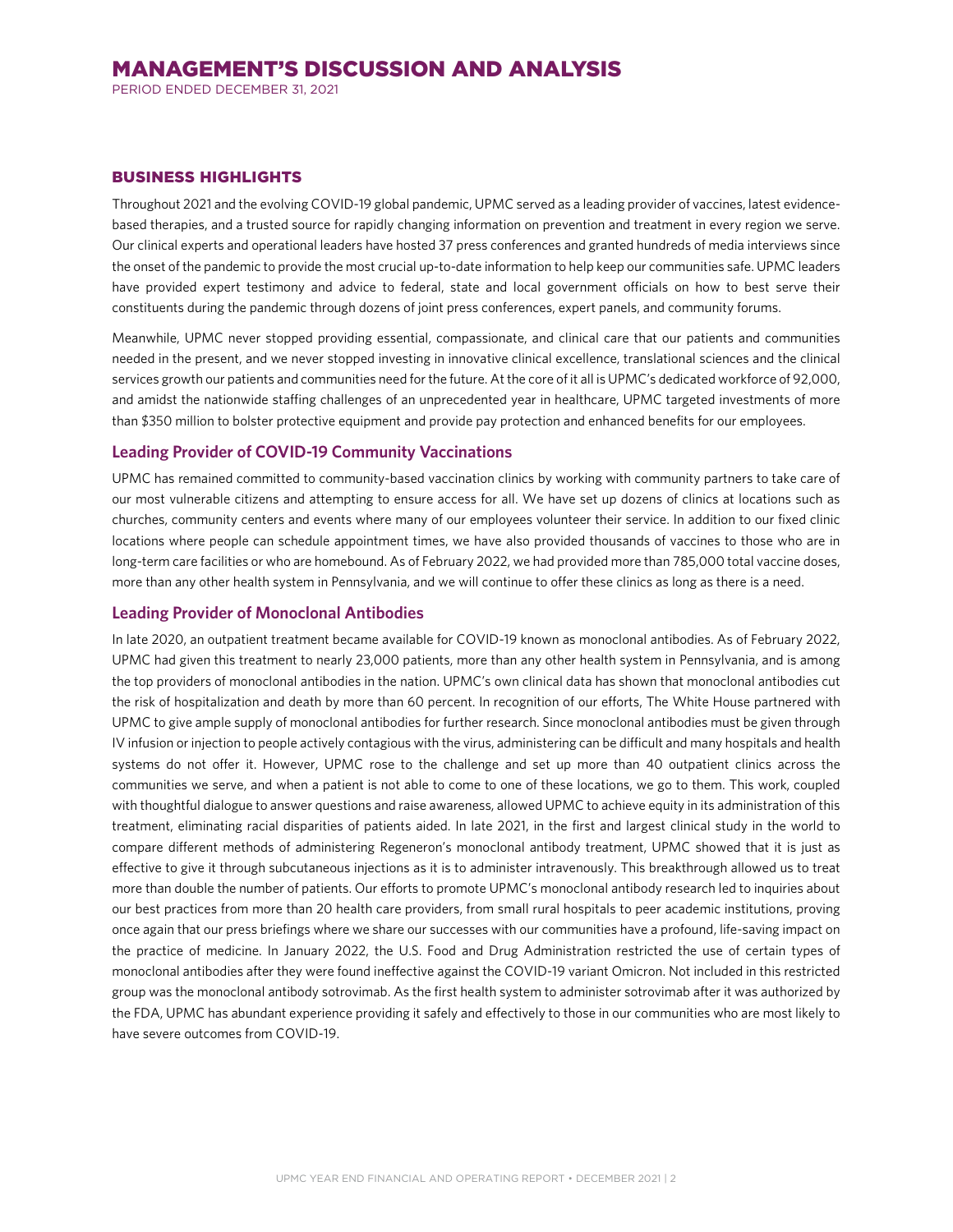PERIOD ENDED DECEMBER 31, 2021

## **Leading Provider of Evusheld for Our Most Vulnerable Patients**

During the last week of December 2021, UPMC learned it would receive its first limited shipment of the preventive monoclonal antibody Evusheld for those with severely compromised immune systems, such as cancer and transplant patients. We promptly hosted a media briefing to share the news with our communities about how UPMC would be equitably distributing this scarce resource in an evidence-based fashion to our most vulnerable patients in all the regions UPMC serves. As of February 2022, UPMC had administered Evusheld to nearly 1,000 patients, with hundreds more scheduled.

## **Advancing Other Clinical Excellence and Translational Sciences**

Even as battling COVID-19 is a top priority, UPMC continued to advance other areas of clinical excellence and translational sciences. In December 2021, Science Magazine recognized UPMC as the premier organization transforming the traditionally slow process of clinical trials into a dynamic patient-serving, data-driven approach to getting life-saving answers in near real time.

UPMC expanded services in new regions at home and abroad, and showed how technologies like telehealth and data analytics have re-envisioned critical care, patient education, palliative care, and more. Additional breakthroughs involved specialties like vision restoration and brain-computer interface. In order to meet increasing demand for new UPMC clinical programs and services, we spent approximately \$800 million on capital expenditures in 2021 to continue our focus on advancing world-class care even during a global pandemic. These investments support numerous specialty care expansions, including the addition of UPMC Children's facilities and services at UPMC Harrisburg, UPMC Western Maryland, UPMC Hillman Cancer Center and UPMC Magee-Womens expertise and enhancements in multiple locations throughout our service areas, including North Central PA.

## **Earning More Accolades for Clinical Excellence and Innovation**

In June 2021, UPMC Children's Hospital of Pittsburgh was recognized again as one of the top pediatric hospitals in the country, earning the ninth position on the 2021-22 U.S. News & World Report Honor Roll of America's Best Children's Hospitals. UPMC Children's Hospital is expanding its pediatric specialties and subspecialities throughout UPMC regions, including:

- UPMC Harrisburg's cutting-edge pediatric inpatient unit, which brings the nationally ranked care from UPMC Children's Hospital in Pittsburgh to families in southcentral Pennsylvania.
- UPMC Children's Hospital Emergency Department Affiliation program, which provides more regional hospitals with around-the-clock access to board-certified emergency medicine physicians at UPMC Children's Hospital in Pittsburgh through Emergency Department-to-Emergency Department consultations.
- UPMC Children's Community Pediatrics ("CCP") expansion and growth efforts have allowed its primary, behavioral health, and subspecialty care to reach more families and communities throughout the region.

In September 2021, UPMC was named one of the nation's "Digital Health Most Wired" health systems by the College of Healthcare Information Management Executives ("CHIME") for the 23rd year in a row, and one of only seven health systems eligible for the highest tier of recognition.

For the third year in a row, the Ethisphere Institute, an organization focused on defining and advancing the standards of ethical business practices, named UPMC one of the World's Most Ethical Companies. UPMC is one of 135 organizations on Ethisphere's 2021 list, which spans 22 countries and 47 different industries. Ethisphere evaluated UPMC as an integrated health care delivery and financing system, making it one of only two organizations recognized in that category.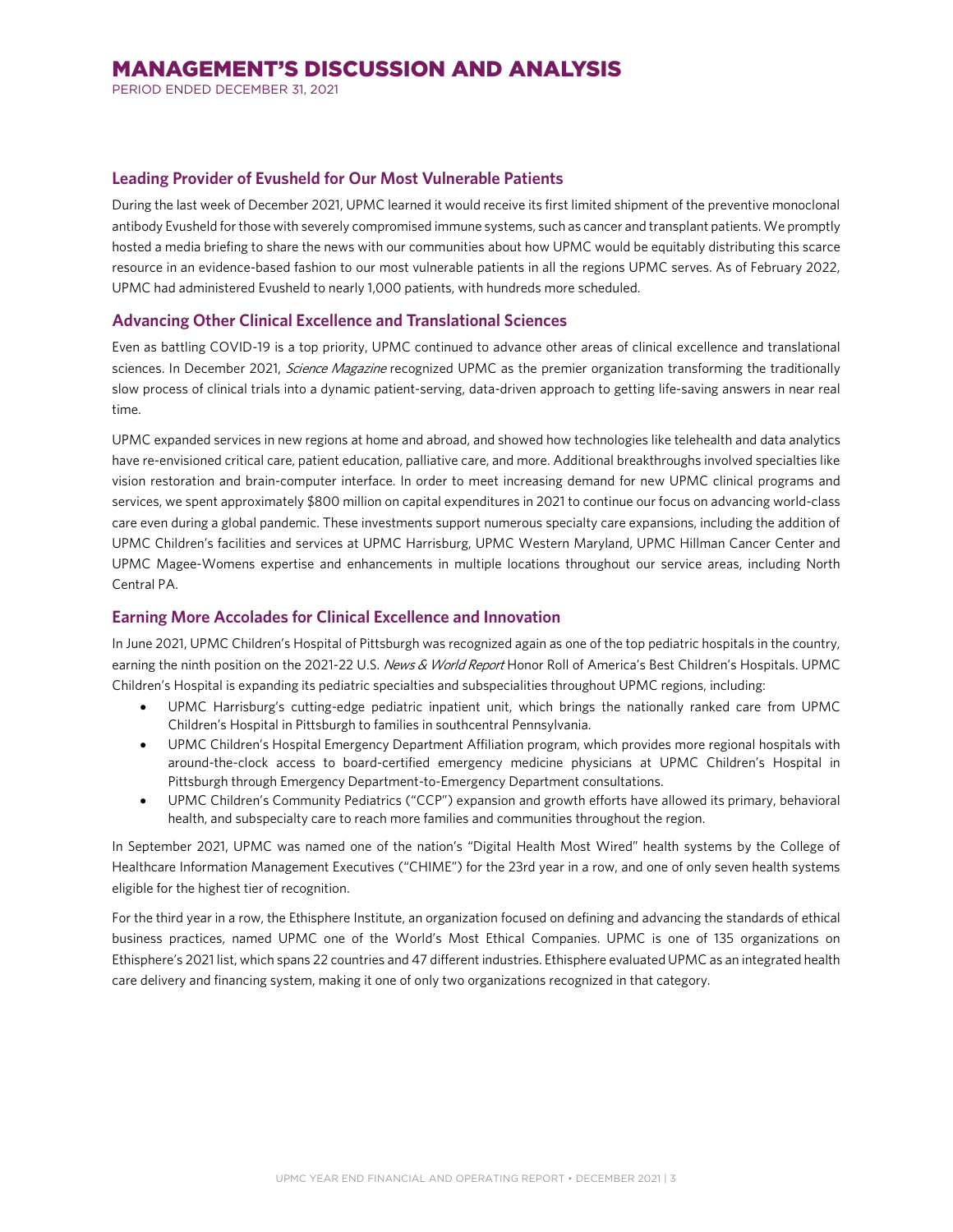PERIOD ENDED DECEMBER 31, 2021

#### **Investing in Our Communities**

UPMC's commitment to providing needed community services to every corner of the regions we serve is stronger than ever. In addition to supporting the ongoing growth of our clinical services, outpatient centers, and state-of-the-art facilities, UPMC contributed \$1.7 billion in IRS-guided community benefits during fiscal year 2020, including more care to the region's most vulnerable citizens than any other health care institution. This contribution encompasses \$509 million in charity care and costs for those in need (providing 25 percent of hospital charity care in Pennsylvania), \$558 million in health and wellness programs and charitable contributions (which lead Pennsylvania in hospital contributions to community improvement programs) and \$599 million for medical research and education funding 98% of all hospital-supported research in the western Pennsylvania region and half of hospital-funded research in the state.

UPMC's annual total economic impact of \$46 billion in 2020 has nearly doubled from the prior five-year period. The health system's spending has a multiplier effect that ripples benefits through local economies. As the Commonwealth's largest nongovernmental employer, UPMC supports more than one in four hospital jobs in Pennsylvania, and paid \$919 million in federal, state, and local taxes last year. UPMC's \$1.7 billion in community benefits equals nearly \$4.6 million per day or more than 18 percent of net patient service revenue. According to the most recent publicly available data, UPMC contributes more to its communities than any other health system in Pennsylvania.

Our many community engagement activities include:

- Our investment in an affordable housing loan fund focused in western Pennsylvania as part of an initiative by the Robert Wood Johnson Foundation.
- A new homeless shelter, Second Avenue Commons, where UPMC will run and manage the medical clinic.
- A unique program called "Freedom House 2.0," which recruits, trains, and employs first responders from economically disadvantaged communities.
- Dozens of community-based COVID-19 vaccine clinics in areas including McKeesport, Homestead, and East Liberty.
- A "Street Medicine" program in Harrisburg helping address the health needs of the community's unhoused population by offering primary care services in camps and shelters and connecting individuals with support services and resources in the community.

#### **Investing in Our Workforce**

At the foundation of UPMC's continuing leadership role as the pandemic evolves is our workforce of 92,000. In ways beyond 2020's significant efforts, UPMC employees have stretched themselves further and thinner than ever thought possible. To recognize outstanding work throughout these unprecedented times, in November 2021, UPMC announced investments to support our workforce, with enhancements in several areas, including rewarding each eligible employee with a one-time bonus as a special "thank you" for their service. Since then, UPMC has announced additional investments that include substantial improvements to our already robust benefit programs to ensure all employees have affordable and valuable coverage, and a boost to our merit program to ensure leaders are better positioned to reward strong performances during 2021. Before this, UPMC had increased minimum starting salaries effective in January 2021 for entry-level positions in its urban and Central Pennsylvania facilities to \$15 an hour plus a rich benefits package, the first healthcare provider in the Commonwealth to do so. Market data shows \$15 an hour in the urban setting is 10% higher than the market rate.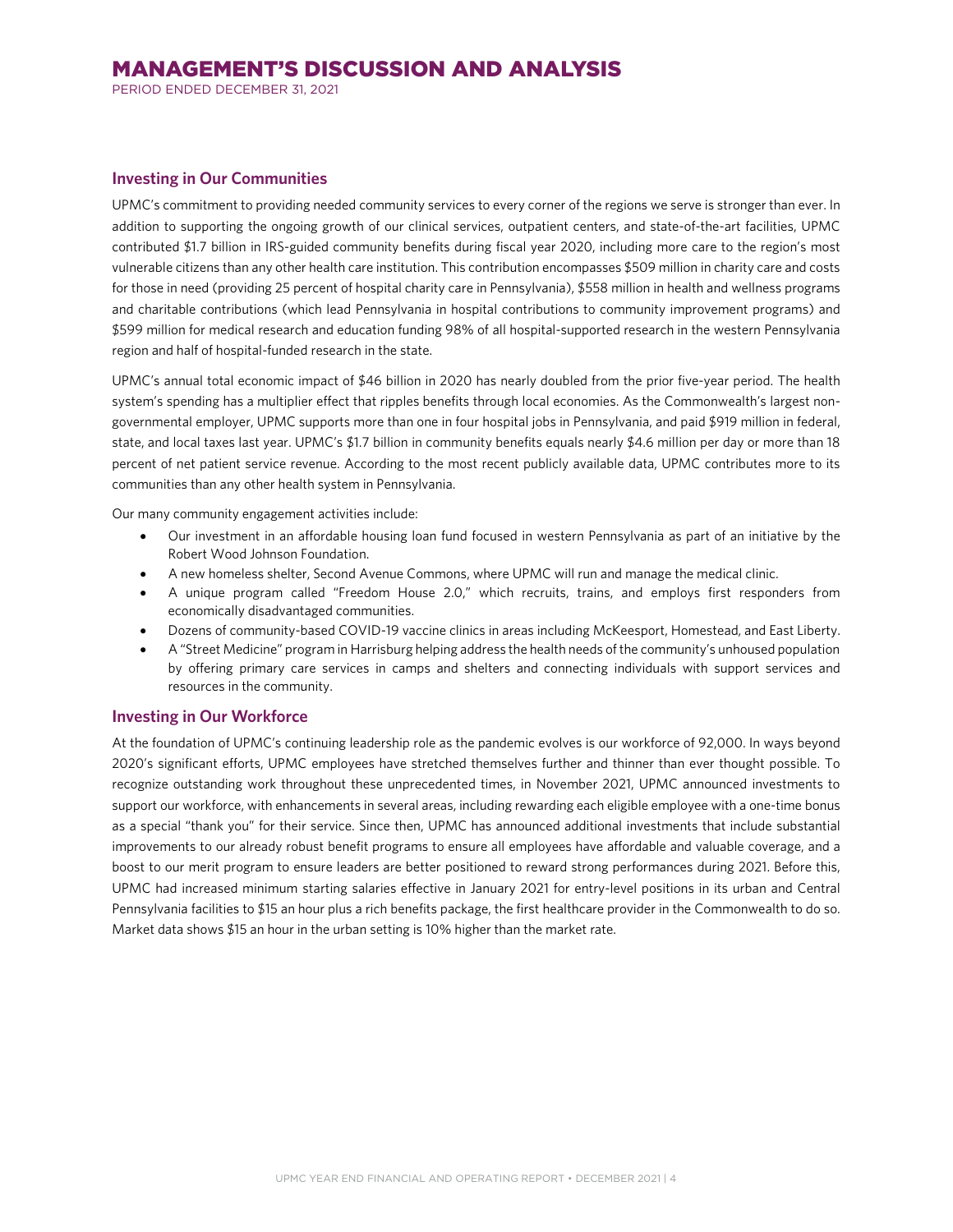PERIOD ENDED DECEMBER 31, 2021

## **Creating UPMC's Own In-House Travel Staffing Agency**

In December 2021, UPMC launched UPMC Travel Staffing as an innovative way to support our workforce by addressing the clinical staffing shortage impacting health care throughout the nation. The program is for registered nurses and surgical technologists, with the potential to evolve to include additional job roles. As of February 2022, more than 135 travel positions have been filled.

## **Forging Ahead Under New President and CEO**

UPMC's Board of Directors unanimously selected Leslie C. Davis to succeed Jeffrey A. Romoff as president and chief executive officer, effective August 1, 2021. Ms. Davis has more than 30 years of health care experience, having most recently served as president of the Health Services Division at UPMC. She has been responsible for leading UPMC's 40-hospital system and has played a large role in positioning UPMC as a national health care innovator. Additionally, she directed the organization's efforts to improve the patient experience, provide superb patient care, and enhance employee and physician engagement. Ms. Davis served as president of UPMC Magee-Womens hospital from 2004 to 2018, prior to serving as chief operating officer of the Health Services Division for three years. Before joining UPMC, Ms. Davis was president of Graduate Hospital in Philadelphia, part of Tenet Healthcare Corp. She began her career at Mt. Sinai Medical Center in New York City and subsequently spent 13 years with Thomas Jefferson University in Philadelphia in positions of increasing responsibility, including vice president of clinical affiliations and ambulatory programs. She also served as chief operating officer of Presbyterian Medical Center and the Hospital of the University of Pennsylvania, as well as the chief marketing and planning officer for the University of Pennsylvania Health System.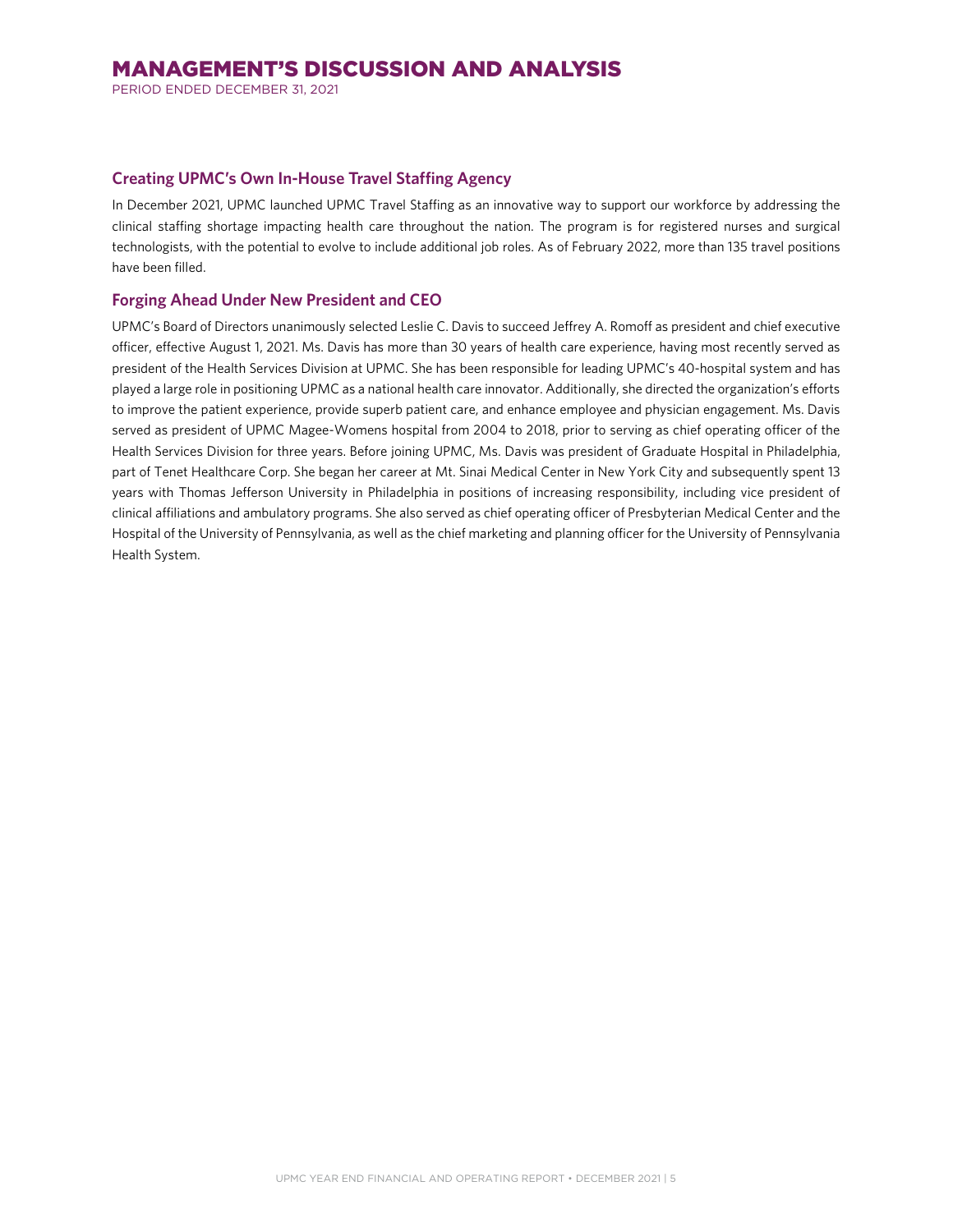PERIOD ENDED DECEMBER 31, 2021

## CONSOLIDATED FINANCIAL HIGHLIGHTS

| Financial Results for the Years Ended December 31                     | 2021              | 2020*             |
|-----------------------------------------------------------------------|-------------------|-------------------|
| Operating revenues                                                    | \$<br>24,366      | \$<br>23,093      |
| Operating income                                                      | \$<br>843         | \$<br>878         |
| Operating margin %                                                    | 3.5%              | 3.8%              |
| Operating margin % (after income tax and interest expense)            | 2.8%              | 3.0%              |
| Gain from investing and financing activities                          | \$<br>810         | \$<br>232         |
| Excess of revenues over expenses attributable to controlling interest | \$<br>1,460       | \$<br>1,073       |
| <b>Operating EBIDA</b>                                                | \$<br>1,532       | \$<br>1,564       |
| Capital expenditures                                                  | \$<br>782         | \$<br>865         |
| Reinvestment ratio                                                    | 1.13              | 1.26              |
| Selected Other Information as of                                      | December 31, 2021 | December 31, 2020 |
| Total cash and investments                                            | \$<br>10,697      | \$<br>9,873       |
| Unrestricted cash and investments                                     | \$<br>9,184       | \$<br>8,440       |
| Unrestricted cash and investments over long-term debt <sup>1</sup>    | \$<br>3,131       | \$<br>2,036       |
| Days of cash on hand                                                  | 148               | 142               |
| Days in net accounts receivable                                       | 46                | 39                |
| Average age of plant (in years)                                       | 9.8               | 9.2               |

\*Adjustments were made to prior year to conform to current year presentation. See disclosure in Footnote 1.

<sup>1</sup>Excludes \$515 million and \$840 million of Medicare advance funding as of December 31, 2021 and December 31, 2020, respectively, and \$104 million and \$225 million of deferred FICA payments as of December 31, 2021 and December 31, 2020, respectively.

Operating income of \$843 million for the year ended December 31, 2021 decreased \$35 million compared to the same period in the prior year. Excess of revenues over expenses was \$1.5 billion. Operating earnings before interest, depreciation and amortization (EBIDA) totaled \$1.5 billion for the year ended December 31, 2021. As of December 31, 2021, UPMC had \$10.7 billion of cash and investments, of which approximately \$2.9 billion is held by UPMC's regulated health and captive insurance companies.

In March 2020 and March 2021, the federal government enacted the CARES Act and the American Rescue Plan, respectively, that provide, among other funding sources, relief funds to hospitals and other health care providers on the front lines of the COVID-19 response. This funding has been used to support health care related expenses or lost revenue attributable to COVID-19. Beginning in April 2020, over 90 individual UPMC facilities received an aggregate of approximately \$761 million of federal funding through December 31, 2021. Approximately \$380 million was recognized as other operating revenue for the year ended December 31, 2020. For the year ended December 31, 2021, an additional \$264 million was recognized as UPMC continued to incur COVID-19 related expenses. The remaining amounts received will be evaluated for recognition in future periods as COVID-19 volumes and corresponding expenses continue to be incurred.

For the year ended December 31, 2021:

- Hospital medical-surgical admissions and observation cases increased 3% compared to the prior year,
- Hospital outpatient revenue per workday increased 13% compared to the prior year,
- Physician service revenue per weekday increased 11% from the comparable period in the prior year, and
- Enrollment in UPMC's Insurance Services increased 3% to approximately 4.1 million members as of December 31, 2021.

UPMC's gain from investing and financing activities for the year ended December 31, 2021 was \$810 million. UPMC continues to have a long-term perspective with regard to its investment activities.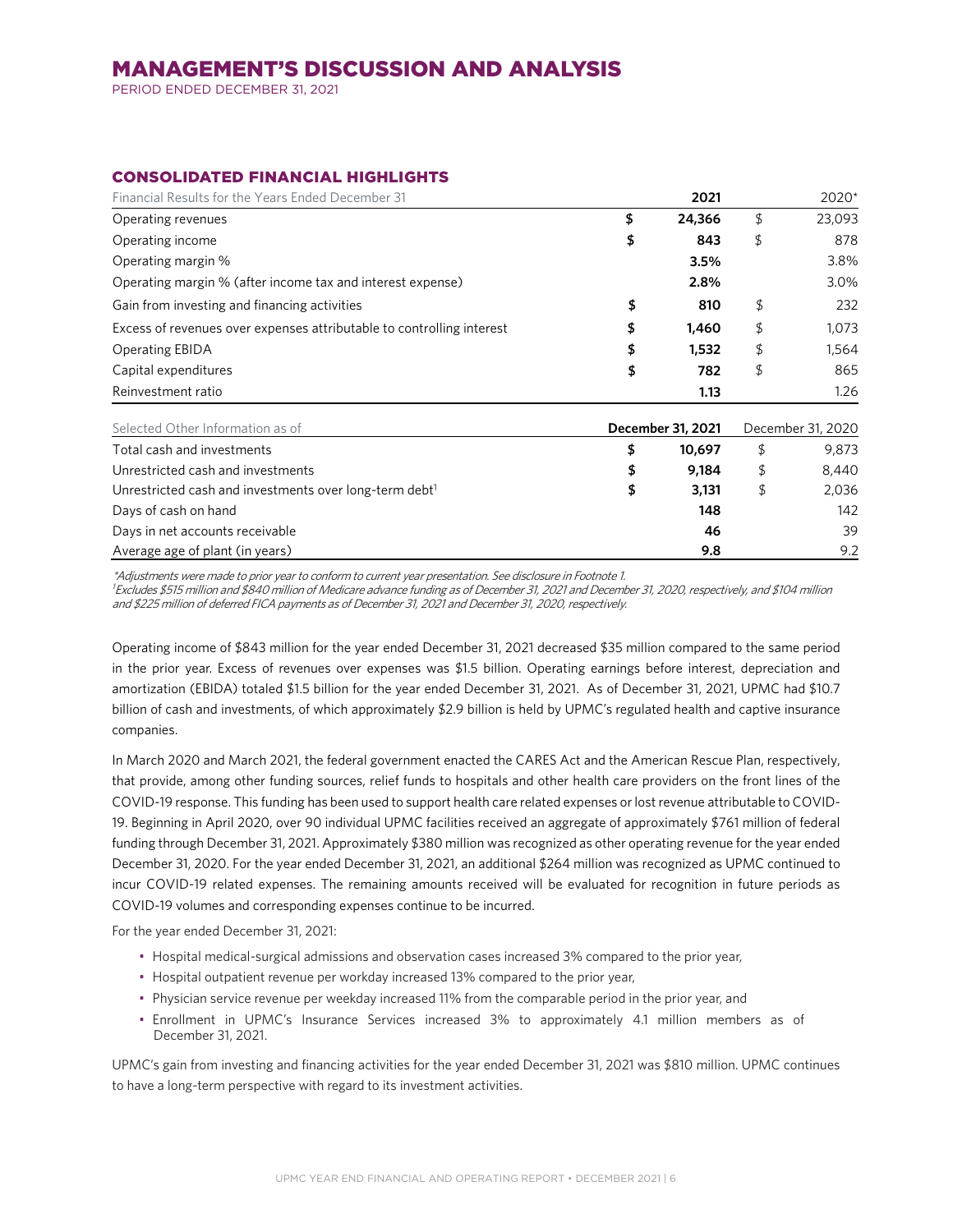PERIOD ENDED DECEMBER 31, 2021

## CONDENSED CONSOLIDATING STATEMENTS OF OPERATIONS

| Year Ended December 31, 2021                                      |         |                           |                          |               |                              |        | (in millions) |
|-------------------------------------------------------------------|---------|---------------------------|--------------------------|---------------|------------------------------|--------|---------------|
| <b>Revenues:</b>                                                  |         | Health<br><b>Services</b> | Insurance                |               | <b>Services Eliminations</b> |        | Consolidated  |
| Net patient service revenue                                       | \$      | 12,874 \$                 |                          | - \$          | $(2,869)$ \$                 |        | 10,005        |
| Insurance enrollment revenue                                      |         |                           | 12,110                   |               |                              |        | 12,110        |
| Other revenue                                                     |         | 1,471                     | 877                      |               | (97)                         |        | 2,251         |
| <b>Total operating revenues</b>                                   | \$      | 14,345 \$                 | 12,987 \$                |               | $(2,966)$ \$                 |        | 24,366        |
| <b>Expenses:</b>                                                  |         |                           |                          |               |                              |        |               |
| Salaries, professional fees and benefits                          | \$      | 7,732 \$                  | 538 \$                   |               | $(63)$ \$                    |        | 8,207         |
| Insurance claims expense                                          |         |                           | 11,339                   |               | (2,869)                      |        | 8,470         |
| Supplies, purchased services and general                          |         | 5,277                     | 914                      |               | (34)                         |        | 6,157         |
| Depreciation and amortization                                     |         | 678                       | 11                       |               |                              |        | 689           |
| <b>Total operating expenses</b>                                   |         | 13,687                    | 12,802                   |               | (2,966)                      |        | 23,523        |
| <b>Operating income</b>                                           | \$      | 658 \$                    | $185 \text{ }$ \$        |               |                              | - \$   | 843           |
| Operating margin %                                                |         | 4.6%                      | 1.4%                     |               | $\overline{\phantom{a}}$     |        | 3.5%          |
| Operating margin % (including income<br>tax and interest expense) |         | 3.4%                      | 1.4%                     |               |                              |        | 2.8%          |
| <b>Operating EBIDA</b>                                            | \$      | $1,336$ \$                | 196 \$                   |               |                              | $-$ \$ | 1,532         |
| <b>Operating EBIDA %</b>                                          |         | 9.3%                      | 1.5%                     |               |                              |        | 6.3%          |
| Year Ended December 31, 2020*                                     |         |                           |                          |               |                              |        | (in millions) |
| <b>Revenues:</b>                                                  |         |                           |                          |               |                              |        |               |
| Net patient service revenue                                       | \$      | $11,613$ \$               | $\overline{\phantom{a}}$ | $\frac{1}{2}$ | $(2,413)$ \$                 |        | 9,200         |
| Insurance enrollment revenue                                      |         |                           | 11,432                   |               |                              |        | 11,432        |
| Other revenue                                                     |         | 1,848                     | 856                      |               | (243)                        |        | 2,461         |
| <b>Total operating revenues</b>                                   | \$      | 13,461 \$                 | 12,288 \$                |               | $(2,656)$ \$                 |        | 23,093        |
| <b>Expenses:</b>                                                  |         |                           |                          |               |                              |        |               |
| Salaries, professional fees and benefits                          | $\oint$ | 7,300 \$                  | 511 $$$                  |               | $(33)$ \$                    |        | 7,778         |
| Insurance claims expense                                          |         |                           | 10,329                   |               | (2, 413)                     |        | 7,916         |
| Supplies, purchased services and general                          |         | 5,034                     | 1,011                    |               | (210)                        |        | 5,835         |
| Depreciation and amortization                                     |         | 671                       | 15                       |               |                              |        | 686           |
| <b>Total operating expenses</b>                                   |         | 13,005                    | 11,866                   |               | (2,656)                      |        | 22,215        |
| <b>Operating income</b>                                           | \$      | 456 \$                    | 422 \$                   |               |                              | $-9$   | 878           |
| Operating margin %                                                |         | 3.4%                      | 3.4%                     |               | $\overline{\phantom{a}}$     |        | 3.8%          |
| Operating margin % (including income<br>tax and interest expense) |         | 2.2%                      | 3.2%                     |               |                              |        | 3.0%          |
| <b>Operating EBIDA</b>                                            | \$      | $1,127$ \$                | 437 \$                   |               |                              | $-$ \$ | 1,564         |
| <b>Operating EBIDA %</b>                                          |         | 8.4%                      | 3.6%                     |               | $\overline{\phantom{a}}$     |        | 6.8%          |

\*Adjustments were made to prior year to conform to current year presentation. See disclosure in Footnote 1.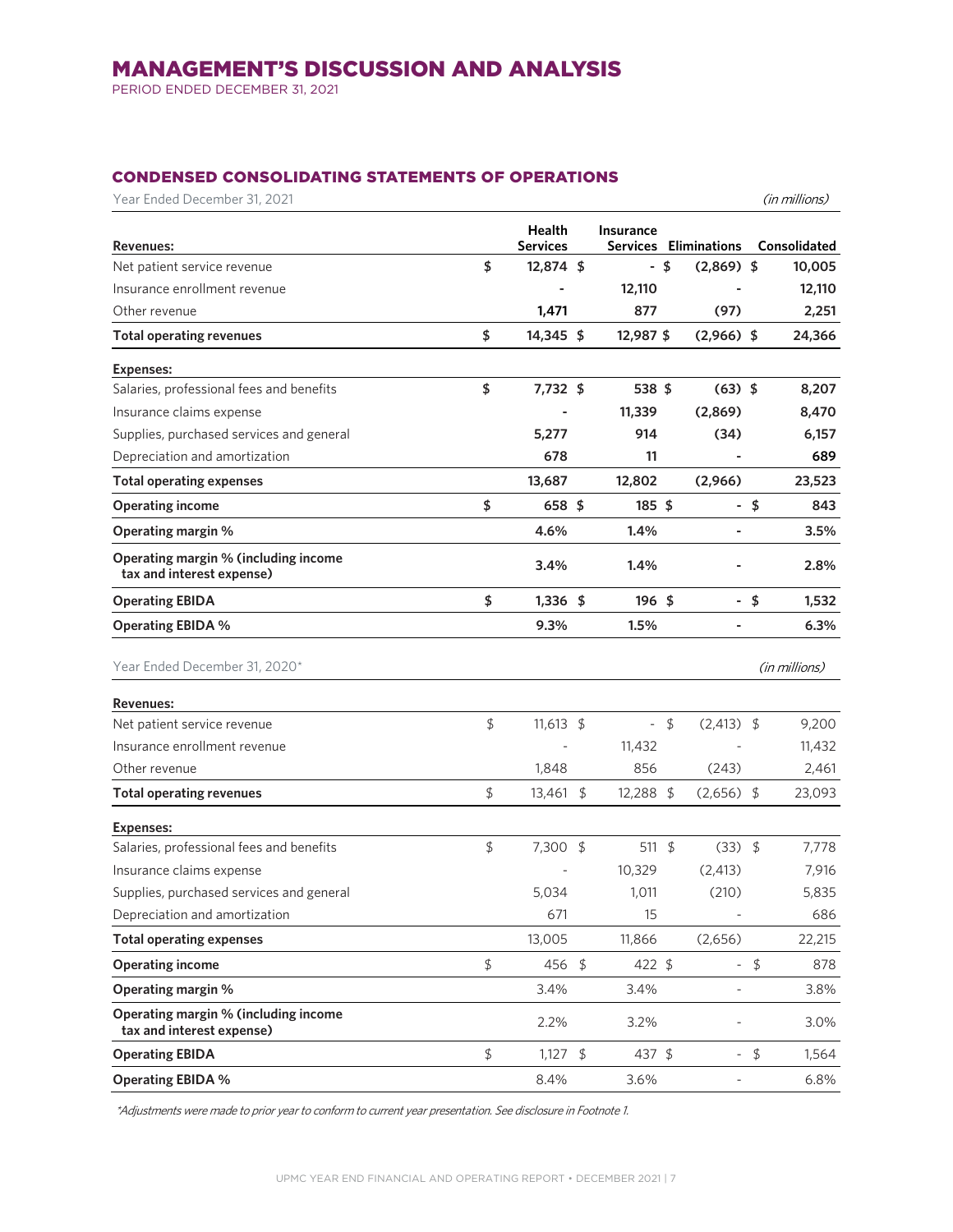PERIOD ENDED DECEMBER 31, 2021

## **Health Services**

UPMC Health Services division ("Health Services") includes a comprehensive array of clinical capabilities consisting of hospitals, specialty service lines (e.g., transplantation services, woman care, behavioral health, pediatrics, cancer care and rehabilitation services), contract services (emergency medicine, pharmacy and laboratory) and approximately 5,200 employed physicians with associated practices. Also included within Health Services are supporting foundations and UPMC's captive insurance programs. Hospital activity is monitored in four distinct groups: (i) academic hospitals that provide a comprehensive array of clinical services that include the specialty service lines listed above and serve as the primary academic and teaching centers for UPMC and are located in Pittsburgh; (ii) community hospitals that provide core clinical services mainly to the suburban Pittsburgh marketplace; (iii) regional hospitals that provide core clinical services to certain other areas of western (including Erie), and central (including Williamsport and Harrisburg) Pennsylvania, as well as western New York and northwestern Maryland; and (iv) pre- and post-acute care capabilities that include: UPMC HomeCare, a network of home health services, and UPMC Senior Communities, the facilities of which provide a complete network of senior living capabilities in greater Pittsburgh and the surrounding counties.

Health Services also includes international ventures which extend UPMC's core mission and aim to bring new revenue streams into UPMC's domestic operations. International ventures currently include ISMETT, which is a government-approved hospital for end-stage organ disease treatment and research, a network of three hospitals and two UPMC Hillman Cancer Centers across southeast Ireland stretching from Cork to Dublin, a contract to provide management services for five world-class hospitals in partnership with Wanda Group in China, a national oncology treatment and research center in Kazakhstan, Salvator Mundi International Hospital in Rome, and UPMC Hillman Cancer Centers in Rome and Campania.

Health Services operating income for the year ended December 31, 2021 increased \$202 million versus the same period in the prior year. Volumes within Health Services entities have generally rebounded to near pre-COVID-19 levels in 2021, while the prior year saw sharp volume declines as the initial impacts of the COVID-19 pandemic were felt. This resulted in reduced patient revenues for the division in the prior year. Additionally, UPMC recognized \$51 million in operating income in 2021 related to the CARES Act Employer Retention Credit and a favorable legal settlement of \$42 million. UPMC remains vigilant about the ongoing effects of the COVID-19 pandemic.

#### **Insurance Services**

UPMC holds various interests in health care financing initiatives and network care delivery operations that have over four million members as of December 31, 2021. UPMC Health Plan is a health maintenance organization ("HMO") offering coverage for commercial and Medicare members. UPMC for You, also an HMO, is engaged in providing coverage to Medical Assistance & Medicare Special Needs Plan beneficiaries. UPMC Health Network offers preferred provider organization ("PPO") plan designs to serve Medicare beneficiaries. UPMC Health Options offers PPO plan designs to serve commercial beneficiaries. UPMC for Life is a Medicare product line offered by various companies within the Insurance Services division. UPMC Work Partners provides fully insured workers' compensation, and integrated workers' compensation and disability services to employers. Community Care Behavioral Health Organization ("Community Care") is a state-licensed HMO that manages the behavioral health services for Medical Assistance through mandatory managed care programs in Pennsylvania. Community HealthChoices ("CHC") is Pennsylvania's managed care program for individuals who are dual eligible for Medicaid and Medicare or qualify for Medicaid Long Term Services and Supports ("LTSS") and is designed to increase opportunities for older Pennsylvanians and individuals with physical disabilities to remain in their homes and communities rather than in facilities.

Insurance Services operating income for the year ended December 31, 2021 decreased by \$237 million versus the same period in the prior year. This decrease in operating income is due largely to an increase in medical claims expense in 2021 as prior year volumes and related medical claims expense were significantly reduced by the governmental restrictions as a result of the COVID-19 pandemic. UPMC remains vigilant about the ongoing effects of the COVID-19 pandemic.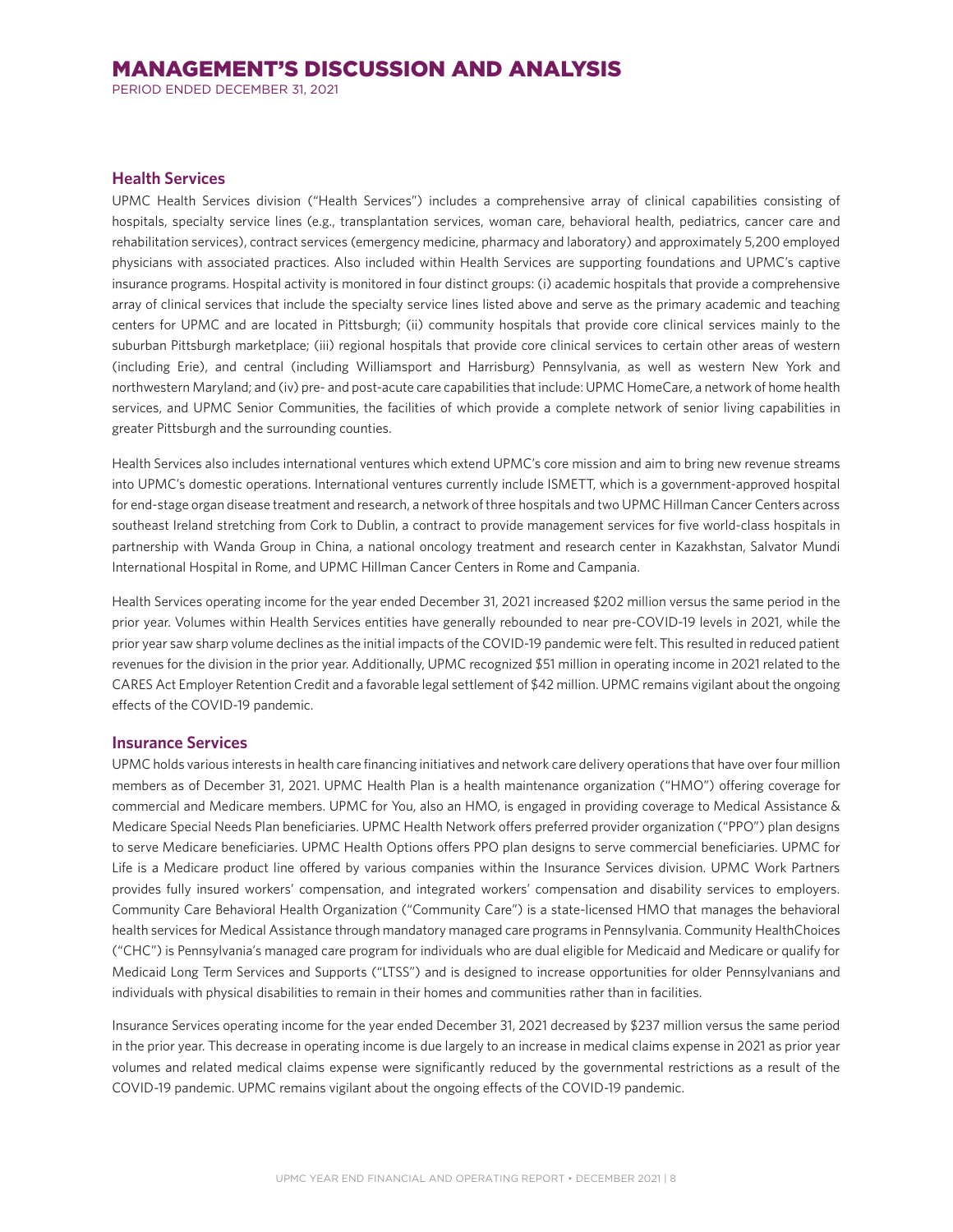PERIOD ENDED DECEMBER 31, 2021

## **UPMC Enterprises**

As an organization dedicated to outstanding patient care, UPMC has defined a bold mission: to shape the future of health care through innovation. UPMC Enterprises helps bring this mission to life by transforming ideas into thriving businesses and Life Changing Medicine. UPMC Enterprises leverages UPMC's integrated delivery and financing system capabilities to generate new revenue streams by collaborating across UPMC, the University of Pittsburgh, and Carnegie Mellon University, as well as health care entrepreneurs, companies and investors across the globe in all stages of commercial development, to bring to market new health care companies, technologies, and solutions. These ventures support both UPMC's core mission and help stimulate the economy of western Pennsylvania.

UPMC Enterprises manages a portfolio that includes various research and product development initiatives and numerous operating companies with commercially available products and services directed toward the improvement of the delivery of health care. Unlike the Health Services and Insurance Services divisions, UPMC Enterprises' results are classified as investing and financing activity in the consolidated statements of operations and changes in net assets, consistent with the long-term nature of developing and commercializing life sciences and technology-enabled initiatives.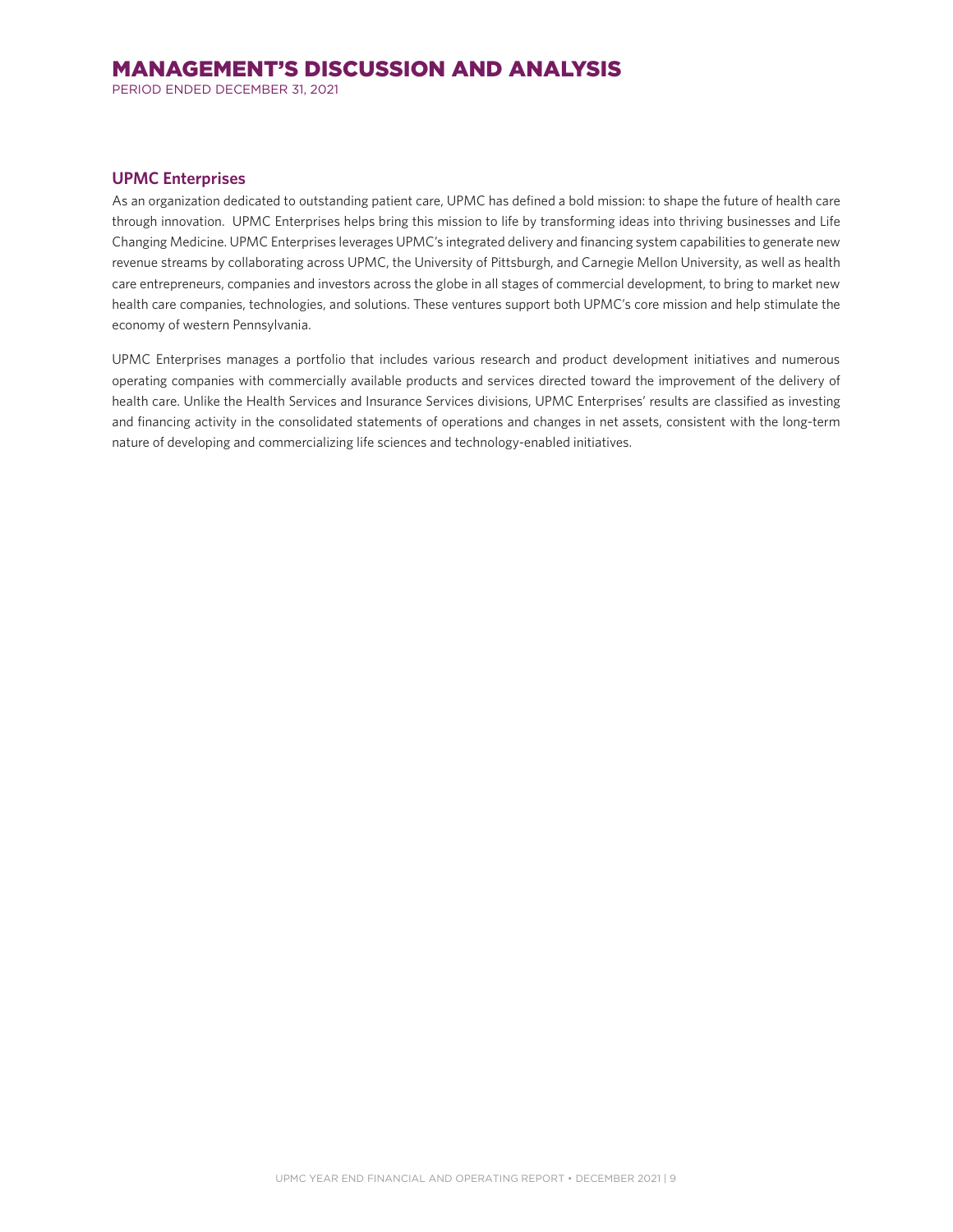PERIOD ENDED DECEMBER 31, 2021

#### REVENUE METRICS – HEALTH SERVICES

#### **Medical-Surgical Admissions and Observation Visits**

Inpatient activity, as measured by medical-surgical admissions and observation visits at UPMC's hospitals for the year ended December 31, 2021, increased 3% compared to the same period in 2020 as volumes have now generally rebounded to near pre-COVID-19 levels. In the fourth quarter of 2021, volumes declined as a result of rising COVID-19 activity across the regions we serve.



\*Prior year amounts have been adjusted to include UPMC Western Maryland.

## **Outpatient Revenue per Workday**

UPMC's outpatient activity for the year ended December 31, 2021, as measured by average revenue per workday, increased 13% compared to the same period in 2020. Increases in revenue per workday from prior periods continue as ambulatory patient volumes continue to increase. Hospital outpatient activity is measured on an equivalent workday ("EWD") basis to adjust for weekend and holiday hours.

| <b>For the Years Ended December 31</b> |    |                |  |          |        |
|----------------------------------------|----|----------------|--|----------|--------|
| (in thousands)                         |    | 2021           |  | $2020*$  | Change |
| Academic                               | \$ | 6,424 \$ 5,833 |  |          | 10%    |
| Community                              |    | 1,804          |  | 1,556    | 16%    |
| Regional                               |    | 8,953          |  | 7.763    | 15%    |
| Total                                  | \$ | 17,181         |  | \$15.152 | 13%    |



\*Prior year amounts have been adjusted to include UPMC Western Maryland.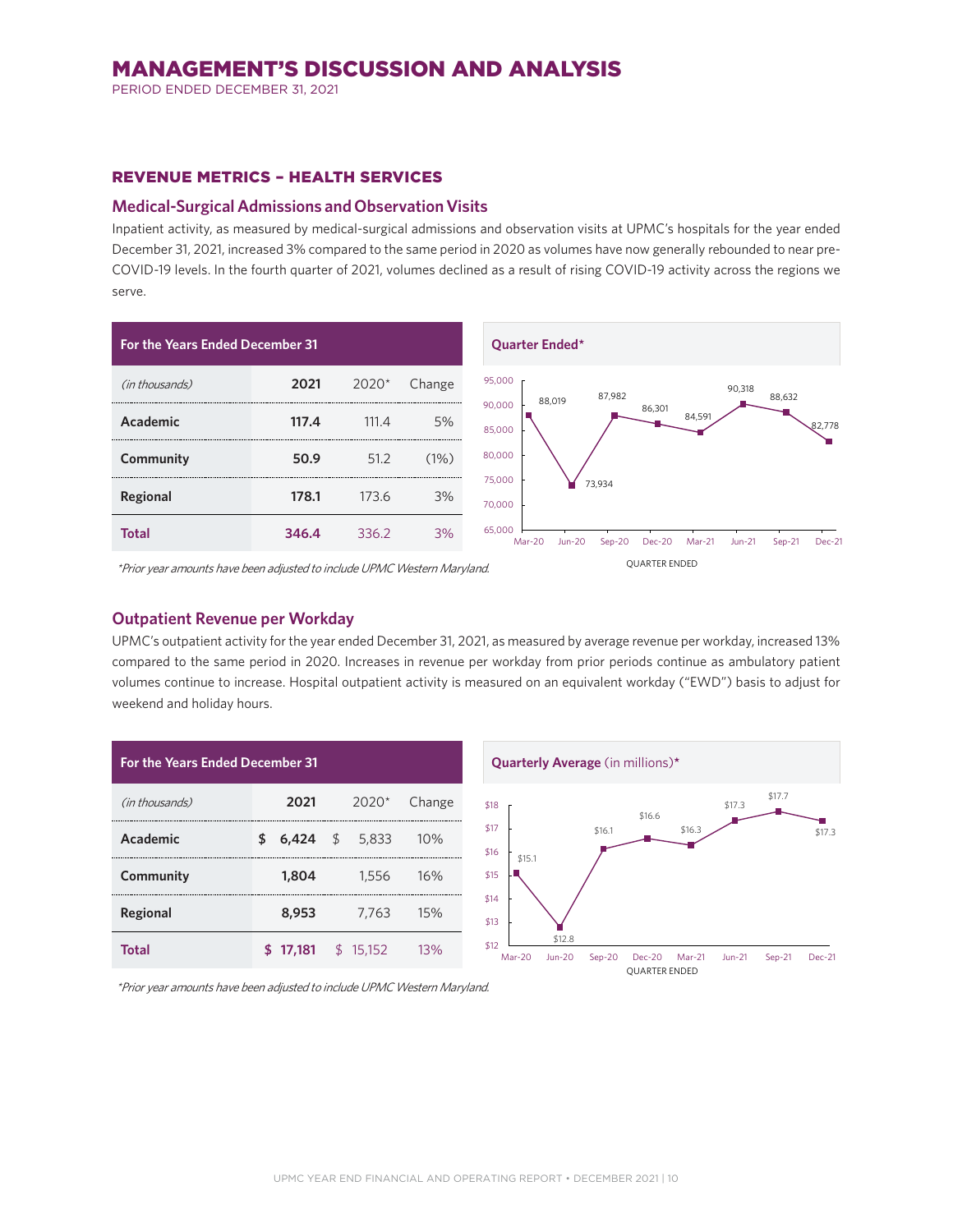PERIOD ENDED DECEMBER 31, 2021

## REVENUE METRICS – HEALTH SERVICES (CONTINUED)

## **Physician Service Revenue per Weekday**

UPMC's physician activity for the year ended December 31, 2021, as measured by average revenue per weekday, increased 11% from the comparable period in 2020. Physician services activity is measured on a weekday basis.

| <b>For the Years Ended December 31</b> |    |           |    |       |        |  |
|----------------------------------------|----|-----------|----|-------|--------|--|
| (in thousands)                         |    | 2021      |    | 2020* | Change |  |
| Academic                               | \$ | 3,592 $$$ |    | 3,322 | 8%     |  |
| Community                              |    | 1,726     |    | 1.607 | 7%     |  |
| Regional                               |    | 2,640     |    | 2.233 | 18%    |  |
| Total                                  | ፍ  | 7.958     | \$ | 7.162 | 11%    |  |



\*Prior year amounts have been adjusted to include UPMC Western Maryland.

## **Sources of Patient Service Revenue**

The gross patient service revenues, before price concessions and intercompany transactions, of UPMC are derived from payers which reimburse or pay UPMC for the services it provides to patients covered by such payers. The following table is a summary of the percentage of the subsidiary hospitals' gross patient service revenue by payer.

|                                           |      | <b>Years Ended</b><br>December 31 |  |  |
|-------------------------------------------|------|-----------------------------------|--|--|
|                                           | 2021 | $2020*$                           |  |  |
| <b>Medicare</b>                           | 47%  | 47%                               |  |  |
| <b>Medical Assistance</b>                 | 18%  | 17%                               |  |  |
| <b>UPMC Insurance Services Commercial</b> | 12%  | 13%                               |  |  |
| <b>Highmark Commercial</b>                | 9%   | 9%                                |  |  |
| <b>National Insurers Commercial</b>       | 6%   | 6%                                |  |  |
| Self-pay/Other                            | 8%   | 8%                                |  |  |
| Total                                     | 100% | ገ%                                |  |  |

\*Prior year amounts have been adjusted to include UPMC Western Maryland.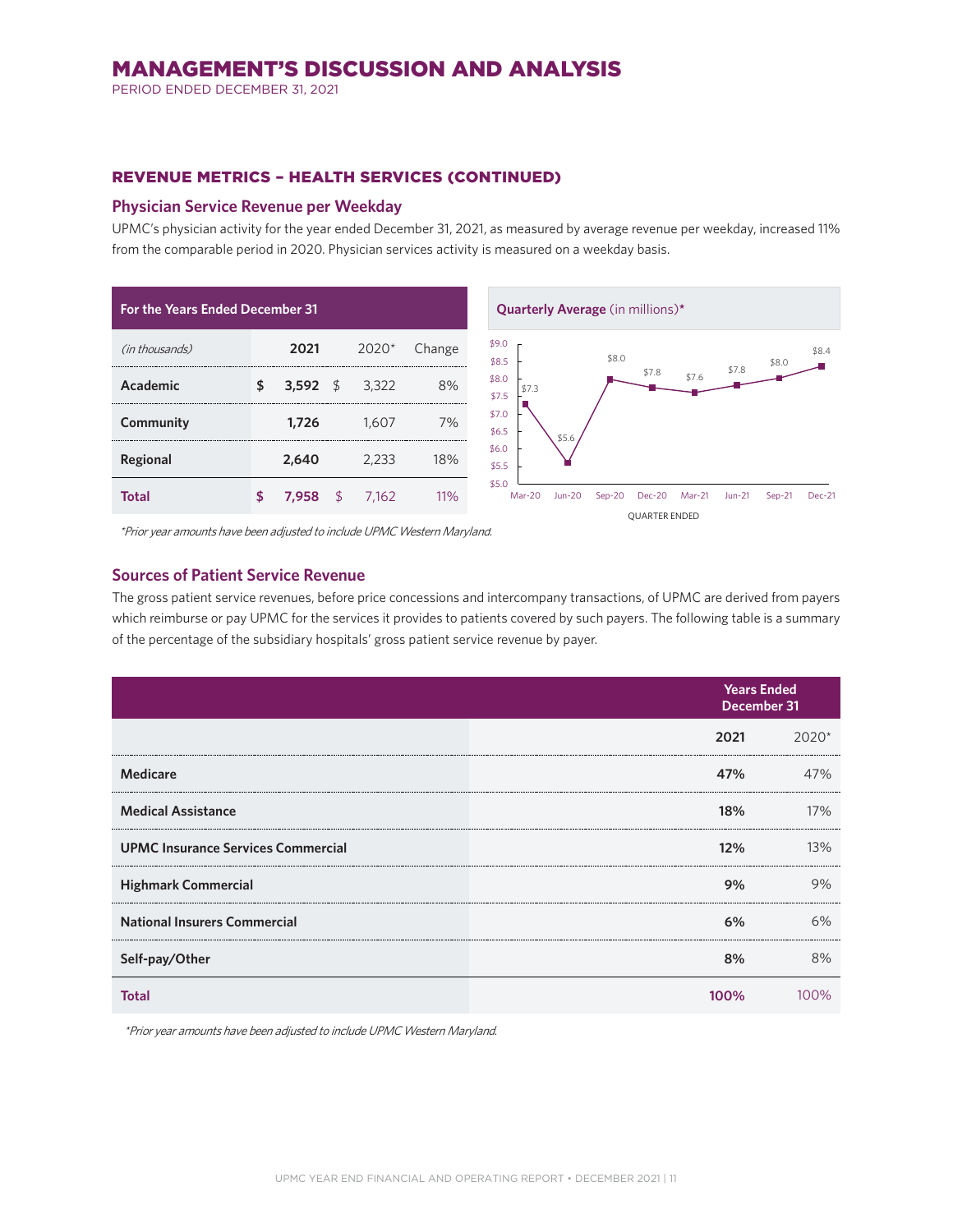PERIOD ENDED DECEMBER 31, 2021

## OPERATING METRICS - INSURANCE SERVICES

## **Membership**

Membership in the UPMC Insurance Services division increased to 4,084,330 as of December 31, 2021, a 3% increase versus December 31, 2020.



| As of                              | Dec 31, 2021 | Dec 31, 2020 |
|------------------------------------|--------------|--------------|
| Commercial Health                  | 642,653      | 686,157      |
| Medicare                           | 200,128      | 196,758      |
| <b>Medical Assistance</b>          | 567,458      | 523,235      |
| Sub-Total Physical Health Products | 1,410,239    | 1,406,150    |
| <b>Community HealthChoices</b>     | 133,914      | 132,986      |
| <b>Behavioral Health</b>           | 1,258,036    | 1,159,027    |
| Sub-Total Health Products          | 2,802,189    | 2,698,163    |
| Work Partners and Life Solutions   | 743,430      | 725,558      |
| <b>Ancillary Products</b>          | 471,236      | 479,120      |
| Third-Party Administration         | 67,475       | 66,457       |
| Total Membership                   | 4,084,330    | 3.969.298    |

## **Medical Expense Ratio**

UPMC Insurance Services' medical expense ratio for the trailing twelve months has increased to 86.9% as of December 31, 2021 as a result of an increase in medical claims expense in 2021 related to the effects of utilization increases. The chart below is updated quarterly to reflect updated estimates and actual medical claims expense experience for each presented period.

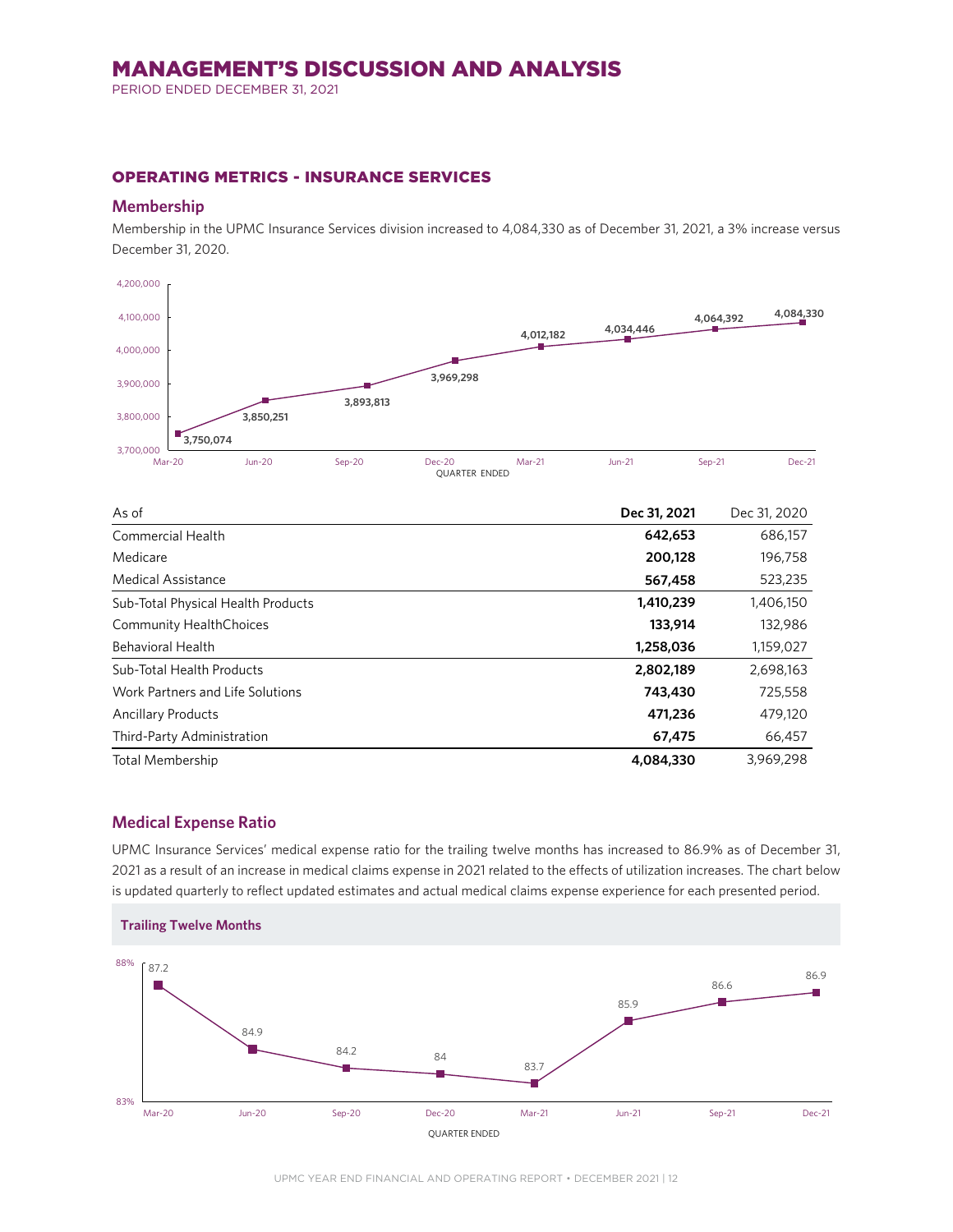PERIOD ENDED DECEMBER 31, 2021

## KEY FINANCIAL INDICATORS

(Dollars in millions)

#### **Operating Earnings before Interest, Depreciation and Amortization**

Operating EBIDA for the year ended December 31, 2021 is comparable to the prior year.

| <b>For the Years Ended December 31</b>  |         |                      |         |  |  |  |
|-----------------------------------------|---------|----------------------|---------|--|--|--|
| (in thousands)                          | 2021    | $2020*$              | Change  |  |  |  |
| <b>Operating Income</b>                 | 843     | $\mathcal{F}$<br>878 | $(4\%)$ |  |  |  |
| <b>Depreciation and</b><br>Amortization | 689     | 686                  | በ%      |  |  |  |
| <b>Operating EBIDA</b>                  | \$1,532 | ፍ<br>-1.564          |         |  |  |  |





\*Adjustments were made to prior periods to conform to current year presentation. See disclosure in Footnote 1.

## **Unrestricted Cash and Investments Over Long Term Debt**

Unrestricted cash and investments over long term debt as of December 31, 2021 increased \$1.1 billion when compared to December 31, 2020 due primarily to strong operating performance and positive investment returns in 2021. Advance funding from CMS and deferred FICA payments are excluded from this calculation.



#### **Days in Net Accounts Receivable**

Days in Accounts Receivable at December 31, 2021 and December 31, 2020 were 46 and 39, respectively. Increases in days in patient AR from December 31, 2020 are due to increased claim reviews by commercial payers resulting in payment delays. Additionally, increases in days in Insurance and other AR are the result of premium payment delays within UPMC's Insurance Services Division.

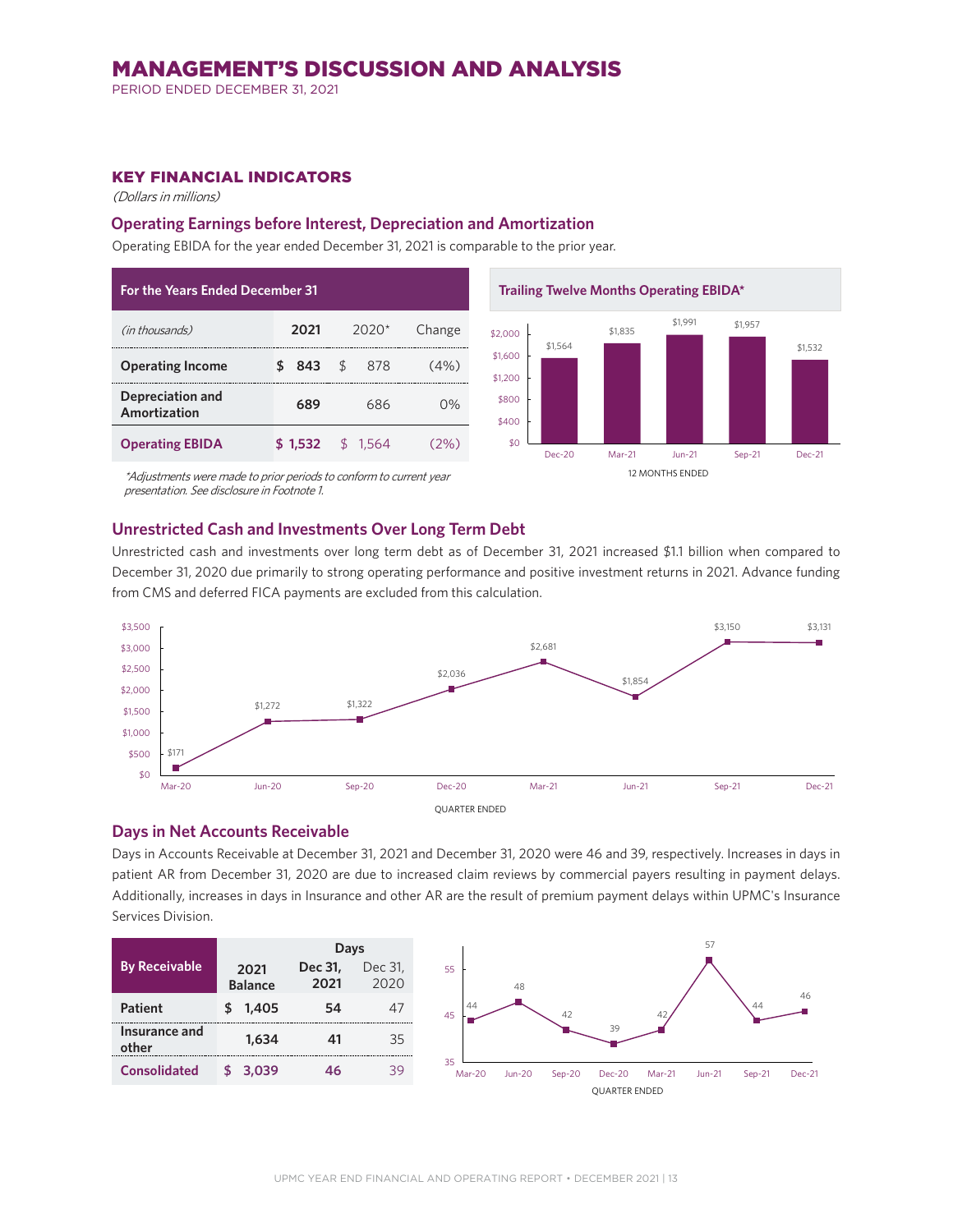PERIOD ENDED DECEMBER 31, 2021

#### MARKET SHARE

The chart below shows the change in UPMC's estimated inpatient market share for the first two quarters of calendar years 2020 and 2021 by service area.<sup>(1)</sup> This is the most recent market share data currently available.



AS OF JUNE 30(2)



 $^{(1)}$  UPMC's three service areas are (1) Allegheny County, (2) a 29-county region which also includes Armstrong, Beaver, Bedford, Blair, Butler, Cambria, Cameron, Centre, Clarion, Clearfield, Crawford, Elk, Erie, Fayette, Forest, Greene, Huntingdon, Indiana, Jefferson, Lawrence, McKean, Mercer, Potter, Somerset, Venango, Warren, Washington and Westmoreland counties, and (3) a 19-county region including Adams, Clinton, Columbia, Cumberland, Dauphin, Franklin, Fulton, Juniata, Lancaster, Lebanon, Lycoming, Mifflin, Montour, Northumberland, Perry, Snyder, Tioga, Union and York counties.

(2) Excludes psychiatry and substance abuse discharges.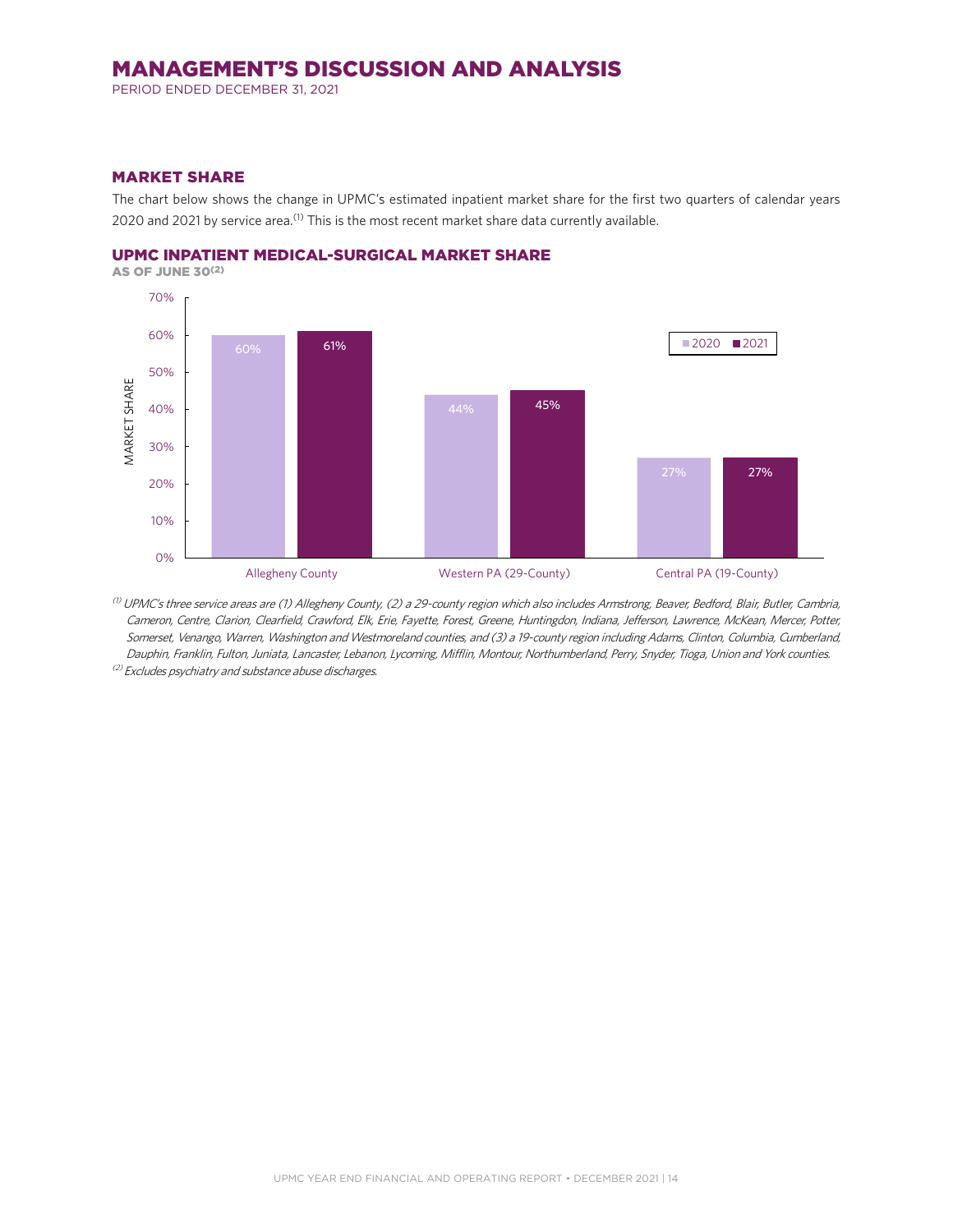PERIOD ENDED DECEMBER 31, 2021

## ASSET AND LIABILITY MANAGEMENT

During the twelve months ended December 31, 2021, UPMC's investment portfolio returned 10.2%. As of December 31, 2021, UPMC utilized 171 ongoing external investment managers including 48 traditional managers, 18 hedge fund managers and 105 private capital managers. UPMC is also invested with an additional 34 legacy private capital and hedge fund managers. UPMC's investment portfolio has a long-term perspective and has generated annualized returns of 10.2%, 11.9% and 9.1% for the trailing one-, three- and five-year periods. As of December 31, 2021, 68% of UPMC's investment portfolio could be liquidated within three days.

UPMC's cost of capital during the twelve-month period ended December 31, 2021 was 3.00%. This cost of capital includes the accrual of interest payments, the amortization of financing costs and original issue discount or premium, the ongoing costs of variable rate debt and the cash flow impact of derivative contracts. As of December 31, 2021, the interest rates on UPMC's longterm debt were approximately 88% fixed and 12% variable after giving effect to derivative contracts. Interest cost for the variable rate debt for the period averaged 1.30%. The interest cost for the fixed rate debt was 3.23%. UPMC's primary credit facility, which expires in January 2024, has a borrowing limit of \$600 million. As of December 31, 2021, UPMC had approximately \$83 million in letters of credit outstanding under the credit facility leaving \$517 million available to fund operating and capital needs, none of which was drawn.

UPMC has credit facilities of \$50 million and \$19 million, the latter of which temporarily increases each year to \$150 million from May 14<sup>th</sup> to August 15<sup>th</sup>, with expiration dates in April 2022. Both credit facilities support the Insurance Services Division. As of December 31, 2021, there were no draws on either credit facility. To further support the Insurance Services Division, in the second quarter of 2021, UPMC entered into additional credit facilities with a capacity totaling \$400 million. In the fourth quarter of 2021 the capacity was reduced to \$200 million as a result of a scheduled facility termination. For the remaining facility with a scheduled termination in April 2022, there were no draws outstanding as of December 31, 2021.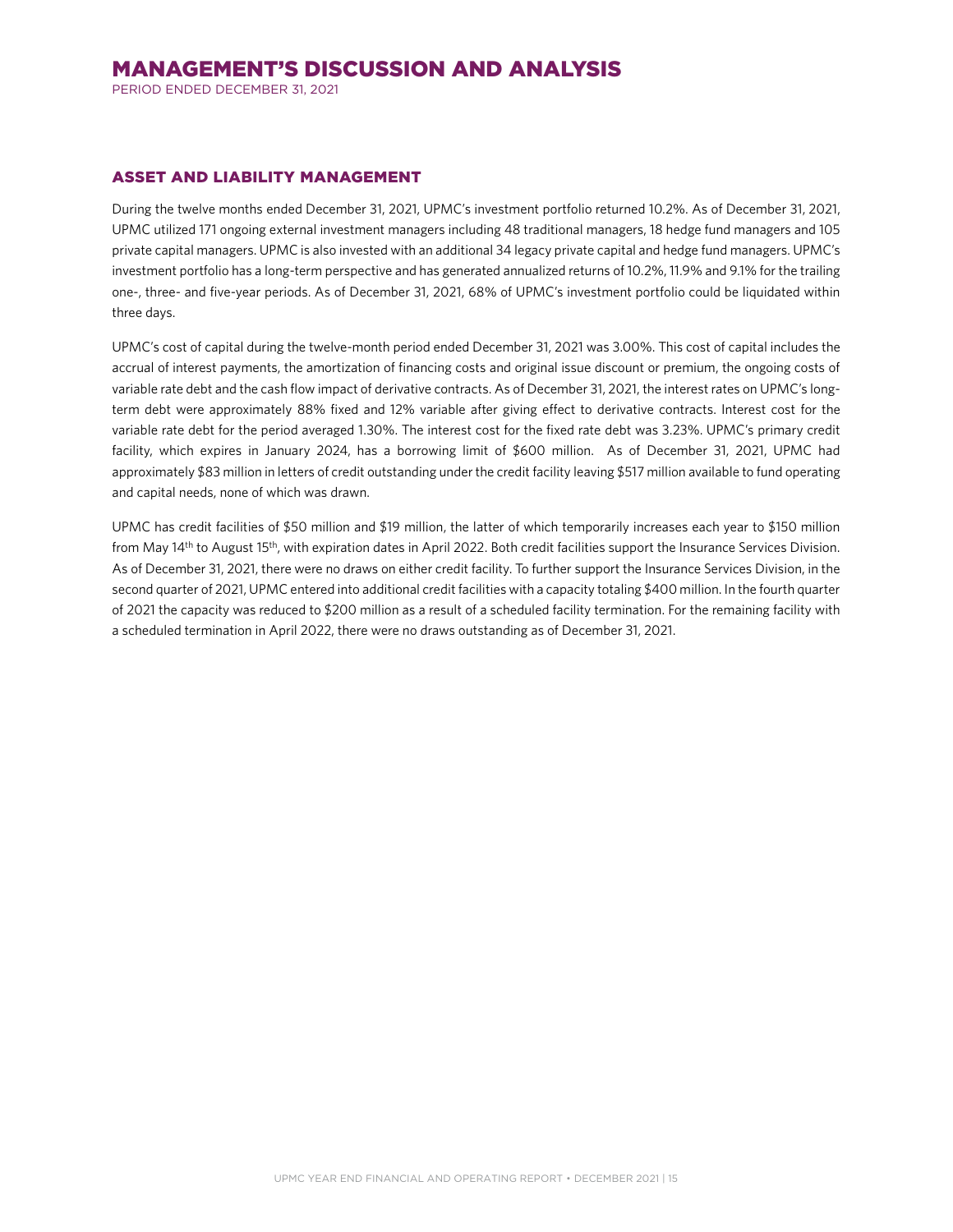PERIOD ENDED DECEMBER 31, 2021

The table below compares reported Investing and Financing Activity for the years ended December 31, 2021 and 2020 by type.

## **Investing and Financing Activity by Type**

| Years Ended December 31                        | 2021          | 2020*         |
|------------------------------------------------|---------------|---------------|
| (in thousands)                                 |               |               |
| Realized gain                                  | \$<br>575,402 | \$<br>271,288 |
| Interest and dividends, net of fees            | 79,530        | 76,117        |
| Realized investment gain                       | \$<br>654,932 | \$<br>347,405 |
| Unrealized gain (loss) on derivative contracts | 2,557         | (320)         |
| Other unrealized gain                          | 245,080       | 208,855       |
| Investment gain                                | \$<br>902,569 | \$<br>555,940 |
| Interest expense                               | (161, 976)    | (177, 244)    |
| (Loss) gain on extinguishment of debt          | (2,342)       | 1.274         |
| UPMC Enterprises activity                      | 71,697        | (148, 077)    |
| Gain from investing and financing activities   | \$<br>809,948 | \$<br>231,893 |

\*Adjustments were made to prior year to conform to current year presentation.

## **Sources and Uses of Cash**

UPMC's primary source of operating cash is the collection of revenues and related accounts receivable. As of December 31, 2021, UPMC had approximately \$930 million of cash and cash equivalents on hand and borrowing availability under the primary credit facility was \$517 million.

Operating EBIDA was \$1.5 billion for the year ended December 31, 2021, compared to \$1.6 billion for the year ended December 31, 2020. Key uses of cash for the year ended December 31, 2021 include capital expenditures of \$757 million (after excluding any capital acquired through lease arrangements). Major capital projects included construction and improvements at UPMC Pinnacle, UPMC Susquehanna and UPMC Mercy as well as ongoing expansion and improvement across the entirety of UPMC. Major information services projects included enhancements that are advancing UPMC's leading clinician centric computing environment, technology infrastructure that supports UPMC's diversified digital environment, investments in enterprise data analytics and other technologies that are transforming the consumer experience across the spectrum of health care.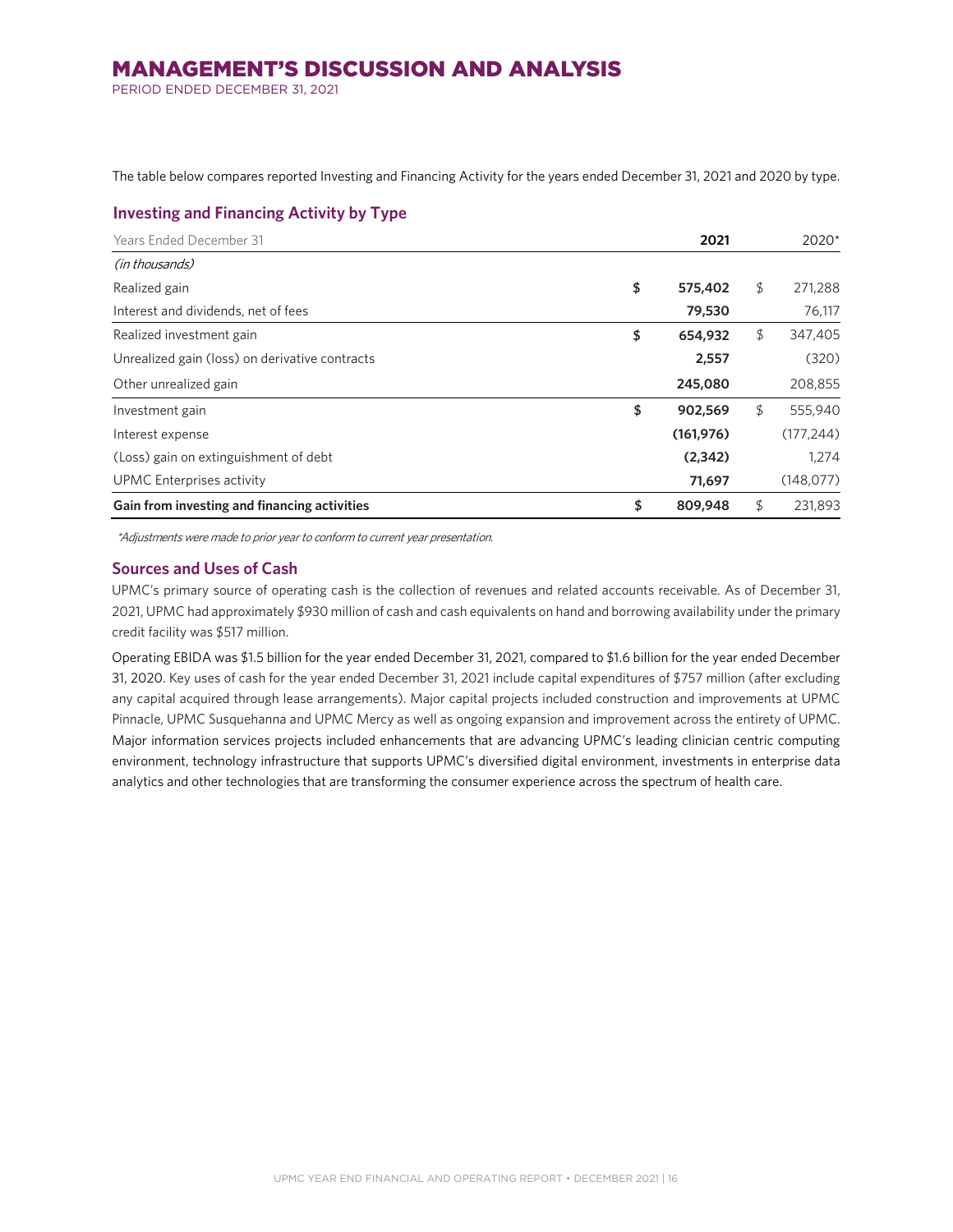## UTILIZATION STATISTICS

PERIOD ENDED DECEMBER 31, 2021

The following table presents selected consolidated statistical indicators of medical-surgical, psychiatric, rehabilitation and skilled nursing patient activity for the years ended December 31, 2021 and 2020.

|                                                 | Years Ended December 31 |           |  |
|-------------------------------------------------|-------------------------|-----------|--|
|                                                 | 2021                    | 2020*     |  |
| Licensed Beds                                   | 8,771                   | 8,517     |  |
| <b>BEDS IN SERVICE</b>                          |                         |           |  |
| Medical-Surgical                                | 5,089                   | 4,877     |  |
| Psychiatric                                     | 430                     | 420       |  |
| Rehabilitation                                  | 256                     | 245       |  |
| <b>Skilled Nursing</b>                          | 1,551                   | 1,561     |  |
| <b>Total Beds in Service</b>                    | 7,326                   | 7,103     |  |
| <b>PATIENT DAYS</b>                             |                         |           |  |
| Medical-Surgical                                | 1,446,186               | 1,294,676 |  |
| Psychiatric                                     | 122,366                 | 121,584   |  |
| Rehabilitation                                  | 74,332                  | 75,839    |  |
| <b>Skilled Nursing</b>                          | 319,638                 | 355,591   |  |
| <b>Total Patient Days</b>                       | 1,962,522               | 1,847,690 |  |
| Average Daily Census                            | 5,377                   | 5,048     |  |
| <b>Observation Days</b>                         | 168,726                 | 153,599   |  |
| Obs Average Daily Census                        | 462                     | 420       |  |
| <b>ADMISSIONS AND OBSERVATION CASES</b>         |                         |           |  |
| Medical-Surgical                                | 251,039                 | 243,732   |  |
| <b>Observation Cases</b>                        | 95,280                  | 92,504    |  |
| Subtotal                                        | 346,319                 | 336,236   |  |
| Psychiatric                                     | 10,643                  | 11,190    |  |
| Rehabilitation                                  | 4,566                   | 4,892     |  |
| <b>Skilled Nursing</b>                          | 3,444                   | 3,494     |  |
| <b>Total Admissions and Observation Cases</b>   | 364,972                 | 355,812   |  |
| Overall Occupancy                               | 80%                     | 77%       |  |
| <b>AVERAGE LENGTH OF STAY</b>                   |                         |           |  |
| Medical-Surgical                                | 5.8                     | 5.3       |  |
| Psychiatric                                     | 11.5                    | 10.9      |  |
| Rehabilitation                                  | 16.3                    | 15.5      |  |
| <b>Skilled Nursing</b>                          | 92.8                    | 101.8     |  |
| Overall Average Length of Stay                  | 7.3                     | 7.0       |  |
| <b>Emergency Room Visits</b>                    | 1,030,438               | 947,369   |  |
| <b>TRANSPLANTS (DOMESTIC AND INTERNATIONAL)</b> |                         |           |  |
| Liver                                           | 247                     | 245       |  |
| Kidney                                          | 328                     | 383       |  |
| All Other                                       | 312                     | 336       |  |
| Total                                           | 887                     | 964       |  |
| <b>OTHER POST-ACUTE METRICS</b>                 |                         |           |  |
|                                                 |                         |           |  |
| Home Health Visits                              | 679,616                 | 770,740   |  |
| Hospice Care Days                               | 242,688                 | 253,398   |  |
| Outpatient Rehab Visits                         | 722,628                 | 605,968   |  |

\*Reclassifications were made to prior year to include UPMC Western Maryland.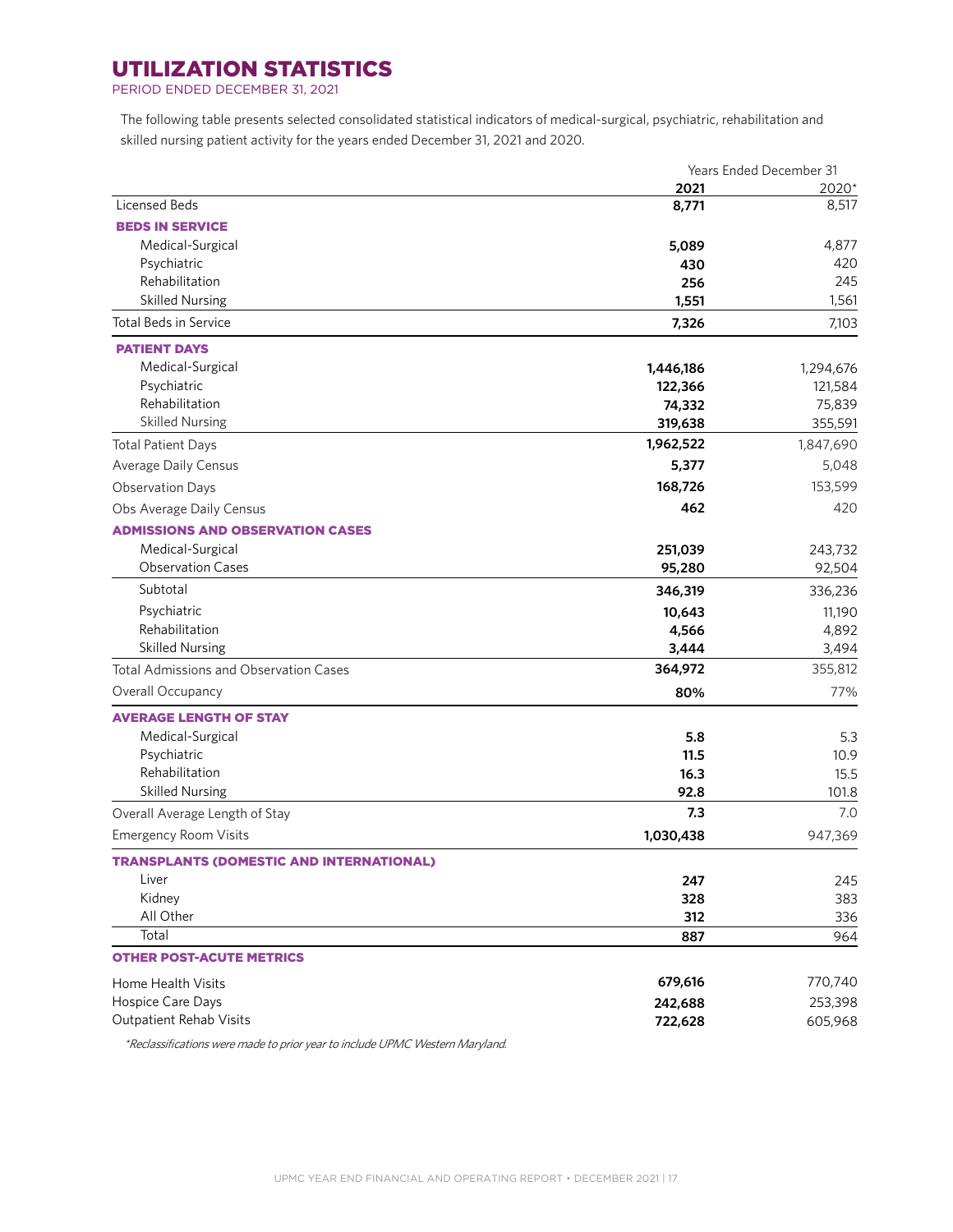## OUTSTANDING DEBT

PERIOD ENDED DECEMBER 31, 2021 (DOLLARS IN THOUSANDS)

| <b>Issuer</b>                                                         | Original Borrower               | <b>Series</b>               | Amount<br>Outstanding |
|-----------------------------------------------------------------------|---------------------------------|-----------------------------|-----------------------|
| Allegheny County Hospital Development                                 | <b>UPMC Health System</b>       | 1997B                       | \$43,595              |
| Authority                                                             | <b>UPMC</b>                     | 2007A                       | 45,965                |
|                                                                       | <b>UPMC</b>                     | 2011A                       | 5,049                 |
|                                                                       | <b>UPMC</b>                     | 2017D                       | 399,730               |
|                                                                       | <b>UPMC</b>                     | 2019A                       | 773,629               |
|                                                                       | <b>UPMC</b>                     | 2021B                       | 54,665                |
| Monroeville Finance Authority                                         | <b>UPMC</b>                     | 2012                        | 292,340               |
|                                                                       | <b>UPMC</b>                     | 2013B                       | 48,409                |
|                                                                       | <b>UPMC</b>                     | 2014B                       | 45,119                |
| Pennsylvania Economic Development<br><b>Financing Authority</b>       | <b>UPMC</b>                     | 2013A                       | 107,075               |
|                                                                       | <b>UPMC</b>                     | 2014A                       | 272,627               |
|                                                                       | <b>UPMC</b>                     | 2015B                       | 116,507               |
|                                                                       | <b>UPMC</b>                     | 2016                        | 230,456               |
|                                                                       | <b>UPMC</b>                     | 2017A                       | 422,495               |
|                                                                       | <b>UPMC</b>                     | 2017B                       | 90,794                |
|                                                                       | <b>UPMC</b>                     | 2017C                       | 134,630               |
|                                                                       | <b>UPMC</b>                     | 2020A                       | 273,145               |
|                                                                       | <b>UPMC</b>                     | 2021A                       | 260,670               |
| Tioga County Industrial Development<br>Authority                      | Laurel Health System            | 2010                        | 6,095                 |
|                                                                       | Laurel Health System            | 2011                        | 4,443                 |
| Dauphin County General Authority                                      | Pinnacle Health System          | 2012A                       | 135,886               |
|                                                                       | Pinnacle Health System          | 2016A                       | 97,153                |
|                                                                       | Pinnacle Health System          | 2016B                       | 82,950                |
| General Authority of Southcentral<br>Pennsylvania                     | Hanover Hospital                | 2013                        | 5,239                 |
|                                                                       | Hanover Hospital                | 2015                        | 21,863                |
| Potter County Hospital Authority                                      | <b>UPMC</b>                     | 2018A                       | 15,335                |
| Somerset County Hospital Authority                                    | Somerset Hospital               | 2009                        | 704                   |
|                                                                       | Somerset Hospital               | 2015A                       | 15,000                |
| Maryland Health and Higher Educational<br><b>Facilities Authority</b> | <b>UPMC</b>                     | 2020B                       | 201,480               |
| None                                                                  | <b>UPMC</b>                     | 2020D                       | 349,610               |
|                                                                       | <b>UPMC</b>                     | 2020 Term Loans             | 499,903               |
|                                                                       | <b>UPMC</b>                     | 2021C                       | 399,366               |
|                                                                       | Somerset Management<br>Services | 2013                        | 1,509                 |
|                                                                       | Various                         | Financing Leases &<br>Loans | 124,523               |
|                                                                       |                                 | Swap Liabilities            | 3,683                 |
| Total                                                                 |                                 |                             | \$5,581,642           |

Includes original issue discount and premium, deferred financing costs and other. Source: Source: UPMC Records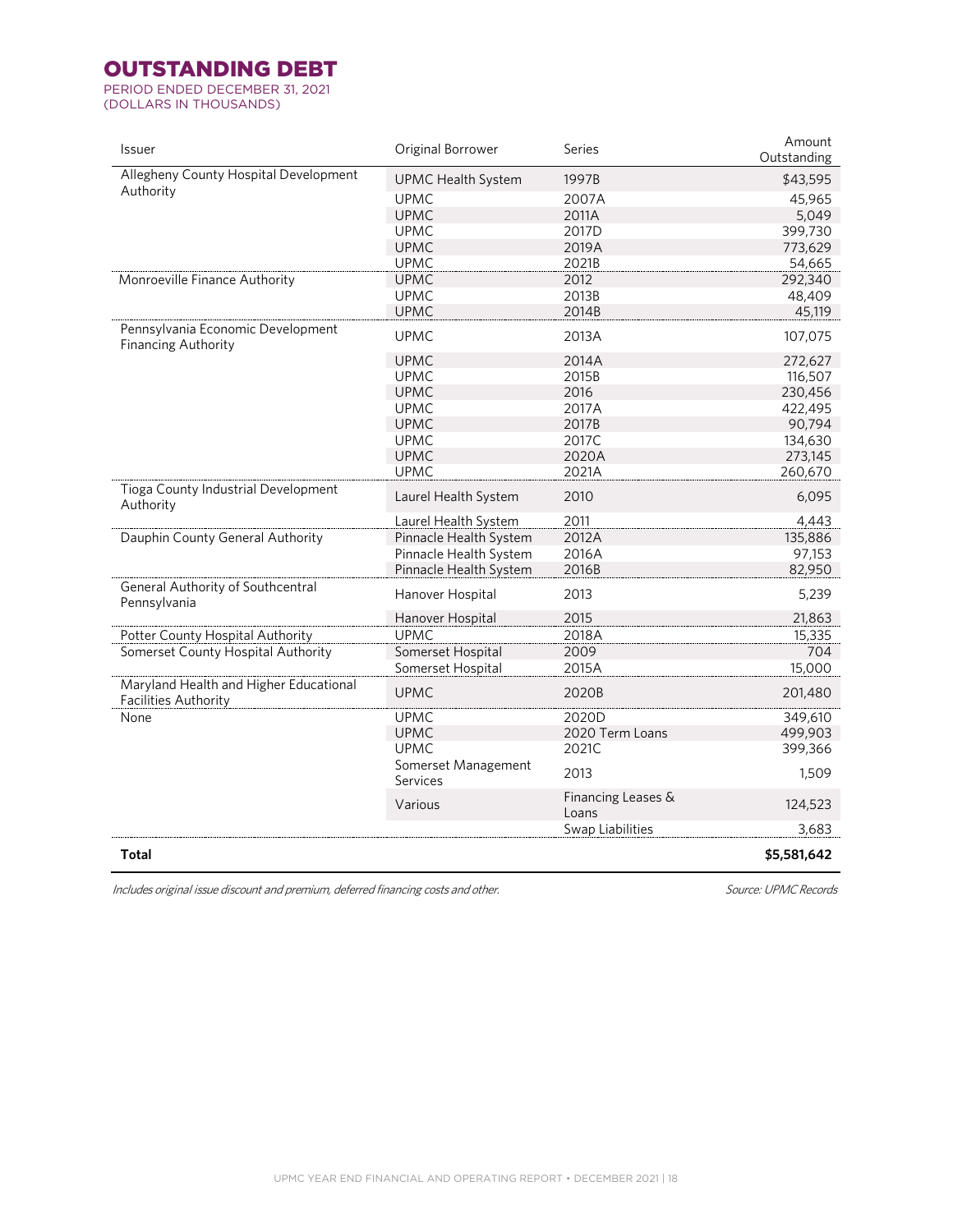## DEBT COVENANT CALCULATIONS

PERIOD ENDED DECEMBER 31, 2021

## DEBT SERVICE COVERAGE RATIO

(Dollars in thousands)

|                                                                       | Trailing Twelve-Month Period Ended | December 31, 2021 |
|-----------------------------------------------------------------------|------------------------------------|-------------------|
| Excess of revenues over expenses attributable to controlling interest | \$                                 | 1,460,026         |
| <b>ADJUSTED BY:</b>                                                   |                                    |                   |
| Net Unrealized Gains during Period <sup>(1)</sup>                     |                                    | (247, 637)        |
| Depreciation and Amortization <sup>(1)</sup>                          |                                    | 689.389           |
| Loss on Extinguishment of Debt <sup>(1)</sup>                         |                                    | 2,342             |
| Realized Investment Impairments <sup>(2)</sup>                        |                                    | (16, 245)         |
| Interest Expense <sup>(3)</sup>                                       |                                    | 160,750           |
| Revenues Available for Debt Service                                   | \$                                 | 2,048,625         |
| Historical Debt Service Requirements - 2007 MTI                       | \$                                 | 335,386           |
| Debt Service Coverage Ratio - 2007 MTI                                |                                    | 6.11X             |
| Historical Debt Service Requirements - All Debt and Finance Leases    | \$                                 | 375,639           |
| Debt Service Coverage Ratio - All Debt and Finance Leases             |                                    | 5.45X             |

## LIQUIDITY RATIO AS OF DECEMBER 31, 2021

| Unrestricted Cash and Investments | 9,184,383 |
|-----------------------------------|-----------|
| Master Trust Indenture Debt       | 5.193.915 |
| Unrestricted Cash to MTI Debt     |           |
| <sup>(1)</sup> Non-Cash.          |           |

(2) Reflects ultimate realization of previously impaired cost-based investments.

(3) Includes only interest on long-term debt.

I hereby certify to the best of my knowledge that, as of December 31, 2021, UPMC is in compliance with the applicable covenants contained in the financing documents for the bonds listed on the cover hereof and all applicable bank lines of credit and no Event of Default (as defined in any related financing document) has occurred and is continuing.

J.C. Stilley Treasurer UPMC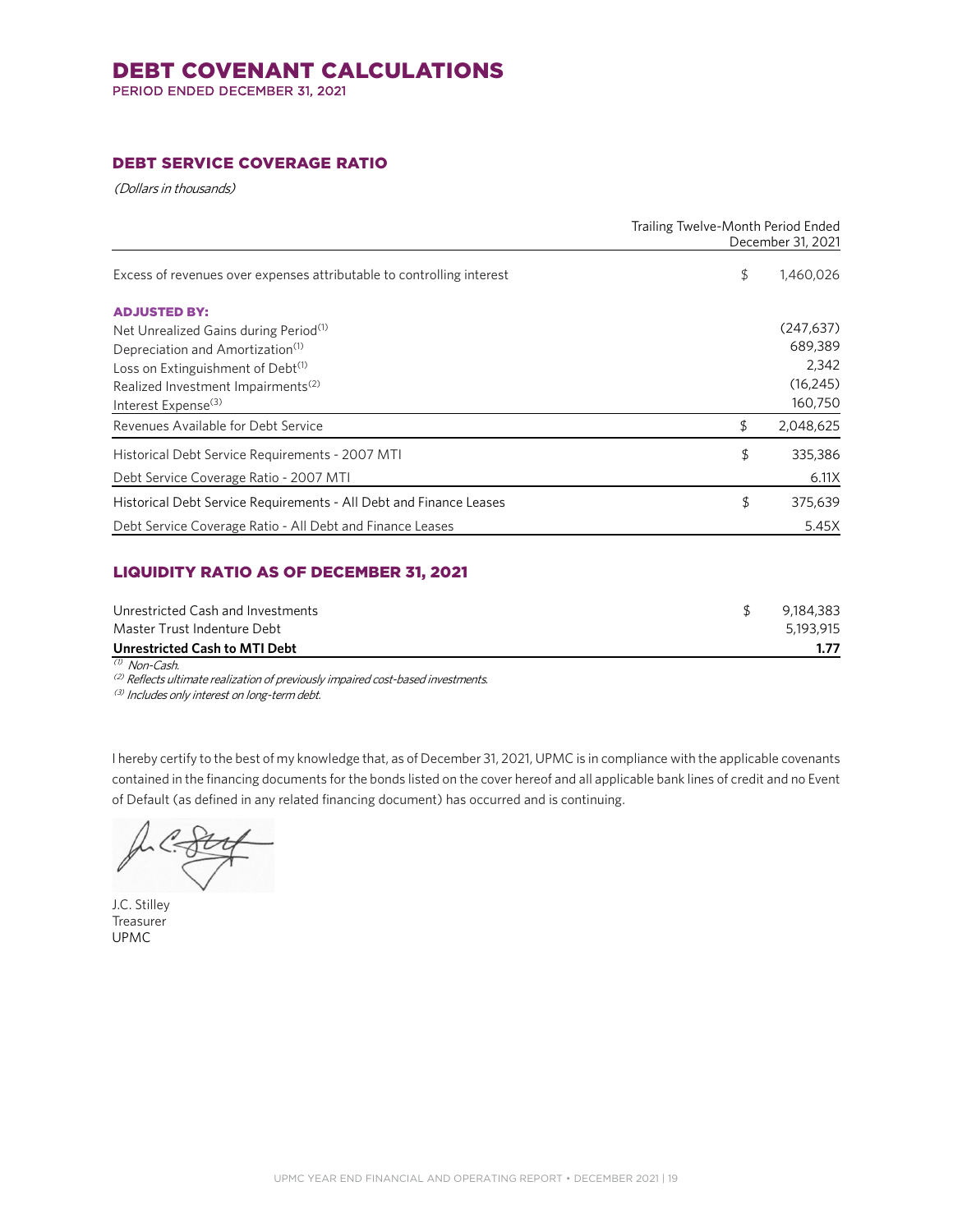# Audited Consolidated Financial Statements

FOR THE PERIOD ENDED DECEMBER 31, 2021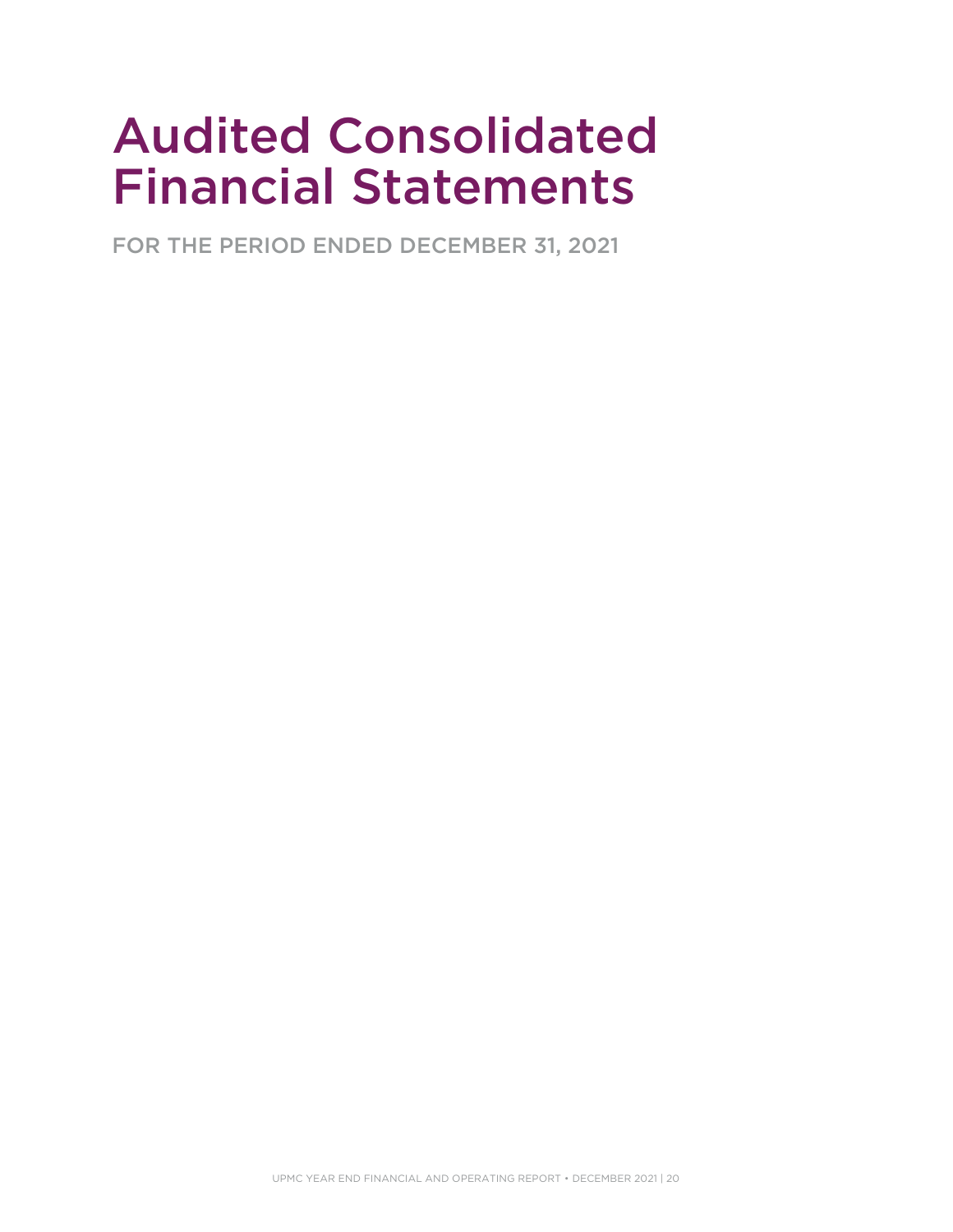

Ernst & Young LLP 2100 One PPG Place Pittsburgh, PA 15222

Tel: +1 412 644 7800 Fax: +1 412 644 0477 ey.com

## Report of Independent Registered Public Accounting Firm

To the Board of Directors of UPMC

## **Opinion on the Financial Statements**

We have audited the accompanying consolidated balance sheets of UPMC (the Company) as of December 31, 2021 and 2020, the related consolidated statements of operations and changes in net assets, and cash flows for the years then ended, and the related notes (collectively referred to as the "consolidated financial statements"). In our opinion, the consolidated financial statements present fairly, in all material respects, the financial position of the Company at December 31, 2021 and 2020, and the results of its operations and its cash flows for the years then ended in conformity with U.S. generally accepted accounting principles.

We also have audited, in accordance with the auditing standards of the Public Company Accounting Oversight Board (United States) (PCAOB) and in accordance with auditing standards generally accepted in the United States of America, the Company's internal control over financial reporting as of December 31, 2021, based on criteria established in Internal Control – Integrated Framework issued by the Committee of Sponsoring Organizations of the Treadway Commission (2013 framework) and our report dated February 28, 2022 (not presented herein) expressed an unqualified opinion thereon.

#### **Basis for Opinion**

These financial statements are the responsibility of the Company's management. Our responsibility is to express an opinion on the Company's financial statements based on our audits. We are required to be independent with respect to the Company in accordance with the relevant ethical requirements relating to our audit.

We conducted our audits in accordance with the auditing standards of the PCAOB and in accordance with auditing standards generally accepted in the United States of America. Those standards require that we plan and perform the audit to obtain reasonable assurance about whether the financial statements are free of material misstatement, whether due to error or fraud. Our audits included performing procedures to assess the risks of material misstatement of the financial statements, whether due to error or fraud, and performing procedures that respond to those risks. Such procedures included examining, on a test basis, evidence regarding the amounts and disclosures in the financial statements. Our audits also included evaluating the accounting principles used and significant estimates made by management, as well as evaluating the overall presentation of the financial statements. We believe that our audits provide a reasonable basis for our opinion.

## **Critical Audit Matter**

The critical audit matter communicated below is a matter arising from the current period audit of the financial statements that was communicated or required to be communicated to the audit committee and that: (1) relates to accounts or disclosures that are material to the financial statements and (2) involved our especially challenging, subjective, or complex judgments. The communication of the critical audit matter does not alter in any way our opinion on the consolidated financial statements, taken as a whole, and we are not, by communicating the critical audit matter below, providing separate opinion on the critical audit matter or on the accounts or disclosures to which they relate.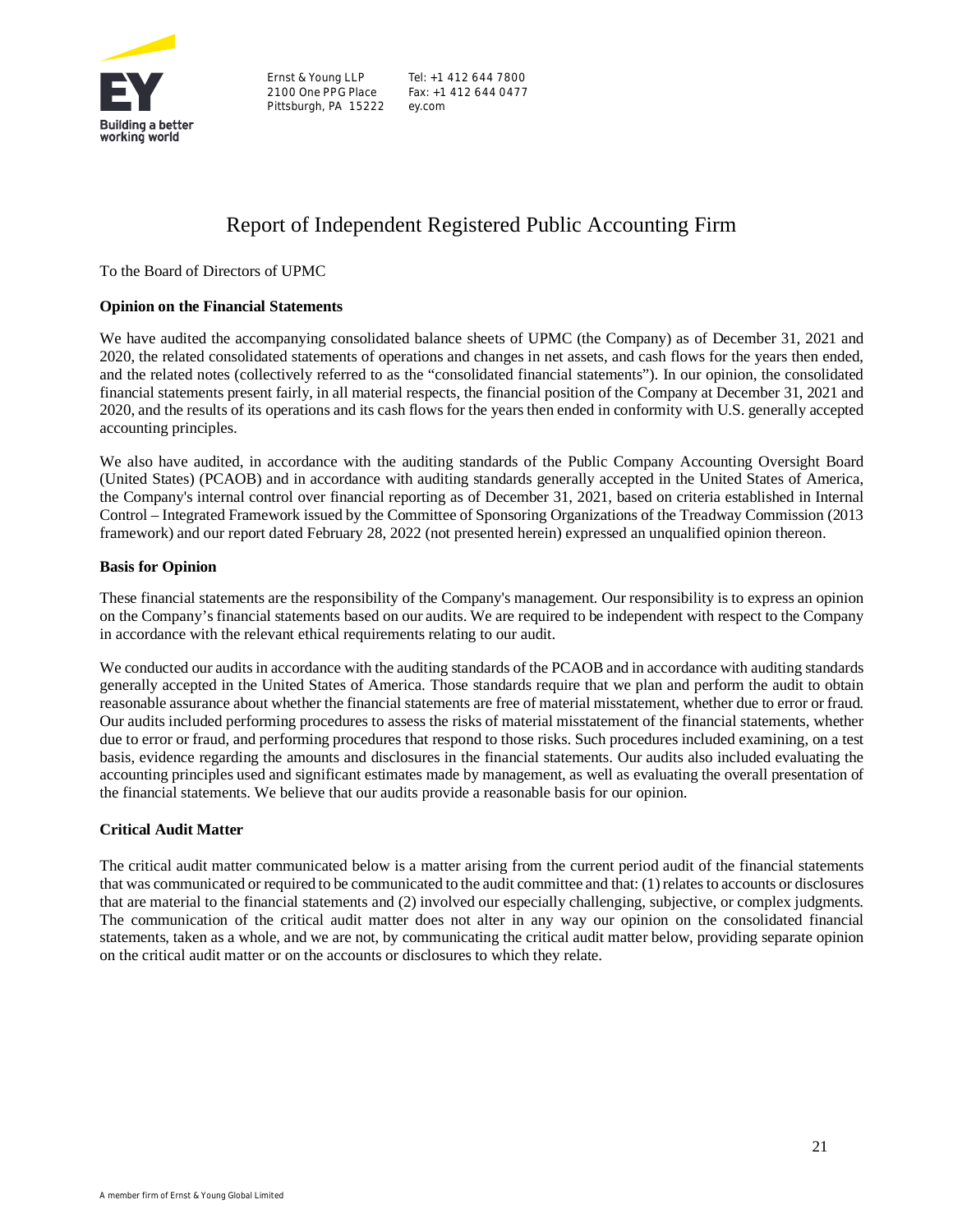

## *Implicit and Explicit Price Concessions for Revenue Recognition*

| Description of the<br><b>Matter</b>         | For the year ended December 31, 2021, the Company's net patient service revenue was \$10.0<br>billion. As discussed in Note 1 to the consolidated financial statements, net patient service<br>revenue is recorded based upon the estimated amounts the Company expects to be entitled to<br>receive from patients and third-party payers in exchange for providing patient care. Estimates of<br>the explicit price concessions under managed care, commercial, and governmental insurance<br>plans are based upon the payment terms specified in the related contractual agreements or as<br>mandated under government payer programs. Management continually reviews the explicit price<br>concession estimation process to consider and incorporate updates to laws and regulations and<br>the frequent changes in managed care and commercial contractual terms resulting from contract<br>negotiations and renewals. Revenues related to uninsured patients and uninsured copayment and<br>deductible amounts for patients who have health care insurance coverage may have discounts<br>applied (uninsured discounts and contractual discounts). The Company also records estimated<br>implicit price concessions (based primarily on historical collection experience) related to<br>uninsured accounts to record these revenues and accounts receivable at the estimated amounts<br>the Company expects to collect. Additional collection risks relate to uninsured patients accounts,<br>including amounts owed from patients after insurance has paid the amounts covered by the<br>applicable agreement. Implicit price concessions relate primarily to amounts due directly from<br>patients and are based upon management's assessment of a patient's historical propensity to pay<br>and write-offs, business and economic conditions, trends in federal, state and private employer<br>health care coverage and other collection indicators. |
|---------------------------------------------|--------------------------------------------------------------------------------------------------------------------------------------------------------------------------------------------------------------------------------------------------------------------------------------------------------------------------------------------------------------------------------------------------------------------------------------------------------------------------------------------------------------------------------------------------------------------------------------------------------------------------------------------------------------------------------------------------------------------------------------------------------------------------------------------------------------------------------------------------------------------------------------------------------------------------------------------------------------------------------------------------------------------------------------------------------------------------------------------------------------------------------------------------------------------------------------------------------------------------------------------------------------------------------------------------------------------------------------------------------------------------------------------------------------------------------------------------------------------------------------------------------------------------------------------------------------------------------------------------------------------------------------------------------------------------------------------------------------------------------------------------------------------------------------------------------------------------------------------------------------------------------------------------------------------------------------------------------------|
|                                             | Auditing management's estimates of explicit and implicit price concessions was complex and<br>judgmental due to the significant data inputs and subjective assumptions utilized in determining<br>related amounts.                                                                                                                                                                                                                                                                                                                                                                                                                                                                                                                                                                                                                                                                                                                                                                                                                                                                                                                                                                                                                                                                                                                                                                                                                                                                                                                                                                                                                                                                                                                                                                                                                                                                                                                                           |
| How We Addressed the<br>Matter in Our Audit | We tested internal controls that address the risks of material misstatement related to the<br>measurement and valuation of revenues, including estimation of explicit and implicit price<br>concessions. For example, we tested management's internal controls over the key data inputs to<br>the explicit and implicit price concessions models, significant assumptions underlying<br>management's models, and management's internal controls over retrospective hindsight reviews<br>of historical reserve accuracy.                                                                                                                                                                                                                                                                                                                                                                                                                                                                                                                                                                                                                                                                                                                                                                                                                                                                                                                                                                                                                                                                                                                                                                                                                                                                                                                                                                                                                                      |
|                                             | To test the estimated explicit and implicit price concessions, we performed audit procedures that<br>included, among others, assessing methodologies and evaluating the significant assumptions                                                                                                                                                                                                                                                                                                                                                                                                                                                                                                                                                                                                                                                                                                                                                                                                                                                                                                                                                                                                                                                                                                                                                                                                                                                                                                                                                                                                                                                                                                                                                                                                                                                                                                                                                              |

discussed above and testing completeness and accuracy of the underlying data used by the Company in its estimates. We compared the significant assumptions used by management to current industry and economic trends and considered changes, if any, to the Company's business and other relevant factors. We also assessed the historical accuracy of management's estimates based on the results of the analysis comparing prior year estimates to actual results and other analytics as a source of potential corroborative or contrary evidence.

Ernet + Young LLP

We have served as the Company's auditor since 1994. February 28, 2022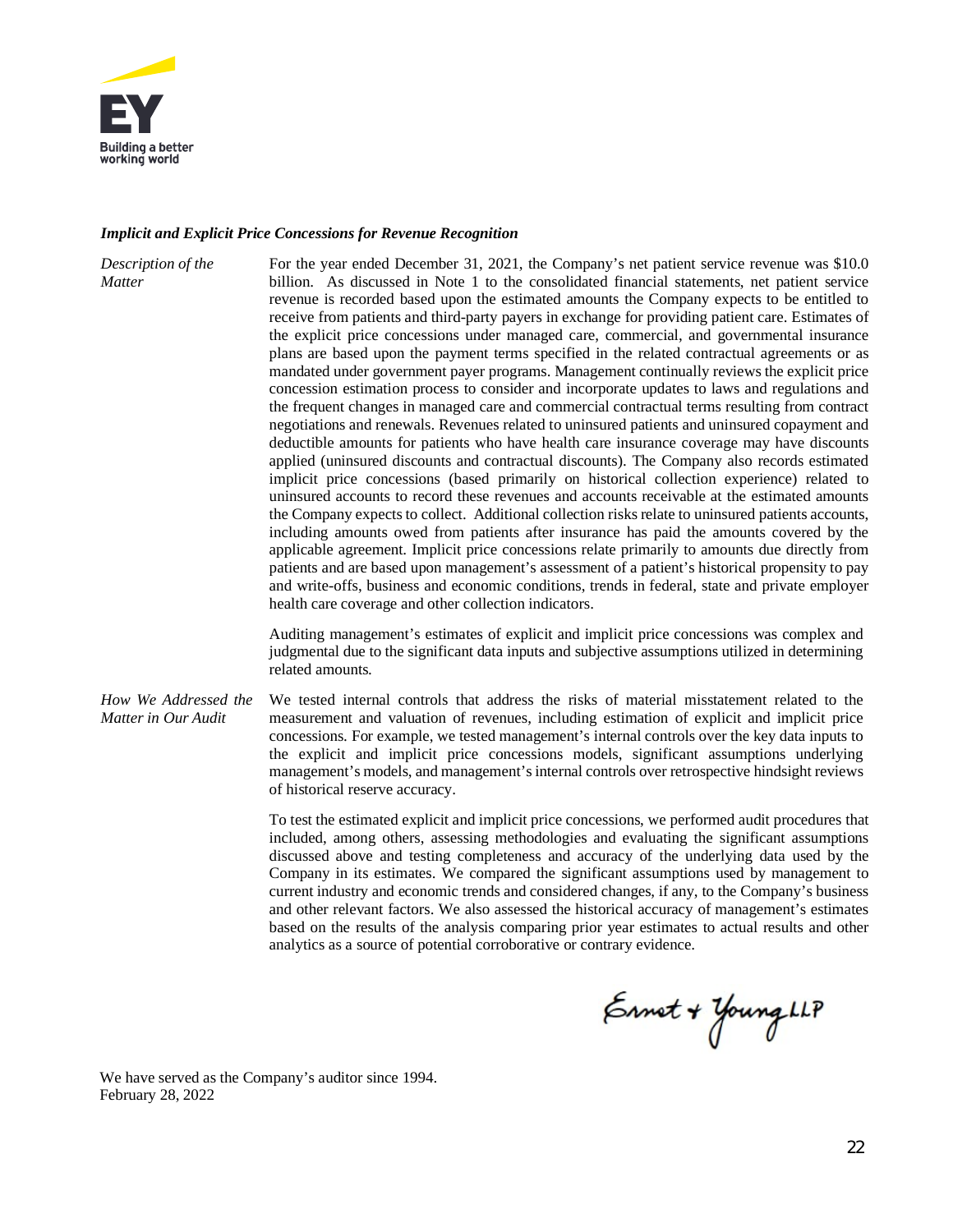## CONSOLIDATED BALANCE SHEETS

(DOLLARS IN THOUSANDS)

|                                                              | As of |               |  |                                     |
|--------------------------------------------------------------|-------|---------------|--|-------------------------------------|
|                                                              |       |               |  | December 31, 2021 December 31, 2020 |
| <b>CURRENT ASSETS</b>                                        |       |               |  |                                     |
| Cash and cash equivalents                                    | \$    | 930,376 \$    |  | 1,541,036                           |
| Patient accounts receivable                                  |       | 1,404,695     |  | 1,210,992                           |
| Insurance and other receivables                              |       | 1,634,524     |  | 1,412,735                           |
| Other current assets                                         |       | 591,570       |  | 510,565                             |
| Total current assets                                         |       | 4,561,165     |  | 4,675,328                           |
| Board-designated, restricted, trusteed and other investments |       | 9,766,549     |  | 8,332,120                           |
| Beneficial interests in foundations and trusts               |       | 783,779       |  | 678,806                             |
| Property, buildings and equipment:                           |       |               |  |                                     |
| Land and land improvements                                   |       | 532,564       |  | 529,575                             |
| Buildings and fixed equipment                                |       | 8,314,299     |  | 8,048,913                           |
| Movable equipment                                            |       | 3,294,921     |  | 3,146,341                           |
| Finance leases                                               |       | 194,118       |  | 180,988                             |
| Construction in progress                                     |       | 590,085       |  | 520,119                             |
|                                                              |       | 12,925,987    |  | 12,425,936                          |
| Less allowance for depreciation                              |       | (6,715,391)   |  | (6,315,165)                         |
|                                                              |       | 6,210,596     |  | 6,110,771                           |
| Operating lease right-of-use assets                          |       | 976,026       |  | 1,033,598                           |
| Other assets                                                 |       | 790,300       |  | 755,022                             |
| Total assets                                                 | \$    | 23,088,415 \$ |  | 21,585,645                          |
| <b>CURRENT LIABILITIES</b>                                   |       |               |  |                                     |
| Accounts payable and accrued expenses                        | \$    | 783,477 \$    |  | 763,798                             |
| Accrued salaries and related benefits                        |       | 963,076       |  | 866,890                             |
| Current portion of insurance reserves                        |       | 1,018,418     |  | 950,387                             |
| Current portion of long-term obligations                     |       | 280,793       |  | 333,864                             |
| Other current liabilities                                    |       | 1,571,781     |  | 1,281,417                           |
| Total current liabilities                                    |       | 4,617,545     |  | 4,196,356                           |
| Long-term obligations                                        |       | 5,300,849     |  | 5,258,046                           |
| Pension liability                                            |       |               |  | 171,983                             |
| Long-term insurance reserves                                 |       | 429,182       |  | 389,290                             |
| Operating lease noncurrent liabilities                       |       | 895,949       |  | 963,812                             |
| Other noncurrent liabilities                                 |       | 566,530       |  | 1,184,968                           |
| <b>Total liabilities</b>                                     |       | 11,810,055    |  | 12,164,455                          |
| Net assets without donor restrictions                        |       | 9,883,697     |  | 8,166,762                           |
| Net assets with donor restrictions                           |       | 1,394,663     |  | 1,254,428                           |
| Total net assets                                             |       | 11,278,360    |  | 9,421,190                           |
| Total liabilities and net assets                             | \$    | 23,088,415 \$ |  | 21,585,645                          |

See accompanying notes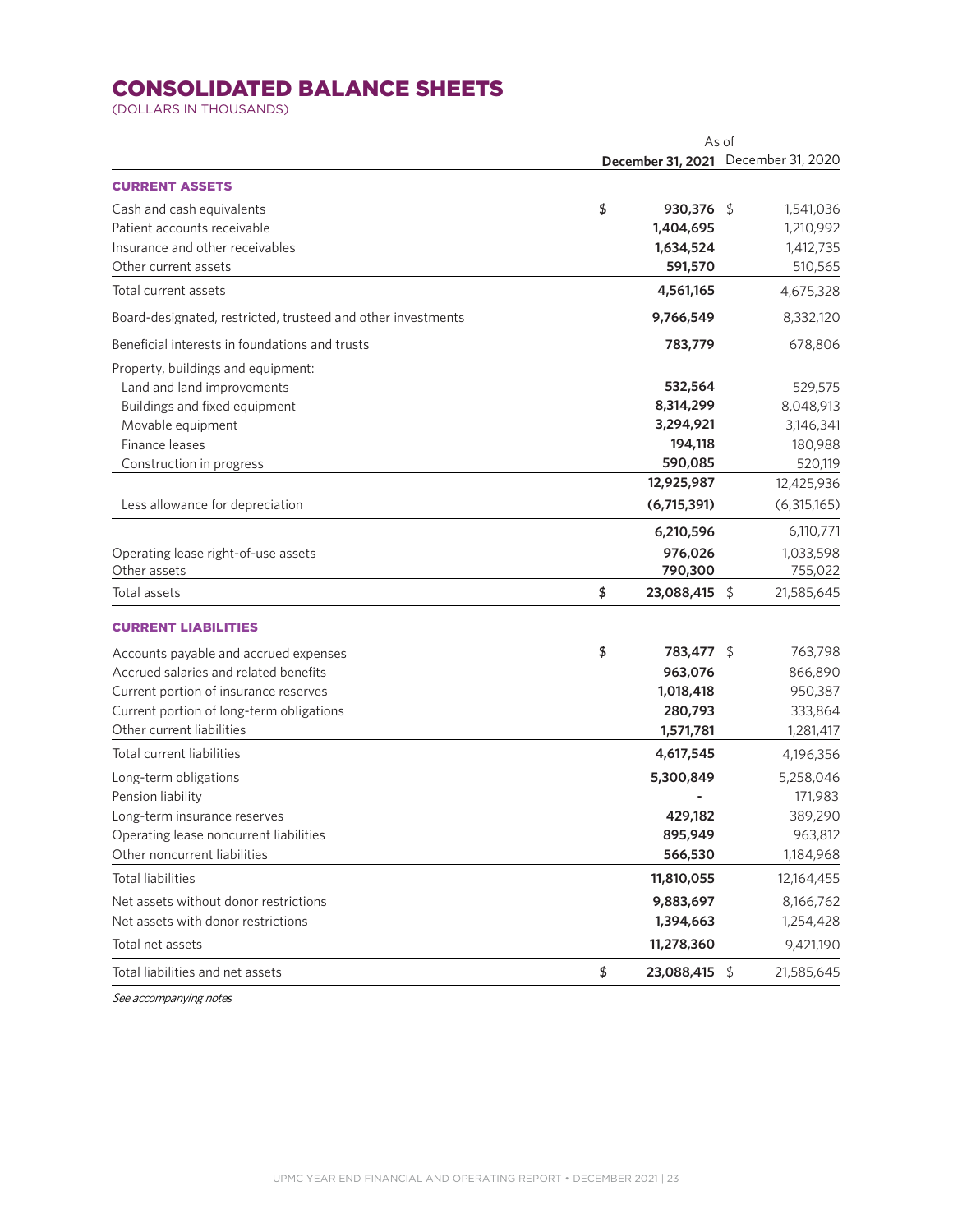## CONSOLIDATED STATEMENTS OF OPERATIONS AND CHANGES IN NET ASSETS

(DOLLARS IN THOUSANDS)

|                                                                                  |                  | <b>Years Ended December 31</b> |
|----------------------------------------------------------------------------------|------------------|--------------------------------|
|                                                                                  | 2021             | 2020                           |
| NET ASSETS WITHOUT DONOR RESTRICTIONS                                            |                  |                                |
| Net patient service revenue                                                      | \$<br>10,005,556 | 9,199,717<br>\$                |
| Insurance enrollment revenue                                                     | 12,110,124       | 11,432,067                     |
| Other revenue                                                                    | 2,250,804        | 2,461,633                      |
| Total operating revenues                                                         | 24,366,484       | 23,093,417                     |
| Salaries, professional fees and employee benefits                                | 8,207,431        | 7,778,450                      |
| Insurance claims expense                                                         | 8,469,749        | 7,915,612                      |
| Supplies, purchased services and general                                         | 6,157,002        | 5,835,501                      |
| Depreciation and amortization                                                    | 689,389          | 685,585                        |
| Total operating expenses                                                         | 23,523,571       | 22,215,148                     |
| Operating income                                                                 | 842,913          | 878,269                        |
| Academic and research support provided                                           | (240, 300)       | (227, 409)                     |
| Inherent contribution                                                            |                  | 160,565                        |
| Other non-operating activities                                                   | 87,171           | 66,777                         |
| Income tax expense                                                               | (6,032)          | (5,094)                        |
| After-tax income                                                                 | \$<br>683,752    | \$<br>873,108                  |
| Investing and financing activities:                                              |                  |                                |
| Investment gain                                                                  | 902,569          | 555,940                        |
| Interest expense                                                                 | (161, 976)       | (177, 244)                     |
| (Loss) gain on extinguishment of debt                                            | (2, 342)         | 1,274                          |
| UPMC Enterprises activity:<br>Portfolio company revenue and net gains from sales | 271,482          |                                |
| Portfolio company and research and development expense                           | (199, 785)       | 53,515<br>(201, 592)           |
| Gain from investing and financing activities                                     | 809,948          | 231,893                        |
|                                                                                  | 1,493,700        | 1,105,001                      |
| Excess of revenues over expenses                                                 | 33,674           |                                |
| Excess of revenues over expenses attributable to noncontrolling interest         |                  | 31,605                         |
| Excess of revenues over expenses attributable to controlling interest            | 1,460,026        | 1,073,396                      |
| Net change in pension liability and other                                        | 256,909          | (48, 044)                      |
| Change in net assets without donor restrictions                                  | \$<br>1,716,935  | \$<br>1,025,352                |
| NET ASSETS WITH DONOR RESTRICTIONS                                               |                  |                                |
| Net contributions and other changes                                              | 21,081           | 32,808                         |
| Net realized and unrealized gains on restricted investments                      | 22,754           | 5,180                          |
| Restricted net assets acquired                                                   |                  | 12,138                         |
| Assets released from restriction for operations and<br>capital purchases         | (8, 573)         | (16, 512)                      |
| Change in beneficial interests in foundations and trusts                         | 104,973          | 54,115                         |
| Change in net assets with donor restrictions                                     | 140,235          | 87,729                         |
| Change in total net assets                                                       | 1,857,170        | 1,113,081                      |
| Net assets, beginning of period                                                  | 9,421,190        | 8,308,109                      |
| Net assets, end of period                                                        | \$<br>11,278,360 | $\oint$<br>9,421,190           |

See accompanying notes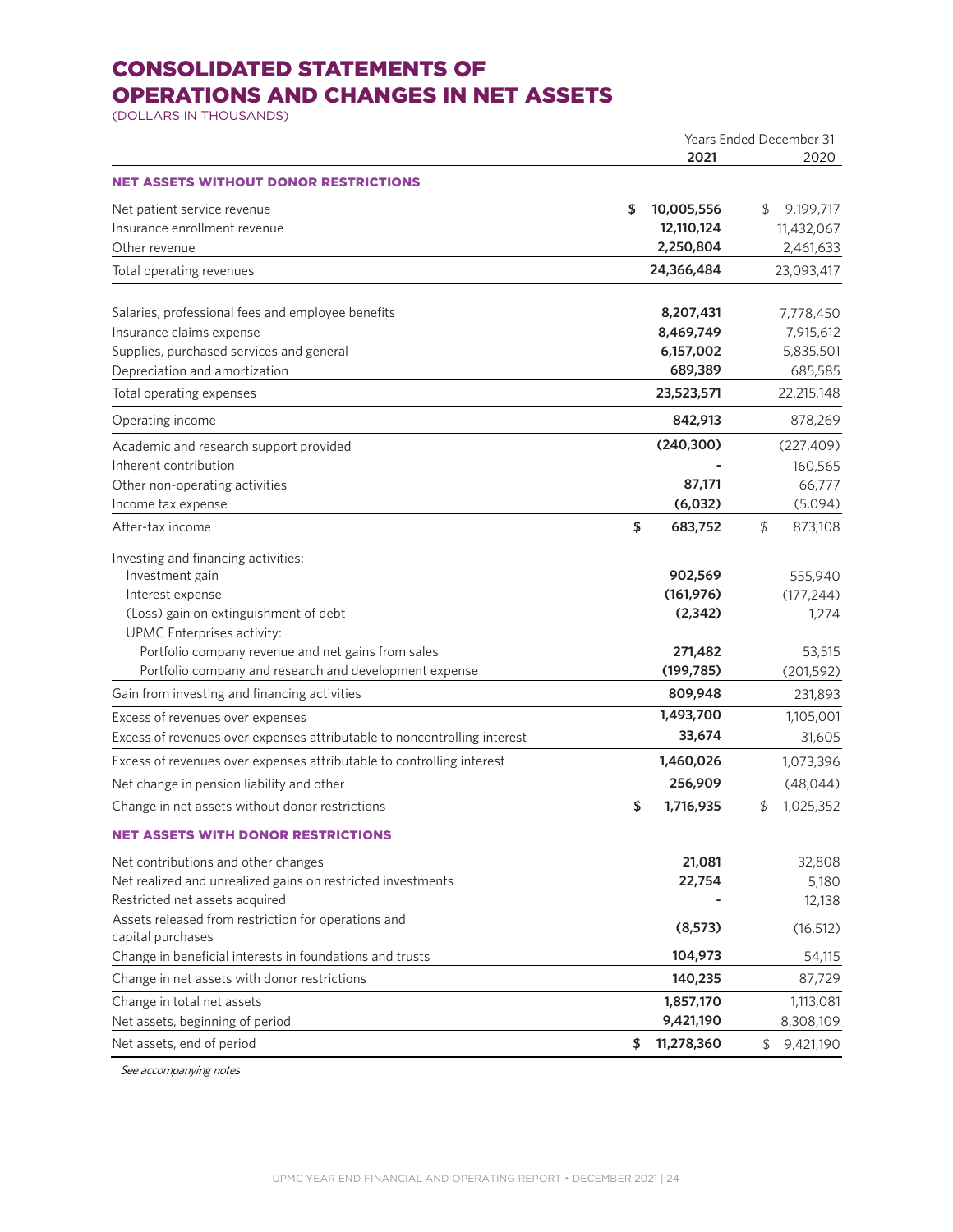## CONSOLIDATED STATEMENTS OF CASH FLOWS

(DOLLARS IN THOUSANDS)

|                                                                 | <b>Years Ended December 31</b> |               |    |               |
|-----------------------------------------------------------------|--------------------------------|---------------|----|---------------|
|                                                                 |                                | 2021          |    | 2020          |
| <b>OPERATING ACTIVITIES</b>                                     |                                |               |    |               |
| Increase in total net assets                                    | \$                             | 1,857,170     | \$ | 1,113,081     |
| Adjustments to reconcile change in total net assets to net cash |                                |               |    |               |
| provided by operating activities:                               |                                |               |    |               |
| Depreciation and amortization                                   |                                | 689,389       |    | 685,585       |
| Change in beneficial interest in foundations and trusts         |                                | (104, 973)    |    | (54, 115)     |
| Restricted contributions and investment revenue                 |                                | (43, 835)     |    | (37,988)      |
| Restricted net assets acquired                                  |                                |               |    | (12, 138)     |
| Unrealized gains on investments                                 |                                | (245,080)     |    | (208, 855)    |
| Realized gains on investments                                   |                                | (575, 402)    |    | (271, 288)    |
| Purchases of non-alternative investments                        |                                | (11,759,789)  |    | (8, 283, 826) |
| Sales of non-alternative investments                            |                                | 11,128,045    |    | 6,972,277     |
| Inherent contribution                                           |                                |               |    | (160, 565)    |
| Changes in operating assets and liabilities:                    |                                |               |    |               |
| Accounts receivable                                             |                                | (415, 492)    |    | (59, 943)     |
| Other current assets                                            |                                | (81,005)      |    | (44, 815)     |
| Accounts payable and accrued liabilities                        |                                | 115,865       |    | 131,332       |
| Insurance reserves                                              |                                | 107,923       |    | 214,057       |
| Other current liabilities                                       |                                | 290,364       |    | 665,861       |
| Other noncurrent assets and liabilities                         |                                | (830, 497)    |    | 612,061       |
| Other operating changes                                         |                                | (153, 202)    |    | (261, 154)    |
| Net cash (used in) provided by operating activities             |                                | (20, 519)     |    | 999,567       |
| <b>INVESTING ACTIVITIES</b>                                     |                                |               |    |               |
| Purchase of property and equipment                              |                                | (756, 970)    |    | (844,180)     |
| UPMC Enterprises investments in non-consolidated entities       |                                | (43, 156)     |    | (52,500)      |
| Cash acquired through divestitures                              |                                | 83,543        |    | 255,011       |
| Net change in investments designated as nontrading              |                                | (21, 593)     |    | (37, 854)     |
| Purchases of alternative investments                            |                                | (289, 523)    |    | (226, 148)    |
| Sales of alternative investments                                |                                | 363,264       |    | 152,530       |
| Net change in other assets                                      |                                | 39,131        |    | 58,196        |
| Net cash used in investing activities                           |                                | (625, 304)    |    | (694, 945)    |
| <b>FINANCING ACTIVITIES</b>                                     |                                |               |    |               |
| Repayments of long-term obligations                             |                                | (1, 372, 555) |    | (2,212,531)   |
| Borrowings of long-term obligations                             |                                | 1,363,883     |    | 3,059,741     |
| Restricted contributions and investment income                  |                                | 43,835        |    | 37,988        |
| Net cash provided by financing activities                       |                                | 35,163        |    | 885,198       |
| Net change in cash and cash equivalents                         |                                | (610, 660)    |    | 1,189,820     |
| Cash and cash equivalents, beginning of period                  |                                | 1,541,036     |    | 351,216       |
| Cash and cash equivalents, end of period                        | \$                             | 930,376       | \$ | 1,541,036     |
| <b>SUPPLEMENTAL INFORMATION</b>                                 |                                |               |    |               |
| Finance lease obligations incurred to acquire assets            | \$                             | 25,130        | \$ | 20,888        |
| See accompanying notes                                          |                                |               |    |               |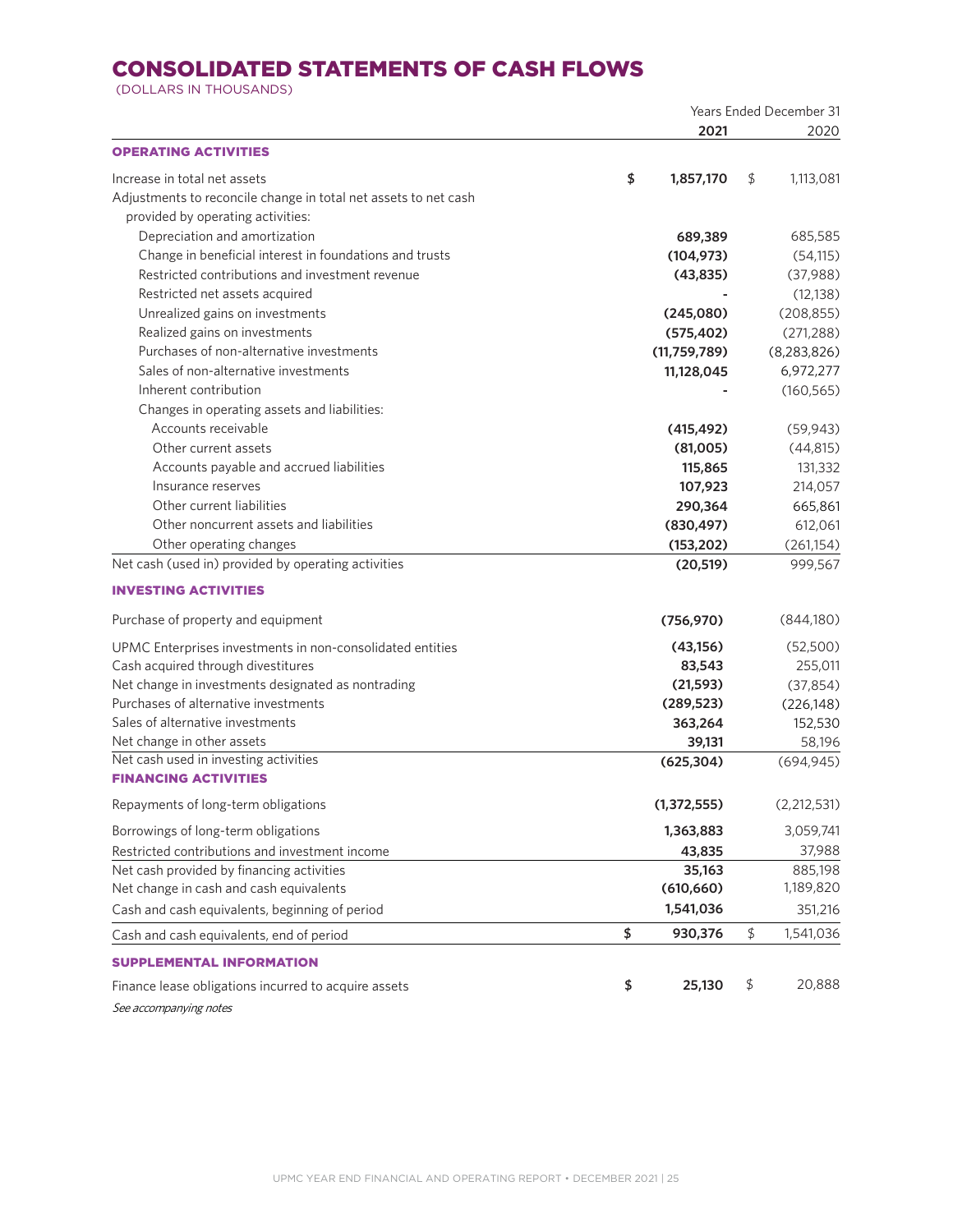(DOLLARS IN THOUSANDS)

#### 1. ORGANIZATIONAL OVERVIEW AND SUMMARY OF SIGNIFICANT ACCOUNTING POLICIES

UPMC is a Pennsylvania nonprofit corporation and is exempt from federal income tax pursuant to Section 501(a) of the Internal Revenue Code (the "Code") as an organization described in Section 501(c)(3) of the Code. Headquartered in Pittsburgh, Pennsylvania, UPMC is one of the world's leading integrated delivery and financing systems. UPMC comprises nonprofit and for-profit entities offering medical and health care-related services, including health insurance products. Closely affiliated with the University of Pittsburgh (the "University") and with shared academic and research objectives, UPMC partners with the University's Schools of the Health Sciences to deliver outstanding patient care, train tomorrow's health care specialists and biomedical scientists, and conduct groundbreaking research on the causes and course of disease.

The accompanying audited consolidated financial statements have been prepared in accordance with generally accepted accounting principles in the United States ("GAAP") and include the accounts of UPMC and its subsidiaries. Intercompany accounts and transactions are eliminated in consolidation.

#### **New Accounting Pronouncements**

Effective January 1, 2021, UPMC adopted the Financial Accounting Standards Board ("FASB") Accounting Standards Update ("ASU") 2018-14, Compensation – Retirement Benefits- Defined Benefit Plans (Topic 715). This ASU modifies the disclosure requirements for employers that sponsor defined benefit pension or other postretirement plans. UPMC applied the relevant provisions of the standard to their consolidated financial statement disclosures accordingly.

## **Cash and Cash Equivalents**

Cash and cash equivalents consist primarily of cash and investments, which are so near to maturity that they present insignificant risk of changes in value. Fixed income instruments with original, short-term maturities of less than 90 days that are held in Master Trust Funds ("MTF") are excluded from cash equivalents as they are commingled with longer-term investments.

#### **Net Patient Service Revenue**

UPMC's net patient service revenue is recorded based upon the estimated amounts UPMC expects to be entitled to receive from patients, third-party payers (including health insurers and government programs) and others and includes an estimate of variable consideration for retroactive revenue adjustments due to settlement of audits, reviews and investigations. Generally, UPMC bills the patients and third-party payers several days after the services are performed and/or the patient is discharged from the facility. Estimates of the explicit price concessions under managed care, commercial and governmental insurance plans are based upon the payment terms specified in the related contractual agreements or as mandated under government payer programs. UPMC continually reviews the explicit price concession estimation process to consider and incorporate updates to laws and regulations and the frequent changes in managed care and commercial contractual terms resulting from contract negotiations and renewals. Revenue is recognized as performance obligations are satisfied. Performance obligations are determined based on the nature of the services provided by UPMC. Revenue for performance obligations satisfied over time is recognized based on actual charges incurred in relation to total expected (or actual) charges. UPMC believes that this method provides a reasonable representation of the transfer of services over the term of the performance obligation based on the inputs needed to satisfy the obligation. Generally, performance obligations satisfied over time relate to inpatient services. UPMC measures the performance obligation from admission into the hospital to the point when it is no longer required to provide services to that patient, which is generally at the time of discharge. Revenue for performance obligations satisfied at a point in time is recognized when goods or services are provided and UPMC does not believe it is required to provide additional goods or services to the patient.

The majority of UPMC's services are rendered to patients with third-party coverage. Payment under these programs for all payers is based on a combination of prospectively determined rates, discounted charges and historical costs. Amounts received under Medicare and Medical Assistance programs are subject to review and final determination by program intermediaries or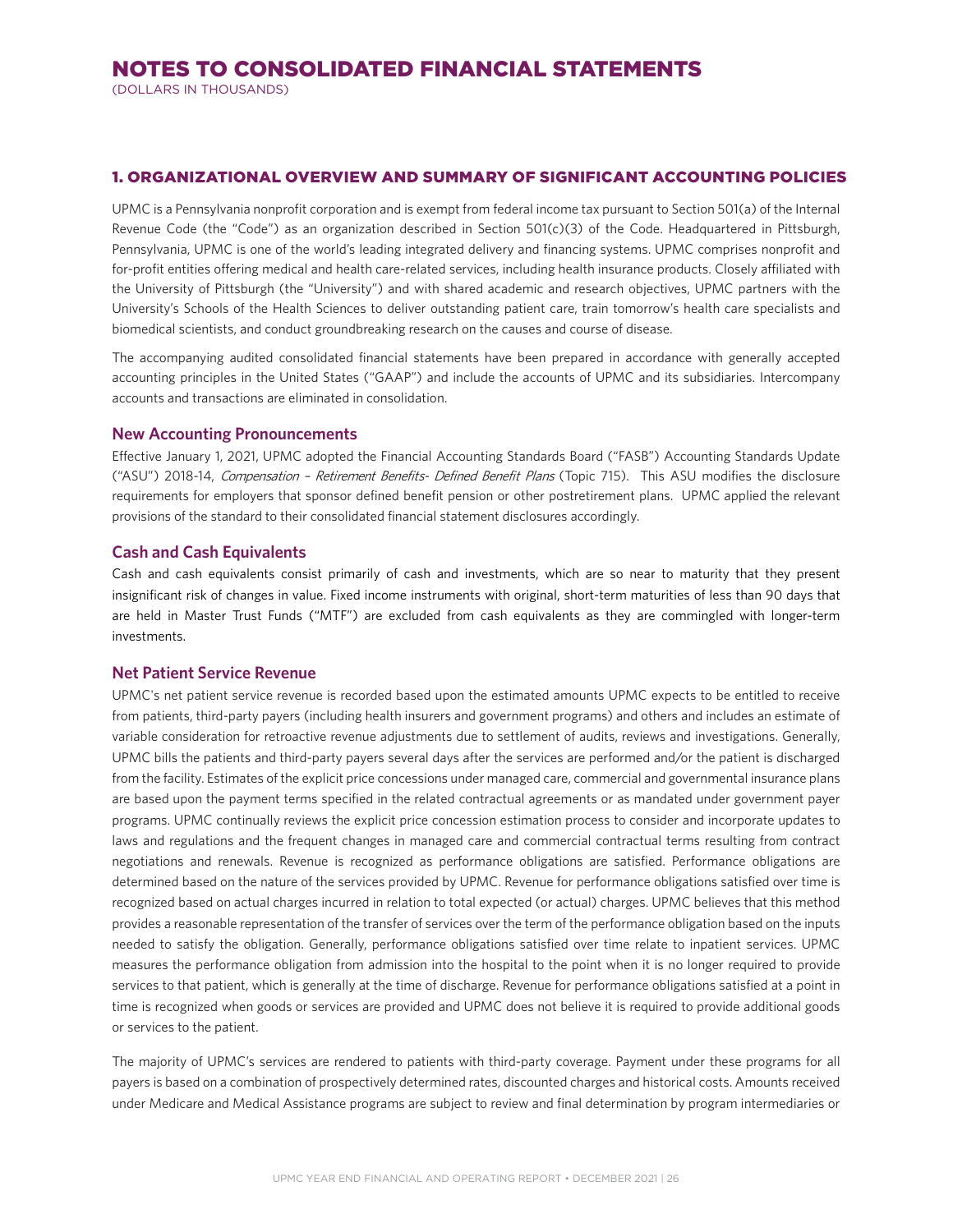(DOLLARS IN THOUSANDS)

their agents and the contracts UPMC has with commercial payers also provide for retroactive audit and review of claims. Agreements with third-party payers typically provide for payments at amounts less than established charges. Generally, patients who are covered by third-party payers are responsible for related deductibles and coinsurance, which vary in amount. UPMC also provides services to uninsured patients. Revenues related to uninsured patients and uninsured copayment and deductible amounts for patients who have health care coverage may have discounts applied (uninsured discounts and contractual discounts). UPMC also records estimated implicit price concessions (based primarily on historical collection experience) related to uninsured accounts to record these revenues at the estimated amounts UPMC expects to collect. Subsequent changes to the estimate of the transaction price are generally recorded as adjustments to net patient service revenue in the period of the change and are accrued on an estimated basis in the period the related services are rendered and adjusted in future periods if final settlements differ from estimates. Adjustments arising from a change to previously estimated transaction prices were not significant in the years ended December 31, 2021 or 2020.

Consistent with UPMC's mission, care is provided to patients regardless of their ability to pay. UPMC has determined it has provided implicit price concessions to uninsured patients and patients with other uninsured balances (for example, copays and deductibles). The implicit price concessions included in estimating the transaction price represent the difference between amounts billed to patients and the amounts UPMC expects to collect based on its collection history with those patients. Patients who meet UPMC's criteria for charity care are provided care without charge or at amounts less than established rates and UPMC has determined it has provided an implicit price concession. Price concessions, including charity care, are deducted from net patient service revenue.

The collection of outstanding receivables from Medicare, Medicaid, managed care payers, other third-party payers and patients is UPMC's primary source of cash and is critical to its operating performance. The primary collection risks relate to uninsured patient accounts, including patient accounts for which the primary insurance carrier has paid the amounts covered by the applicable agreement, but patient responsibility amounts (deductibles and copayments) remain outstanding. Implicit price concessions relate primarily to amounts due directly from patients. Estimated implicit price concessions are recorded for all uninsured accounts, regardless of the age of those accounts. Accounts are written off when all reasonable internal and external collection efforts have been performed. The estimates for implicit price concessions are based upon UPMC's assessment of historical write-offs and expected net collections, business and economic conditions, trends in federal, state and private employer health care coverage and other collection indicators.

The composition of net patient service revenue for the years ended December 31, 2021 and 2020 is as follows:

| Years Ended December 31 | 2021 | 2020 |
|-------------------------|------|------|
| Commercial              | 39%  | 37%  |
| Medicare                | 37%  | 39%  |
| Medical Assistance      | 16%  | 16%  |
| Self-pay/other          | 8%   | 8%   |
|                         | 100% | 100% |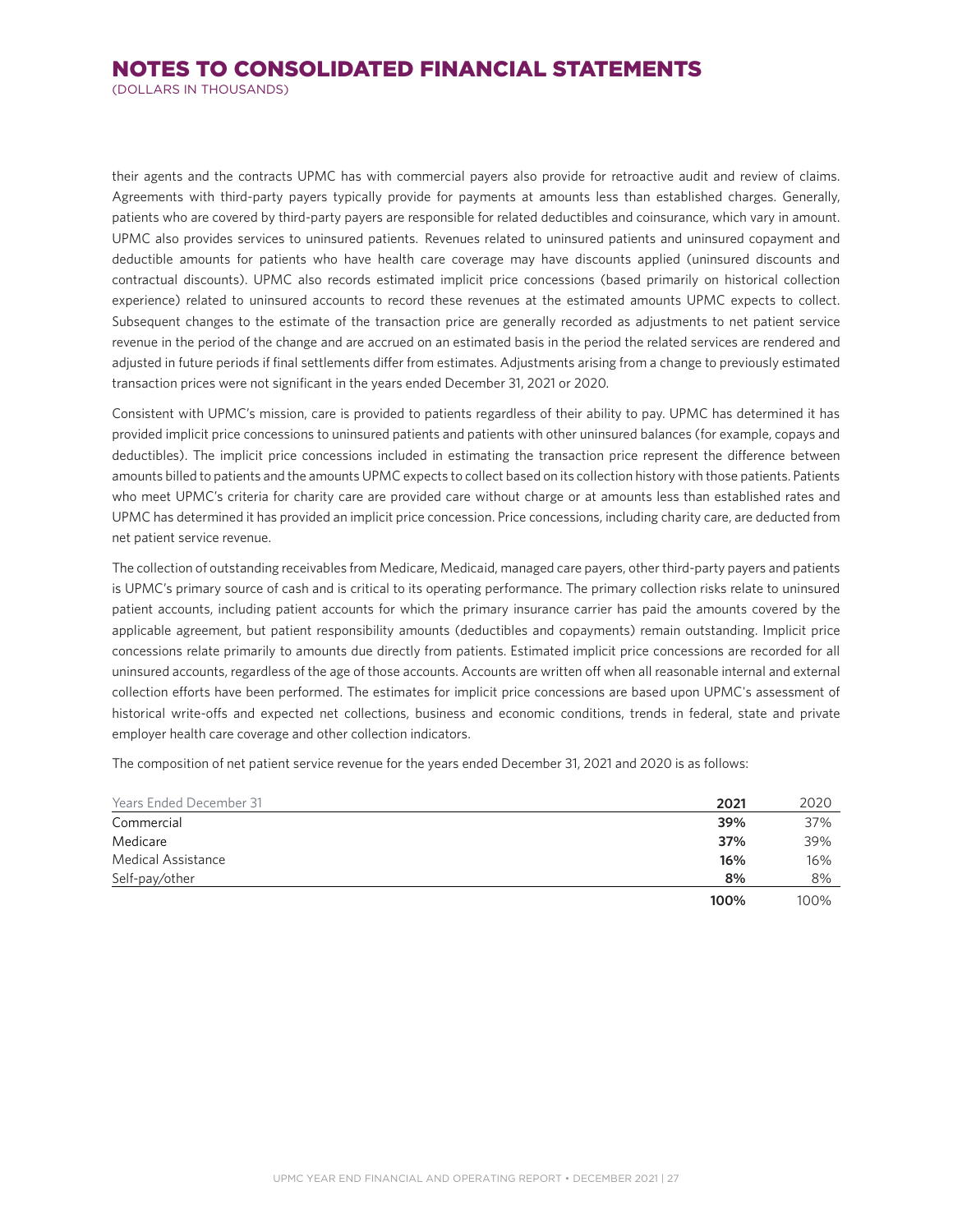(DOLLARS IN THOUSANDS)

Laws and regulations governing the Medicare and Medical Assistance programs are complex and subject to interpretation. UPMC believes that it is in compliance with all applicable laws and regulations and is not aware of any pending or threatened investigations involving allegations of potential wrongdoing. Compliance with such laws and regulations is subject to government review and interpretation as well as significant regulatory action, including fines, penalties and exclusion from Medicare and Medical Assistance programs. As a result, there is at least a reasonable possibility that the recorded estimates may change.

### **Insurance Enrollment Revenue**

UPMC's insurance subsidiaries (collectively, the "Health Plans") provide health care services on a prepaid basis under various contracts. Insurance enrollment revenues are recognized as income in the period in which enrollees are entitled to receive health care services, which represents the performance obligation. Health care premium payments received from UPMC's members in advance of the service period are recorded as unearned revenues.

Insurance enrollment revenues include premiums that are collected from companies, individuals, and government entities. Laws and regulations governing the Medicare and Medical Assistance programs are complex and subject to interpretation. UPMC believes that it is in compliance with all applicable laws and regulations and is not aware of any pending or threatened investigations involving allegations of potential wrongdoing. Compliance with such laws and regulations can be subject to government review and interpretation as well as significant regulatory action, including fines, penalties and exclusion from the programs. As a result, there is at least a reasonable possibility that recorded estimates may change.

#### **Other Revenue**

UPMC's other revenue consists of various contracts related to its Health Services and Insurance Services divisions. These contracts vary in duration and in performance obligations. Revenues are recognized when the performance obligations identified within the individual contracts are satisfied and collectability is probable. Revenue recognized related to the CARES Act and the American Rescue Plan funding is captured in other revenue.

#### **Receivables**

Concentrations of patient accounts receivable at December 31, 2021 and 2020 include:

| <b>Years Ended December 31</b> | 2021 | 2020    |
|--------------------------------|------|---------|
| Commercial                     | 44%  | 41%     |
| Medicare                       | 28%  | 32%     |
| Medical Assistance             | 12%  | 11%     |
| Self-pay/other                 | 16%  | 16%     |
|                                | 100% | $100\%$ |

Insurance and other receivables are primarily comprised of payments due to Insurance Services and include the uncollected amounts from fully insured groups, individuals and government programs and are reported net of an allowance for estimated terminations and uncollectible accounts.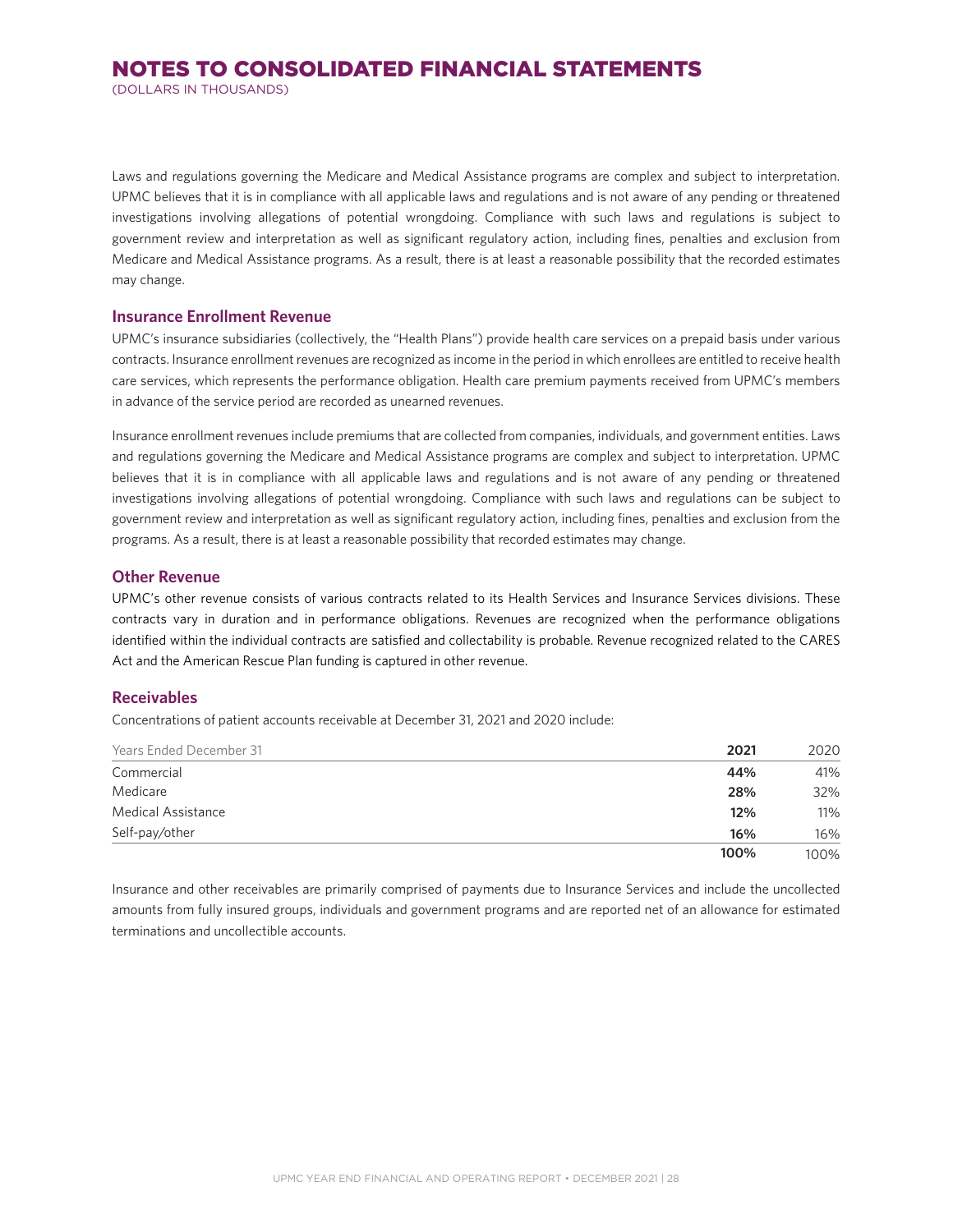(DOLLARS IN THOUSANDS)

## **Board-Designated, Restricted, Trusteed and Other Investments**

Substantially all of UPMC's investments in debt and equity securities are classified as trading. This classification requires UPMC to recognize unrealized gains and losses on substantially all of its investments in debt and equity securities as investment revenue in the consolidated statements of operations and changes in net assets. This classification also includes UPMC Enterprises' cost basis investments in early stage entities, which are categorized as alternative investments. Gains and losses on the sales of securities are determined by the average cost method. Realized and unrealized gains and losses are included in investment revenue in the consolidated statements of operations and changes in net assets. Realized and unrealized gains and losses on donor-restricted assets are recorded as changes in net assets with donor restrictions in the consolidated statements of operations and changes in net assets.

Investments in equity securities with readily determinable fair values and all investments in debt securities are measured at fair value using quoted market prices or model-driven valuations. These investments predominantly include those maintained in MTF and are summarized as nonalternative investments in Note 5.

Investments in limited partnerships that invest in marketable securities (hedge funds) are reported using the equity method of accounting based on information provided by the respective partnership, generally received on a one month lag. The values provided by the respective partnerships are based on historical cost, appraisals or other estimates that require varying degrees of judgment. Generally, UPMC's holdings reflect net contributions to the partnership and an allocated share of realized and unrealized investment income and expenses. The investments may individually expose UPMC to securities lending, short sales, and trading in futures and forward contract options and other derivative products. UPMC's risk is limited to its carrying value for these lending and derivatives transactions. Amounts can be divested only at specified times. The financial statements of the limited partnerships are audited annually, generally as of December 31.

The values of UPMC's private equity investments are based upon financial statements received from the general partners, which are generally received on a quarterly lag. As a result, the market values and earnings recorded as of December 31, 2021 generally reflect the partnership activity experienced during the year ended September 30, 2021. These investments are summarized as alternative investments in Note 5.

## **Fair Value Elections**

Pursuant to accounting guidance provided by ASC 825-10, Financial Instruments, UPMC makes elections, on an investment-byinvestment basis, as to whether it measures certain equity method investments that are traded in active markets at fair value. Fair value elections are generally irrevocable. The initial unrealized gains recognized upon election of the fair value option are recorded as operating revenue in the consolidated statements of operations and changes in net assets consistent with accounting for other equity method investments where UPMC has the ability to exercise significant influence but not control. Any subsequent changes in the fair value of the investment are recorded as investment revenue in the consolidated statements of operations and changes in net assets consistent with UPMC's reporting of gains and losses on other marketable securities included in board-designated, restricted, trusteed and other investments. Management believes this reporting increases the transparency of UPMC's financial condition.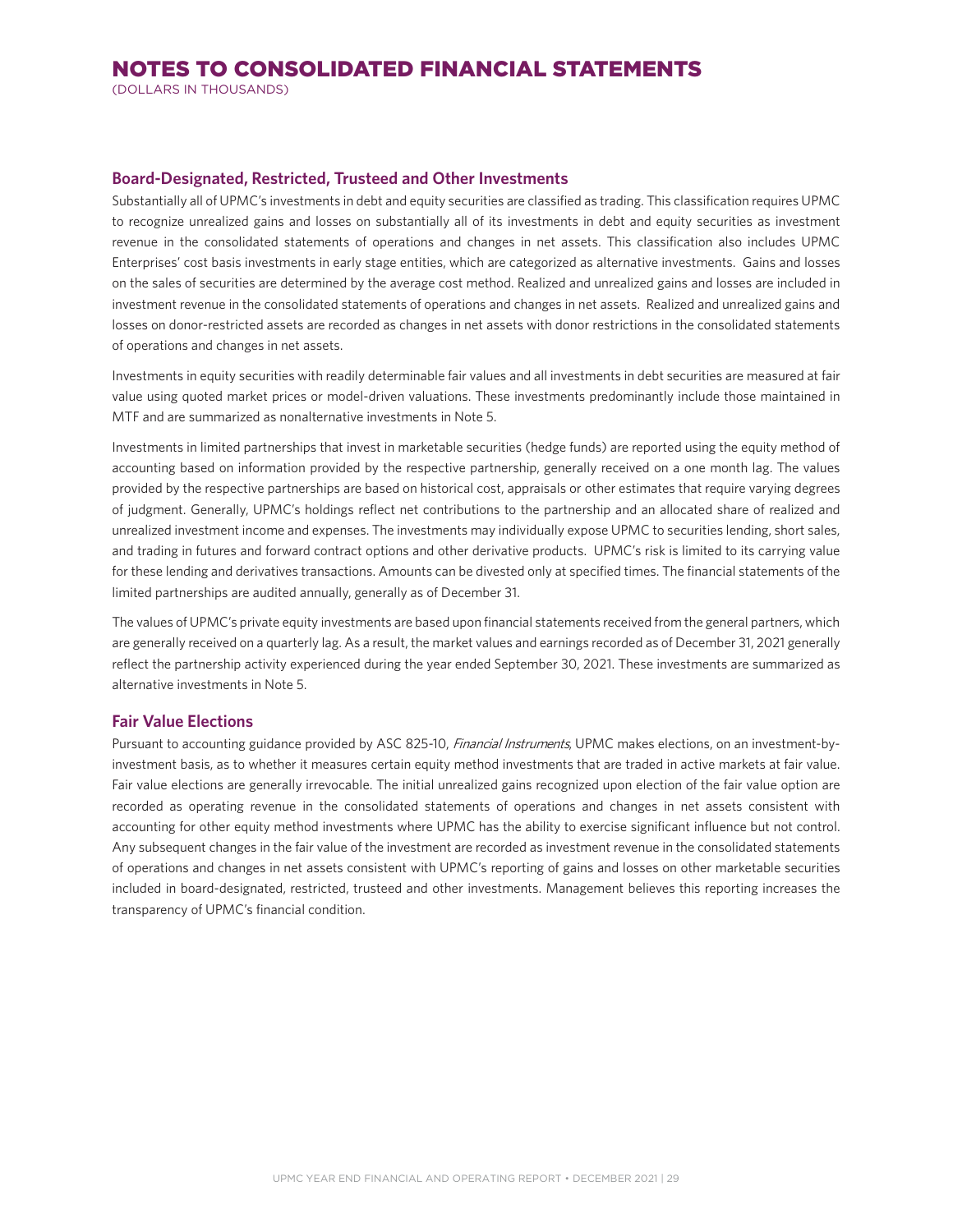(DOLLARS IN THOUSANDS)

## **Financial Instruments**

Cash and cash equivalents and investments recorded at fair value aggregate to \$9,583,692 and \$9,015,921 at December 31, 2021 and 2020, respectively. The fair value of these instruments is based on market prices as estimated by financial institutions. The fair value of amounts owed to counterparties under derivative contracts at December 31, 2021 and 2020, is \$3,683 and \$6,562, respectively, and due from counterparties is \$222 and \$544, respectively, based on pricing models that take into account the present value of estimated future cash flows.

UPMC participates in securities lending transactions whereby a portion of its investments are loaned, through its agent, to various parties in return for cash and securities from the parties as collateral for the securities loaned. The amount of cash collateral received under securities lending is reported as an asset with a corresponding payable in the consolidated balance sheets. The total collateral is required to have a market value between 102% and 105% of the market value of securities loaned. As of December 31, 2021 and 2020, securities loaned to various parties, of which UPMC maintains ownership, were \$203,256 and \$251,339, respectively, and total collateral (cash and noncash) received related to the securities loaned was \$213,284 and \$265,892, respectively.

## **Beneficial Interests in Foundations and Trusts**

Several of UPMC's subsidiary hospitals have foundations that, according to their bylaws, were formed for the exclusive purpose of supporting and furthering the mission of the respective hospital. The foundations are separate corporations and are not liable for the obligations of UPMC, including any claims of creditors of any UPMC entities. The net assets of certain foundations are included in the consolidated balance sheets as beneficial interests in foundations and net assets with donor restrictions because the hospitals' use of these assets is at the discretion of the foundations' independent boards of directors.

Beneficial interests in foundations and trusts of \$783,779 and \$678,806 and the net assets with donor restrictions of consolidated foundations of \$61,262 and \$82,580 as of December 31, 2021 and 2020, respectively, are not pledged as collateral for UPMC's debt.

## **Property, Buildings and Equipment**

Property, buildings and equipment are recorded at cost or, if donated or impaired, at fair market value at the date of receipt or impairment. Interest cost incurred on borrowed funds (net of interest earned on such funds) during the period of construction of capital assets is capitalized as a component of the cost of acquiring those assets.

Costs associated with the development and installation of internal-use software are expensed or capitalized depending on whether they are incurred in the preliminary project stage, application development stage or post-implementation stage.

Depreciation is computed using the straight-line method at rates designed to depreciate the assets over their estimated useful lives (predominantly ranging from 3 to 40 years) and includes depreciation related to finance leases. Certain newly constructed buildings have estimated useful lives of up to 60 years. Depreciation expense on property, buildings and equipment for the years ended December 31, 2021 and 2020 was \$687,178 and \$682,711, respectively.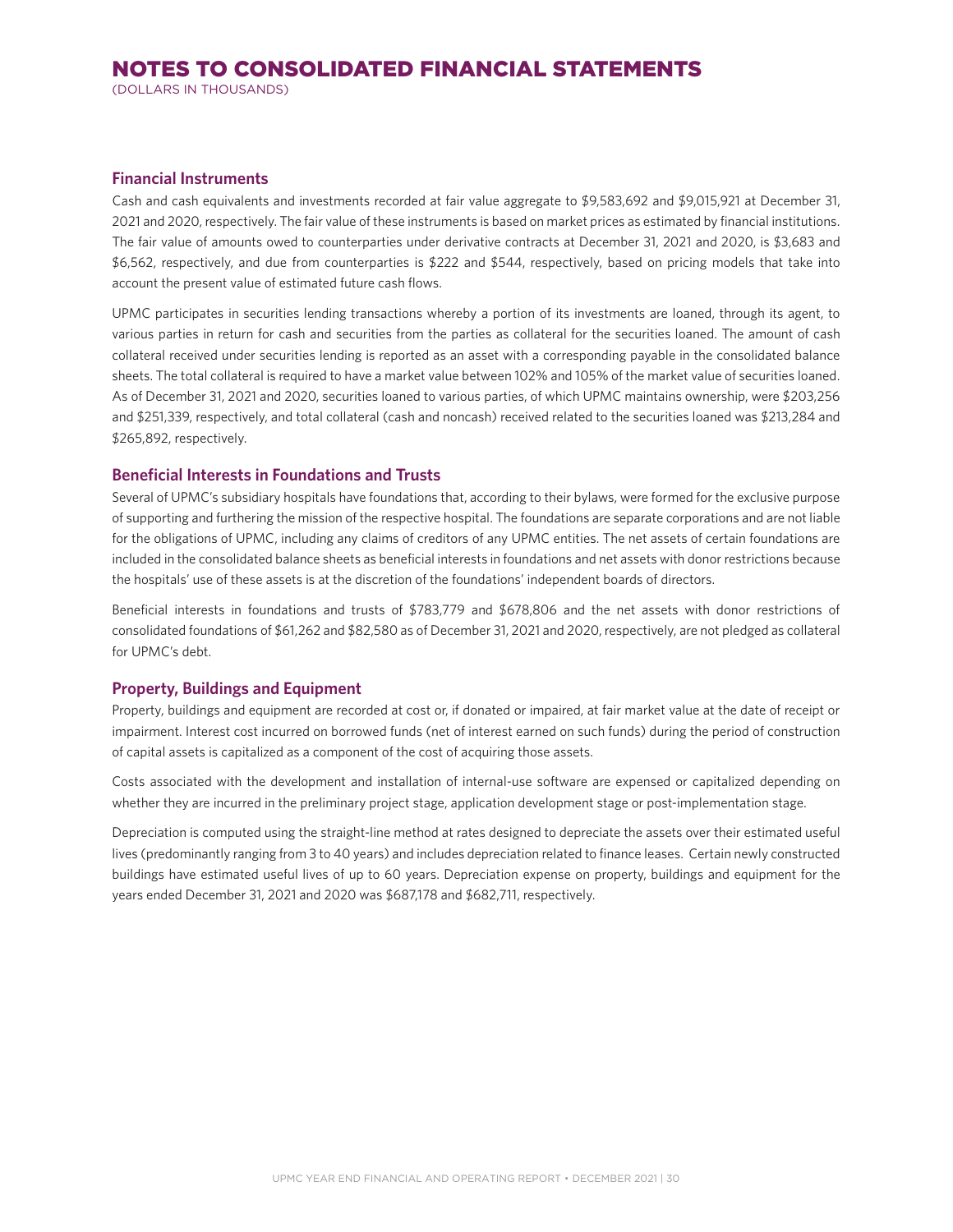(DOLLARS IN THOUSANDS)

#### **Leases**

Leases are classified as either operating or financing, and the lease classification determines whether the expense is recognized on a straight-line basis (operating leases) or based on an effective interest method (finance leases). UPMC has made accounting policy elections not to apply lease recognition requirements to short-term leases as well as to use the risk-free discount rate for its operating leases. Operating leases are categorized as operating lease right-of-use assets on the consolidated balance sheets, while finance leases are recognized as property, buildings and equipment. UPMC has also made an accounting policy election not to bifurcate lease components from non-lease components. For leases that include variable lease payments, the payment is determined based on the executed contract terms. Some leases contain options to extend or terminate the lease, but these are not recognized in the right-of-use assets and lease liabilities as of December 31, 2021, unless it is probable that the option will be exercised.

#### **Asset Impairment**

UPMC evaluates the recoverability of the carrying value of long-lived assets by reviewing long-lived assets for impairment whenever events or changes in circumstances indicate that the carrying amount of an asset may not be recoverable and adjusts the asset cost to fair value if undiscounted cash flows are less than the carrying amount of the asset. There were no significant impairments in the years ended December 31, 2021 or 2020.

## **Other Assets**

Investments in individual entities in which UPMC has the ability to exercise significant influence but does not control, generally 20% to 50% ownership, are reported using the equity method of accounting unless the fair value option is elected. Other assets include approximately \$384,920 and \$390,601 at December 31, 2021 and 2020, respectively, relating to investments in partnerships and joint ventures that provide health care, management, and other goods and services to UPMC, its affiliates and the community at large.

## **Goodwill**

Goodwill represents the excess of the cost of an acquired entity over the net of the amounts assigned to the fair value of assets acquired and liabilities assumed. As of December 31, 2021 and 2020, goodwill of \$267,702 and \$241,075 respectively, is recorded in UPMC's consolidated balance sheets as other assets. The overall increase in goodwill compared to prior year is primarily related to the acquisition of minor international businesses within the Health Services division.

Goodwill is reviewed annually for impairment, or more frequently if events or circumstances indicate that the carrying value of an asset may not be recoverable. UPMC has the option to qualitatively assess goodwill for impairment before completing a quantitative assessment. Under the qualitative approach, if, after assessing the totality of events or circumstances, including both macroeconomic, industry and market factors, and entity-specific factors, UPMC determines it is likely (more likely than not) that the fair value is greater than its carrying amount, then the quantitative impairment analysis is not required. As of December 31, 2021 and 2020, after application of the qualitative approach, there were no indicators of impairment.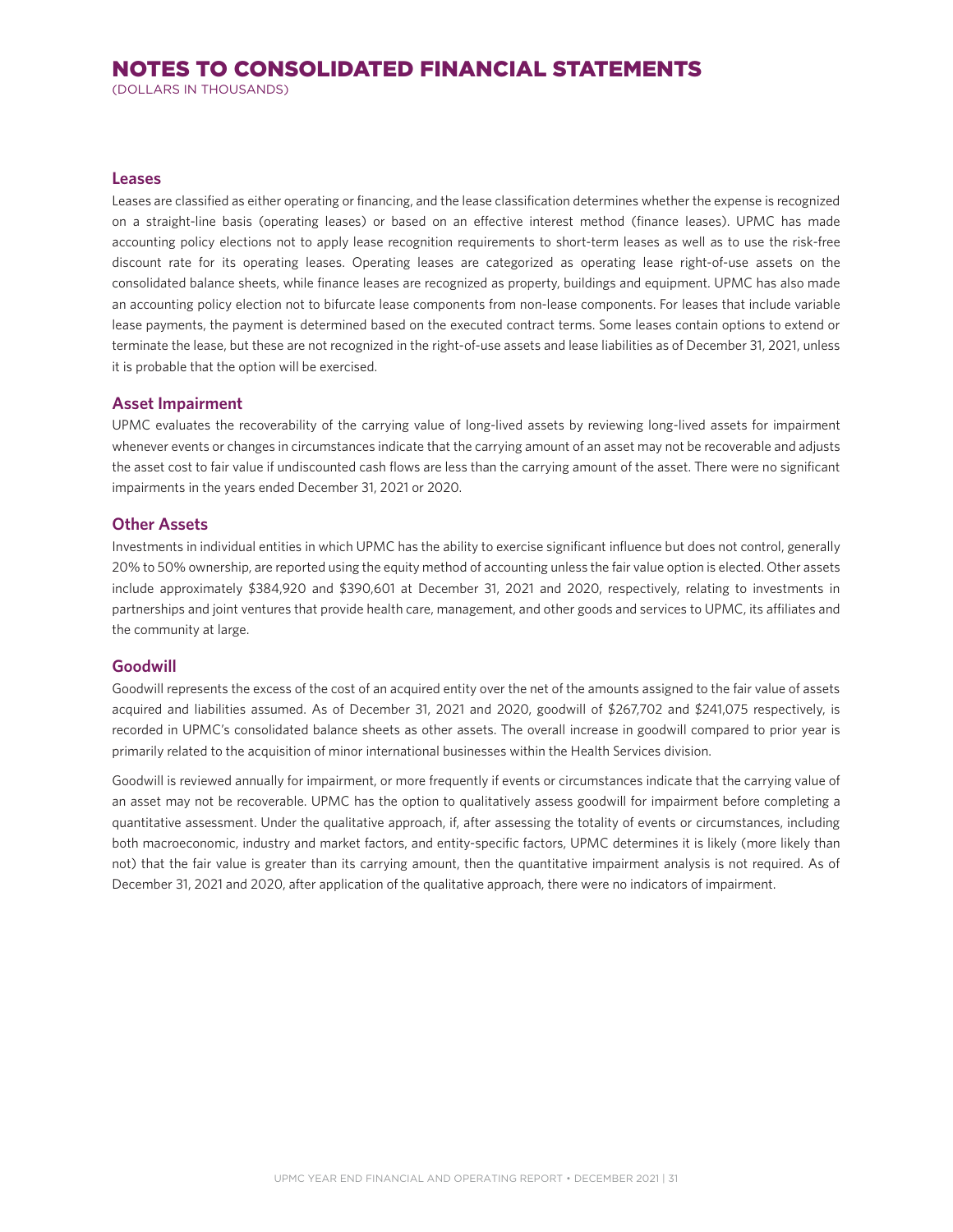(DOLLARS IN THOUSANDS)

## **Derivatives**

UPMC uses derivative financial instruments ("derivatives") to modify the interest rates and manage risks associated with its asset allocation and outstanding debt. UPMC records derivatives as assets or liabilities in the consolidated balance sheets at fair value. The accounting for changes in the fair value (i.e., gains or losses) of a derivative depends on whether it has been designated and qualifies as part of a hedging relationship and, further, on the type of hedging relationship. UPMC has entered into interest rate swap agreements that convert a portion of its variable rate debt to a fixed interest rate. None of UPMC's swaps outstanding as of December 31, 2021 and 2020 are designated as hedging instruments and, as such, changes in fair value are recognized in investing and financing activities as investment revenue (expense) in the consolidated statements of operations and changes in net assets.

By using derivatives to manage these risks, UPMC exposes itself to credit risk and market risk. Credit risk is the failure of the counterparty to perform under the terms of the derivatives. When the fair value of a derivative is positive, the counterparty owes UPMC, which creates credit risk for UPMC. When the fair value of a derivative is negative, UPMC owes the counterparty, and therefore, it does not incur credit risk. UPMC minimizes the credit risk in derivatives by entering into transactions that require the counterparty to post collateral for the benefit of UPMC based on the credit rating of the counterparty and the fair value of the derivative. If UPMC has a derivative in a liability position, UPMC's credit is a risk and fair market values could be adjusted downward. Market risk is the effect on the value of a financial instrument that results from a change in interest rates. The market risk associated with interest rate changes is managed by establishing and monitoring parameters that limit the types and degree of market risk that may be undertaken. Management also mitigates risk through periodic reviews of derivative positions in the context of UPMC's total blended cost of capital.

## **Net Assets**

Resources are classified for reporting purposes as net assets without donor restrictions and net assets with donor restrictions, according to the absence or existence of donor-imposed restrictions. Board-designated net assets are net assets without donor restrictions that have been set aside by the Board for specific purposes. Net assets with donor restrictions are those assets, including contributions and accumulated investment returns, whose use has been limited by donors for a specific purpose or time period or are those for which donors require the principal of the gifts to be maintained in perpetuity to provide a permanent source of income.

Net assets with donor restrictions include \$439,517 and \$384,683 of net assets held in perpetuity and \$955,146 and \$869,745 of temporary restricted net assets at December 31, 2021 and 2020, respectively. Net assets with donor restrictions include beneficial interests in foundations that support research and other health care programs. Some net assets with donor restrictions are limited by donors and the foundations to a specific time period or purpose and are reclassified to net assets without donor restrictions and included in the consolidated statements of operations and changes in net assets as other revenue or assets released from restriction for capital purchases when the restriction is met.

#### **Inherent Contribution**

UPMC applies the guidance set forth in ASC 958-805, Not-for-Profit Entities for Business Combinations, for affiliations and acquisitions. The guidance primarily characterizes business combinations between not-for-profit entities as nonreciprocal transfers of assets resulting in the contribution of the acquiree's net assets to the acquirer. The guidance prescribes that the acquirer recognizes an excess of the acquisition date fair value of unrestricted net assets acquired over the fair value of the consideration transferred as a separate credit in its statement of operations as of the acquisition date or, conversely, recognizes the excess of the fair value of the consideration transferred over the fair value of the unrestricted net assets acquired as goodwill. Adjustments to these fair value assessments and other related charges are recorded in the statement of operations and changes in net assets in the period incurred or identified.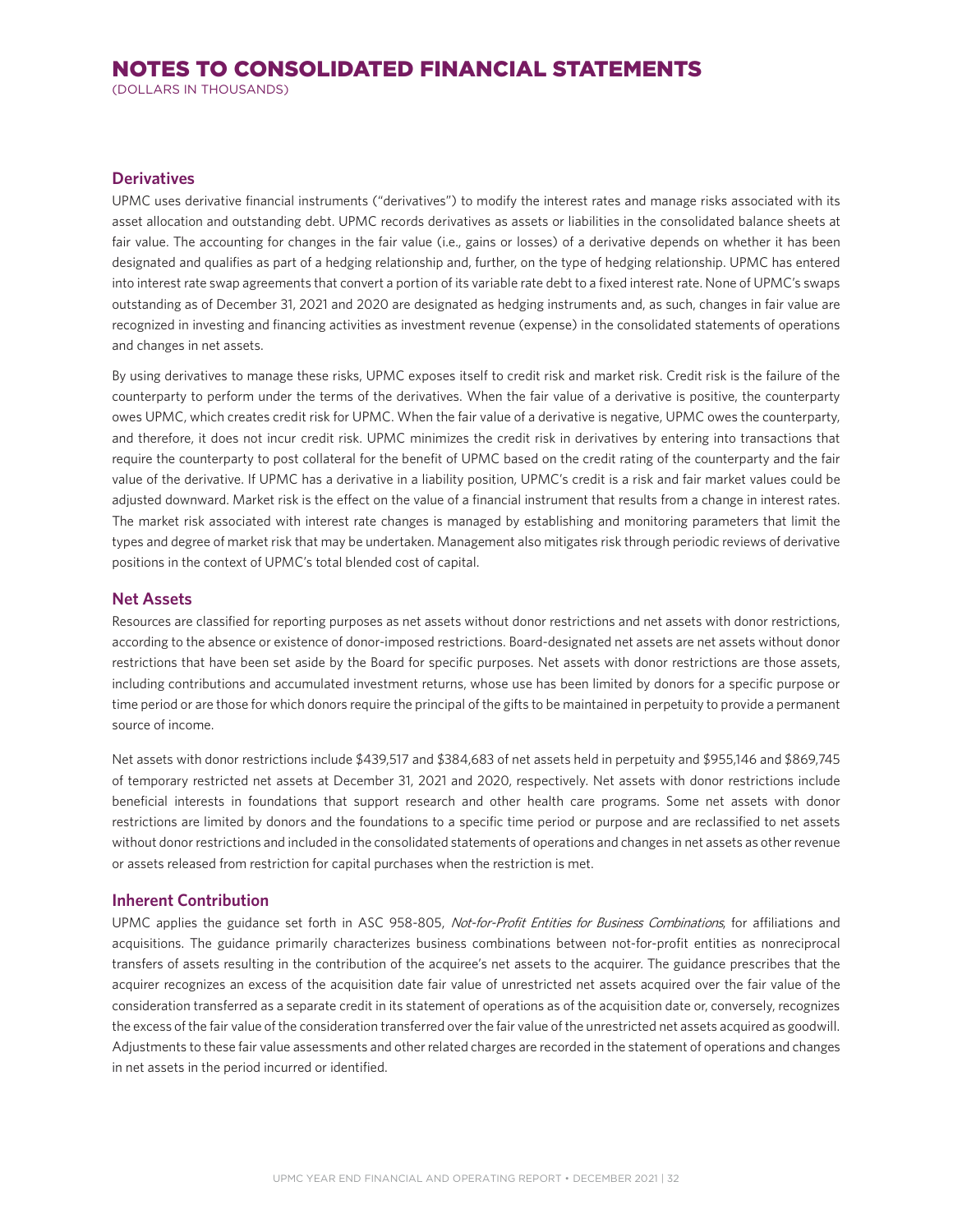(DOLLARS IN THOUSANDS)

#### **Excess of Revenues Over Expenses**

The consolidated statements of operations and changes in net assets include excess of revenues over expenses as a performance indicator. Excess of revenues over expenses includes all changes in net assets without donor restrictions except for contributions and distributions from foundations for the purchase of property and equipment, adjustments for pension liability, other than net periodic pension cost, discontinued operations, if any, and the cumulative effect of changes in accounting principles, if any.

## **Use of Estimates**

The preparation of financial statements in conformity with accounting principles generally accepted in the United States requires management to make estimates and assumptions that affect the reported amounts of assets and liabilities and disclosure of contingent assets and liabilities at the date of the financial statements and the reported amounts of revenues and expenses during the reporting period. Actual results could differ from those estimates.

#### **Change to Prior Year Statement of Operations and Changes in Net Assets**

In order to enhance transparency within UPMC's consolidated financial statements, UPMC disclosed all gains and losses related to its noncontrolling interests in a separate line item on the consolidated statements of operations and changes in net assets. To conform to this presentation for the year ended December 31, 2021, \$41,892 of operating expenses and (\$10,287) of net investing and financing activities were reclassified to excess of revenues over expenses attributable to noncontrolling interest for the year ended December 31, 2020.

## 2. COVID-19

In March 2020 and March 2021, the federal government enacted the CARES Act and the American Rescue Plan, respectively, that provides, among other funding sources, relief funds to hospitals and other health care providers on the front lines of the COVID-19 response. This funding has been used to support health care related expenses or lost revenue attributable to COVID-19. Beginning in April 2020, over 90 individual UPMC facilities received an aggregate of approximately \$761,000 of federal funding through December 31, 2021. Approximately \$264,000 and \$380,000 were recognized as other revenue for the years ended December 31, 2021 and 2020, respectively. The remaining amounts received will be evaluated for recognition in future periods. UPMC and its subsidiaries have and expect to continue to experience an impact on operations as a result of the COVID-19 pandemic.

In order to increase cash flow to providers of services and suppliers impacted by the COVID-19 pandemic, the Centers for Medicare & Medicaid Services ("CMS") expanded the current Accelerated and Advance Payment Program. Beginning in April 2020, CMS provided advance funding that aggregated to a total of approximately \$840,000 to 185 individually identified UPMC entities. In October 2020, a bill was signed into law which changed the original Medicare loan repayment terms for health care providers allowing recoupment to begin one year after the Medicare Accelerated and Advance Payment Program loan was issued. Recoupment began in April 2021 and the recovery period is estimated to be approximately 18 months from that date. As of December 31, 2021, \$325,000 of the advance funding has been recouped by CMS. Additionally, the CARES Act allows employers to defer the deposit and payment of the employer's share of Social Security/FICA taxes. As part of this deferral program, UPMC currently has \$104,000 of deferred FICA payments as of December 31, 2021. Remaining repayment to the federal government will occur in December 2022.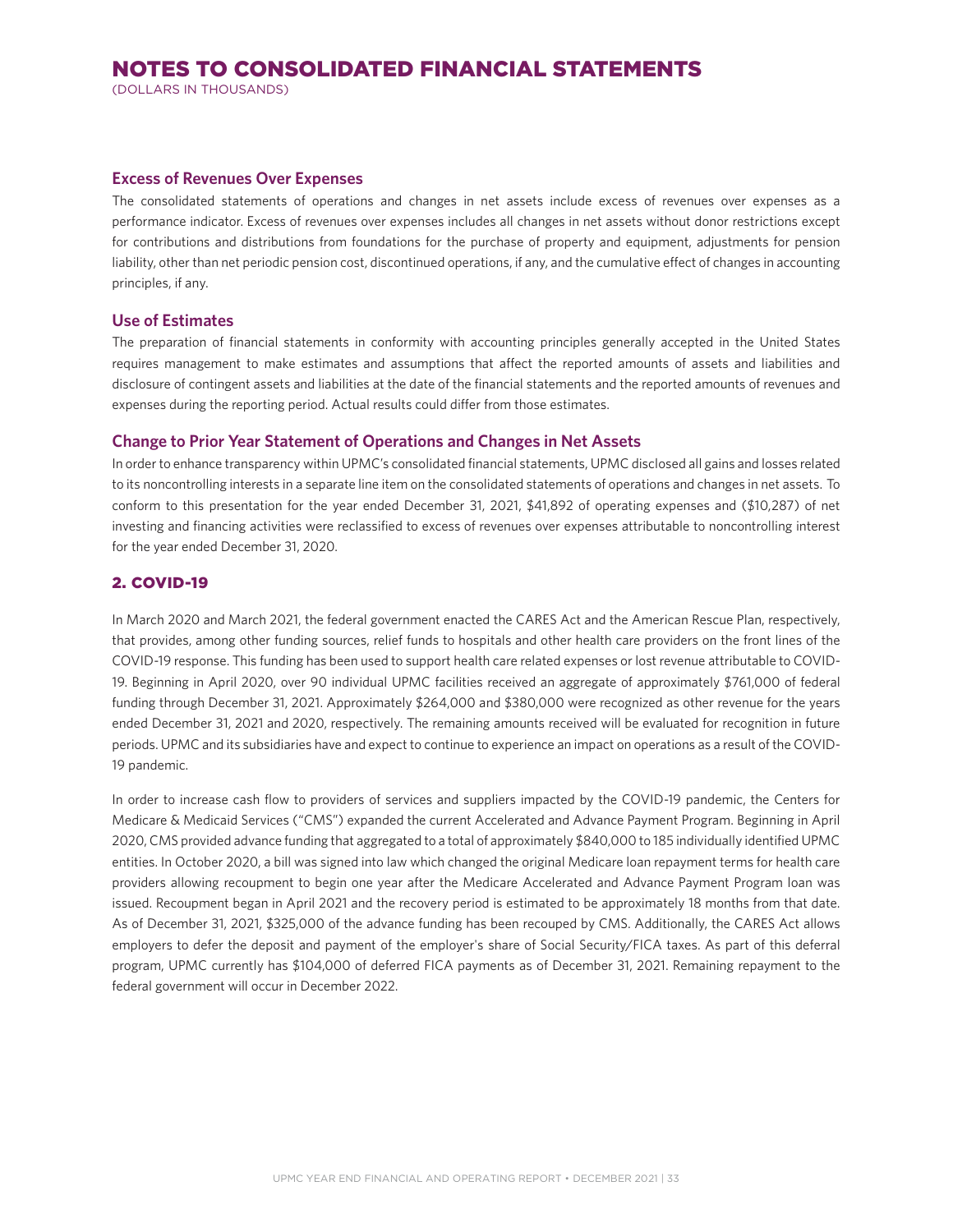#### 3. SIGNIFICANT TRANSACTIONS

In February 2020, UPMC and Western Maryland Health System ("WMHS") executed an Integration and Affiliation Agreement (the "Agreement") providing for an affiliation between UPMC and WMHS. The transaction is intended to preserve and enhance the mission of WMHS and to advance its ability to provide high-quality health services to its communities. On the date of the affiliation, the articles of incorporation and bylaws of WMHS were amended such that UPMC became the sole corporate member.

As a result of this affiliation, UPMC acquired approximately \$532,000 of total assets, consisting of \$241,000 of property, plant and equipment, \$189,000 of cash and investments, \$60,000 of current and long-term assets and \$42,000 of accounts receivable, and assumed approximately \$360,000 of total liabilities, including \$210,000 of long-term debt obligations, and current and long-term liabilities of \$150,000, and acquired approximately \$12,000 of net assets with donor restrictions.

For this affiliation, UPMC applied the not-for-profit business combination accounting guidance. The guidance primarily characterizes business combinations between not-for-profit entities as nonreciprocal transfers of assets resulting in the contribution of the acquiree's net assets to the acquirer. The guidance prescribes that the acquirer recognizes an excess of the acquisition date fair value of the net assets without donor restrictions acquired over the fair value of the consideration transferred as a separate credit in its consolidated statement of operations and changes in net assets as of the acquisition date. Accordingly, UPMC recognized an inherent contribution related to the net assets without donor restrictions acquired in the transaction of approximately \$160,000 in its consolidated statement of operations and changes in net assets for the year ended December 31, 2020. The inherent contribution recorded for the period is based on the fair market values of the net assets without donor restrictions acquired. WMHS, contributing \$314,000 of total operating revenues to UPMC's consolidated results for the year ended December 31, 2020, would have contributed an additional \$32,000 of total operating revenues had it been consolidated for the entire year ended December 31, 2020.

In December 2020, UPMC executed an agreement with CarepathRx whereby a portion of UPMC Chartwell, one of the largest health system-based providers of home infusion therapy and specialty pharmacy services, was sold to CarepathRx. UPMC Chartwell transferred certain management and administrative assets, including related personnel, to a newly formed management services entity (the "MSO"). All of the equity interests in the MSO were subsequently sold to CarepathRx in exchange for \$385,000 in aggregate consideration, comprised of \$210,000 in cash and \$175,000 in equity of CarepathRx. UPMC retains its ownership of Chartwell, which will in turn retain all core pharmacy and fulfillment assets. UPMC recognized a gain on sale of approximately \$236,000 in other revenues, of which approximately \$35,000 was attributable to noncontrolling interest, in its consolidated statement of operations and changes in net assets for the year ended December 31, 2020, in accordance with ASC 810, Consolidation.

## 4. CHARITY CARE

UPMC's patient acceptance policy is based on its mission and its community service responsibilities. Accordingly, UPMC accepts patients in immediate need of care, regardless of their ability to pay. UPMC does not pursue collection of amounts determined to qualify as charity care based on established policies of UPMC. These policies define charity care as those services for which no payment is due for all or a portion of the patient's bill. For financial reporting purposes, charity care is excluded from net patient service revenue. The amount of charity care provided, determined on the basis of cost, was \$87,331 and \$110,378 for the years ended December 31, 2021 and 2020, respectively. UPMC estimates the cost of providing charity care using the ratio of average patient care cost to gross charges and then applying that ratio to the gross uncompensated charges associated with providing charity care.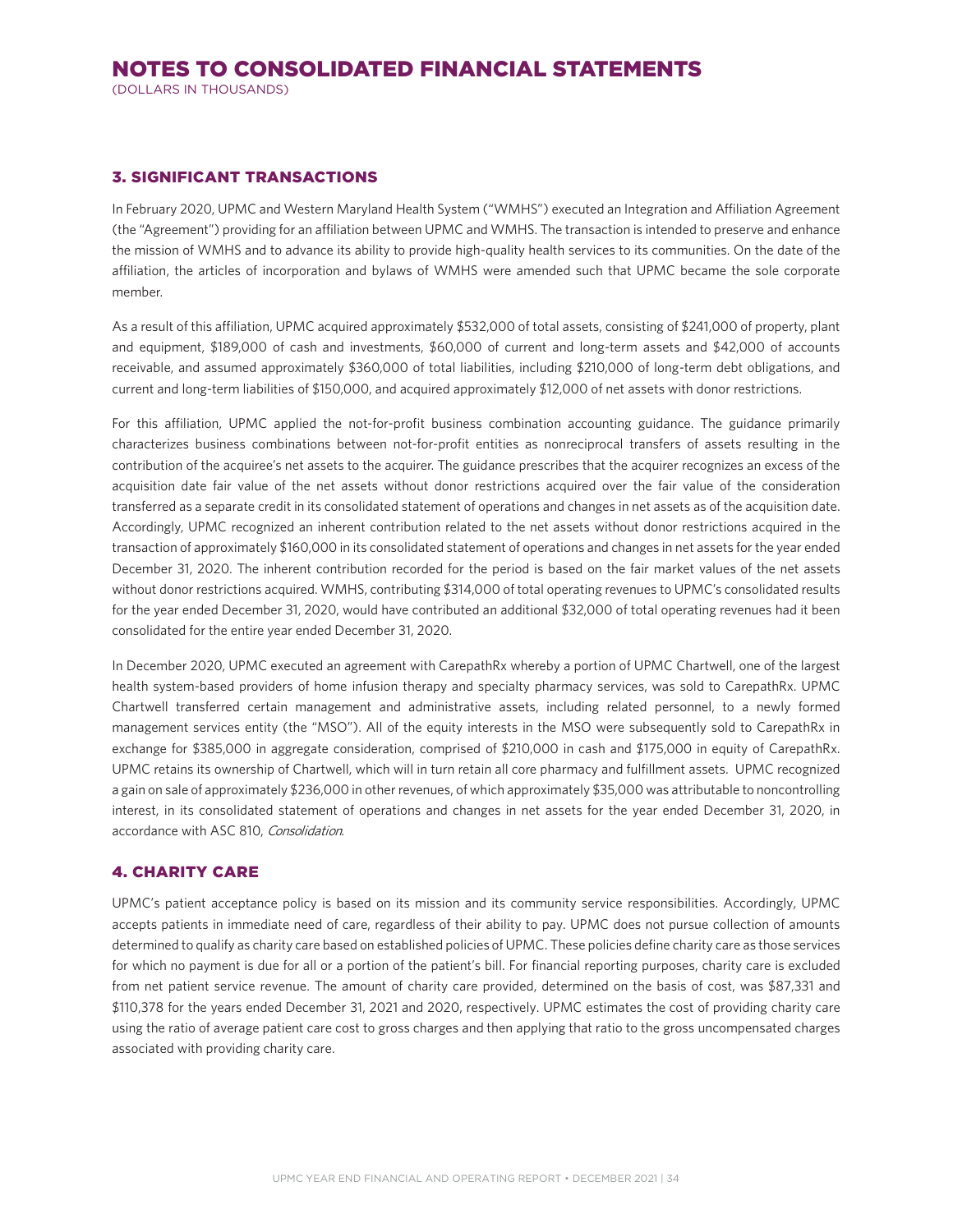(DOLLARS IN THOUSANDS)

## 5. CASH AND INVESTMENTS

Following is a summary of cash and investments included in the consolidated balance sheets:

|                                                                       | December 31          |               |           |
|-----------------------------------------------------------------------|----------------------|---------------|-----------|
|                                                                       | 2021                 |               | 2020      |
| Internally designated:                                                |                      |               |           |
| Health insurance programs                                             | \$<br>$1,694,242$ \$ |               | 1,411,146 |
| Professional and general liability insurance program                  | 692,969              |               | 653,827   |
| Employee benefit and workers' compensation<br>self-insurance programs | 159,220              |               | 145,216   |
| Other                                                                 | 99,182               |               | 59,374    |
|                                                                       | 2,645,613            |               | 2,269,563 |
| Externally designated:                                                |                      |               |           |
| Trusteed assets for capital and debt service payments                 | 3,447                |               | 3,445     |
| Donor-restricted assets                                               | 606,064              |               | 584,473   |
|                                                                       | 609,511              |               | 587,918   |
| Other long-term investments                                           | 6,511,425            |               | 5,474,639 |
| Board-designated, restricted, trusteed and other investments          | 9,766,549            |               | 8,332,120 |
| Cash and cash equivalents                                             | 930,376              |               | 1,541,036 |
|                                                                       | \$<br>10,696,925     | <sup>\$</sup> | 9,873,156 |

Investments are primarily maintained in MTF and administered using a bank as trustee. As of December 31, 2021, UPMC utilized 171 ongoing external investment managers, including 48 traditional managers, 18 hedge fund managers and 105 private capital managers. UPMC is also invested with an additional 34 legacy private capital and hedge fund managers. The largest allocation to any alternative investment fund is \$138,868 as of December 31, 2021. Certain managers use various equity and interest rate derivatives. These instruments are subject to various risks similar to nonderivative financial instruments, including market, credit, liquidity, operational and foreign exchange risk. UPMC's unfunded commitments to investments are \$376,193 and \$297,977 as of December 31, 2021 and 2020, respectively. Unfunded commitments may be called by managers pursuant to the terms of each specific fund's documents, which allow capital to be called during a fund's investment period for new investments. While terms vary, investment periods are generally within six years.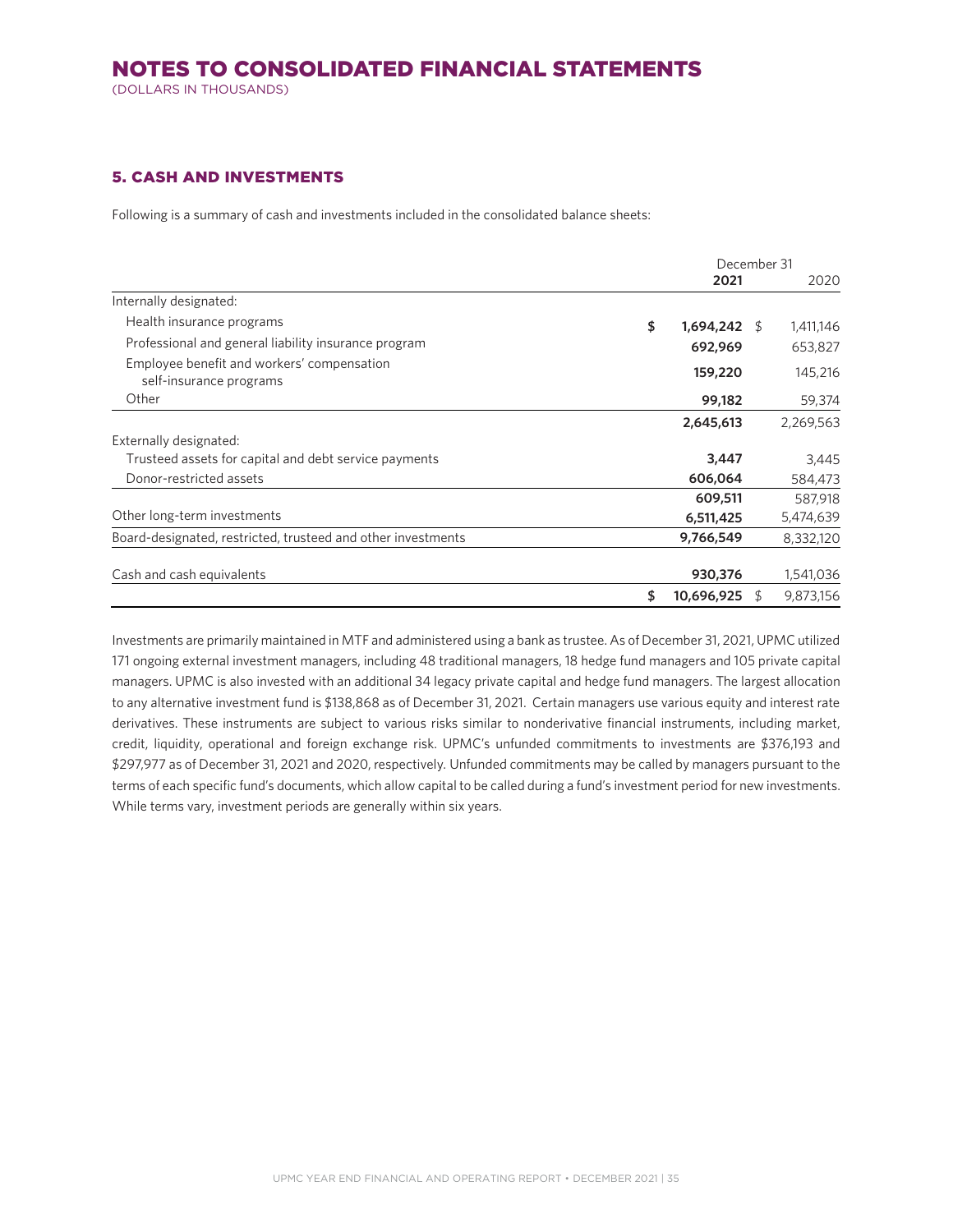## NOTES TO CONSOLIDATED FINANCIAL STATEMENTS (DOLLARS IN THOUSANDS)

As of December 31, 2021 and 2020, respectively, UPMC had \$1,113,233 and \$857,235 of alternative investments accounted for under the equity method, which approximates fair value. Investment return from cash and investments is comprised of the following for the years ended December 31, 2021 and 2020:

|                                                 | 2021          | 2020          |
|-------------------------------------------------|---------------|---------------|
| Interest income                                 | \$<br>73,213  | \$<br>78,829  |
| Dividend income                                 | 40,928        | 27,068        |
| Net realized gains on sales of securities       | 575,402       | 271,288       |
|                                                 | 689,543       | 377,185       |
| Unrealized investment gains                     | 245,080       | 208,855       |
| Derivative contracts mark to market             | 2,557         | (320)         |
|                                                 | 247,637       | 208,535       |
| Total investment gain                           | 937,180       | 585,720       |
| Traditional investment manager and trustee fees | (34,611)      | (29,780)      |
| Investment gain                                 | \$<br>902,569 | \$<br>555,940 |

In managing the UPMC investment strategy, an important consideration is to ensure sufficient liquidity. While UPMC's relationships with its external investment managers vary in terms of exit provisions, a percentage of the agreements allow ready access to underlying assets which are generally liquid and marketable. Liquidity as of December 31, 2021 is shown below:

| Liquidity<br>Availability | <b>Cash and Cash</b><br><b>Equivalents</b> | <b>Nonalternative</b><br><b>Investments</b> | <b>Alternative</b><br><b>Investments</b> | Total            |
|---------------------------|--------------------------------------------|---------------------------------------------|------------------------------------------|------------------|
| Within three days         | 930,376<br>\$                              | 6,634,148<br>S                              | \$                                       | 7,564,524<br>₽   |
| Within 30 days            |                                            | 156,737                                     | 51,478                                   | 208,215          |
| Within 60 days            | -                                          | ۰                                           | 129,529                                  | 129,529          |
| Within 90 days            | ۰                                          |                                             | 342,022                                  | 342,022          |
| More than 90 days         |                                            | 351,788                                     | 2,100,847                                | 2,452,635        |
| Total                     | 930,376                                    | 7.142.673<br>\$                             | \$2,623,876                              | 10,696,925<br>\$ |

## 6. CREDIT ARRANGEMENTS

UPMC has a revolving line and letter of credit facility (the "Revolving Facility") with a capacity of \$600,000. The Revolving Facility expires on January 24, 2024. The Revolving Facility is used to manage cash flow during the year and to provide for a consolidated method of issuing various letters of credit for certain business units. A note to secure UPMC's repayment obligation with respect to the Revolving Facility was issued under the 2007 Master Trust Indenture ("2007 UPMC MTI") and is secured by a pledge of and security interest in the gross revenues of UPMC's parent corporation, UPMC Presbyterian Shadyside, UPMC Magee-Womens Hospital, UPMC Passavant and UPMC St. Margaret as members of the obligated group under the 2007 UPMC MTI. Advances may be variable rate based on the prime rate or the Federal Funds effective rates or fixed on the date of the advance based on the LIBOR Rate and the reserve requirement on Eurocurrency liabilities.

As of December 31, 2021 and 2020, UPMC had issued \$82,990 and \$83,920, respectively, of letters of credit under the Revolving Facility. These letters of credit predominantly support the capital requirements of certain insurance subsidiaries. As of December 31, 2021 and 2020, there was \$517,010 and \$516,080, respectively, available to borrow under the Revolving Facility. No amounts were outstanding under the Revolving Facility as of December 31, 2021 and 2020.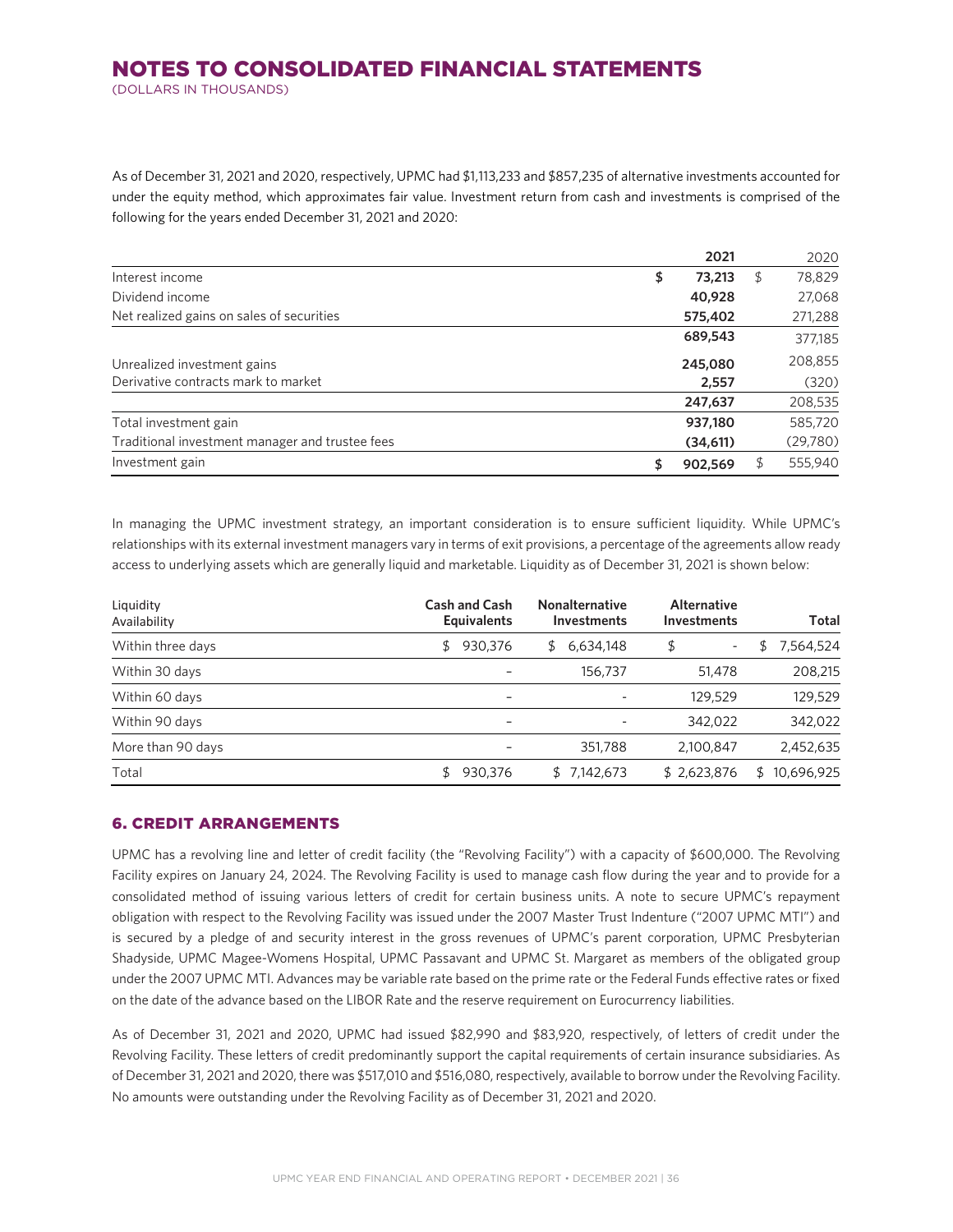(DOLLARS IN THOUSANDS)

UPMC has credit facilities of \$50,000 and \$19,000, the latter of which temporarily increases each year to \$150,000 from May 14<sup>th</sup> to August 15<sup>th</sup>, with expiration dates in April 2022. Both credit facilities support the Insurance Services Division. As of December 31, 2021, there were no draws on either credit facility. To further support the Insurance Services Division, in the second quarter of 2021 UPMC entered into additional credit facilities with a capacity totaling \$400 million. In the fourth quarter of 2021 the capacity was reduced to \$200 million as a result of a scheduled facility termination. For the remaining facility with a scheduled termination in April 2022, there were no draws outstanding as of December 31, 2021.

## 7. LONG-TERM OBLIGATIONS AND DERIVATIVE INSTRUMENTS

Long-term obligations consist of the following:

|                                    | December 31     |                 |
|------------------------------------|-----------------|-----------------|
|                                    | 2021            | 2020            |
| Fixed rate revenue bonds           | \$<br>4,496,406 | \$<br>4,089,762 |
| Variable rate revenue bonds        | 701,192         | 1,126,477       |
| Finance leases and other           | 124,758         | 142,111         |
| Par value of long-term obligations | 5,322,356       | 5,358,350       |
| Net premium and other              | 259,286         | 233,560         |
|                                    | 5,581,642       | 5,591,910       |
| Less current portion               | (280,793)       | (333, 864)      |
| Total long-term obligations        | \$<br>5,300,849 | 5,258,046       |

Bonds and leases outstanding represent funds borrowed by the UPMC parent corporation and various subsidiaries pursuant to loan agreements and lease and sublease financing arrangements with governmental authorities. The proceeds were used for the purchase, construction and renovation of hospital facilities, certain buildings and equipment, as well as the extinguishment of debt.

The fixed rate revenue bonds bear interest at fixed coupon rates ranging from 1.80% to 6.00% as of December 31, 2021 and from 2.00% to 6.00% as of December 31, 2020. The average interest costs for the variable rate revenue bonds were 1.30% and 1.66% during the years ended December 31, 2021 and 2020, respectively. Bonds have varying principal payments and final maturities from 2022 through 2051. Certain revenue bonds (\$43,595 and \$43,584 for 2021 and 2020, respectively) are secured by bond insurance. The bonds contain redemption provisions whereby, at the direction of UPMC, the bonds may be redeemed on various dates as presented within the bond agreements.

Bonds in the aggregate of \$5,193,915 and \$5,209,677 as of December 31, 2021 and 2020, respectively, are issued under the UPMC MTI. The bonds are secured by a pledge of and security interest in gross revenues. Certain amounts borrowed under the MTI are loaned to certain subsidiary corporations pursuant to loan and contribution agreements and require the transfer of subsidiary funds to the parent corporation in the event of failure to satisfy the UPMC parent corporation liquidity covenant.

The various indebtedness agreements contain restrictive covenants, the most significant of which are the maintenance of minimum debt service coverage and liquidity ratios, and restrictions as to the incurrence of additional indebtedness and transfers of assets. UPMC was in compliance with such covenants as of December 31, 2021 and 2020.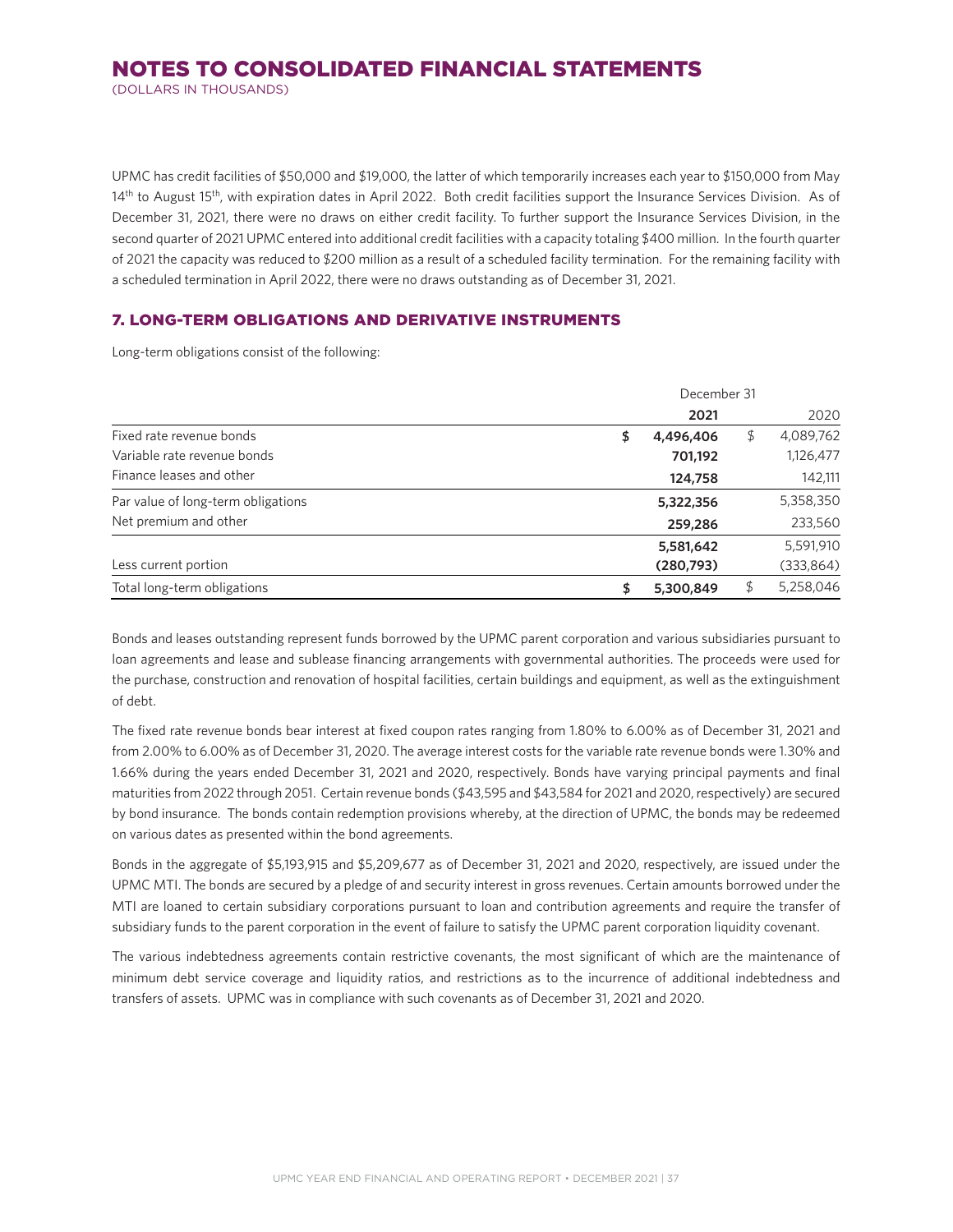## NOTES TO CONSOLIDATED FINANCIAL STATEMENTS (DOLLARS IN THOUSANDS)

Aggregate maturities of long-term obligations for the next five years, assuming no remarketing of UPMC's variable rate debt, indicating the maximum potential payment obligations in these years, are as follows:

| 2022 | 280,793 |
|------|---------|
| 2023 | 363,477 |
| 2024 | 150,410 |
| 2025 | 502,131 |
| 2026 | 564,315 |
|      |         |

Interest paid, net of amounts capitalized, on all obligations was \$191,221 and \$201,413 during the years ended December 31, 2021 and 2020, respectively.

During the year ended December 31, 2021, UPMC issued Series 2021A, 2021B, and 2021C fixed rate bonds in the par amount of \$221,860, \$47,430, and \$400,000, respectively, with an original issue premium of \$42,165, \$10,288, and \$0, respectively, in order to fund new capital projects and refund existing debt.

UPMC maintains interest rate swap programs on certain of its bonds in order to manage its interest rate risk. To meet this objective and to take advantage of low interest rates, UPMC entered into various interest rate swap agreements to manage interest rate risk. The notional amount under each interest rate swap agreement is reduced over the term of the respective agreement to correspond with reductions in various outstanding bond series.

During the term of these agreements, the floating to fixed rate swaps convert variable rate debt to a fixed rate and the basis swaps convert the interest rate on underlying LIBOR-based bonds to the Securities Industry and Financial Markets Association Municipal Swap Index ("SIFMA Index").

Under the basis swaps, UPMC pays a rate equal to the SIFMA Index, an index of seven-day, high-grade, tax-exempt variable rate demand obligations. The SIFMA Index rates ranged from 0.02% to 0.11% (weighted average rate of 0.04%) and from 0.08% to 5.20% (weighted average rate of 0.55%) as of December 31, 2021 and 2020, respectively.

|                   |                      |                  |                                      |               |              | <b>Notional Amount at</b> |  |
|-------------------|----------------------|------------------|--------------------------------------|---------------|--------------|---------------------------|--|
| Swap              | <b>Maturity Date</b> | <b>UPMC Pays</b> | <b>UPMC Receives</b>                 | Dec 31, 2021  | Dec 31, 2020 |                           |  |
| Floating to fixed | 2025                 | 3.60%            | 68% one-month<br><b>LIBOR</b>        | \$<br>49,280  | \$           | 60,030                    |  |
| <b>Basis</b>      | 2021                 | SIFMA Index      | 67% three-month<br>LIBOR plus .2077% |               |              | 7.375                     |  |
| <b>Basis</b>      | 2037                 | SIFMA Index      | 67% three-month<br>LIBOR plus .3217% | 46,095        |              | 46,095                    |  |
| Floating to fixed | 2024                 | 1.413%           | 67% one-month<br><b>LIBOR</b>        | 7,500         |              | 8,000                     |  |
|                   |                      |                  |                                      | \$<br>102,875 |              | 121,500                   |  |

The following table summarizes UPMC's interest rate swap agreements: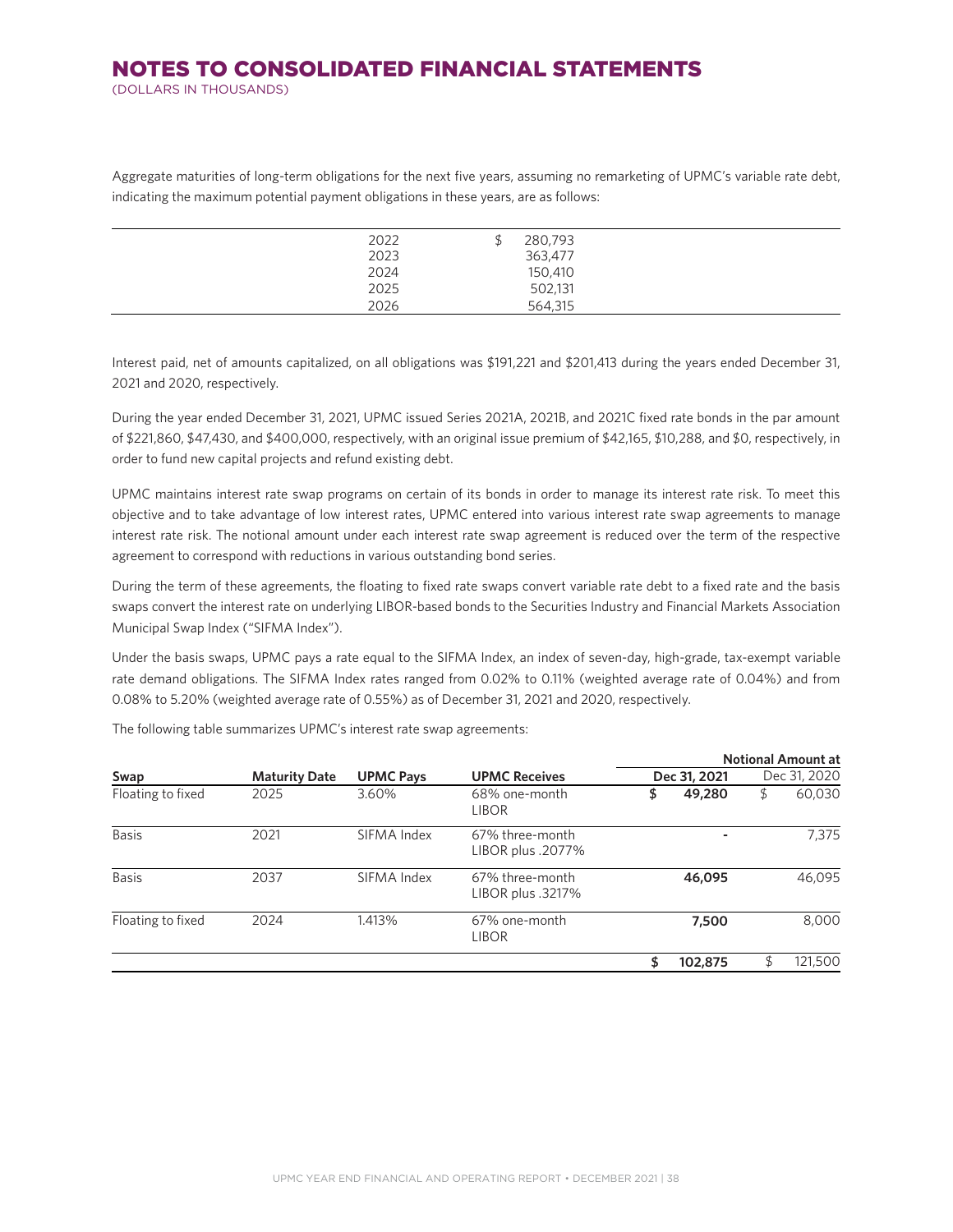(DOLLARS IN THOUSANDS)

Pursuant to master netting arrangements, UPMC has the right to offset the fair value of amounts recognized for derivatives, including the right to reclaim or obligation to return cash collateral from/to counterparties. The fair values of UPMC's derivative financial instruments are presented below, representing the gross amounts recognized as of December 31, 2021 and 2020 which are not offset by counterparty or type of item hedged:

|                       | Dec 31, 2021 | Dec 31, 2020 |
|-----------------------|--------------|--------------|
| Other assets          | 222          | 544          |
| Long-term obligations | (3,683)      | (6, 562)     |
|                       | (3.461)      | (6,018)      |

## 8. FAIR VALUE MEASUREMENTS

As of December 31, 2021 and 2020, UPMC held certain assets that are required to be measured at fair value on a recurring basis. These include cash and cash equivalents and certain board-designated, restricted, trusteed, and other investments and derivative instruments. Certain alternative investments are measured using the equity method of accounting and are therefore excluded from the fair value hierarchy tables presented herein. The valuation techniques used to measure fair value are based upon observable and unobservable inputs. Observable inputs reflect market data obtained from independent sources, while unobservable inputs are generally unsupported by market activity. The three-tier fair value hierarchy, which prioritizes the inputs used in measuring fair value, includes:

- Level 1: Quoted prices for identical assets or liabilities in active markets.
- Level 2: Quoted prices for similar instruments in active markets; quoted prices for identical or similar instruments in markets that are not active; and model-driven valuations whose inputs are observable or whose significant value drivers are observable.
- Level 3: Unobservable inputs that are supported by little or no market activity and that are significant to the fair value of the assets or liabilities.

The following tables represent UPMC's fair value hierarchy for its financial assets and liabilities measured at fair value on a recurring basis as of December 31, 2021 and 2020. The interest rate swaps are valued using internal models, which are primarily based on market observable inputs, including interest rate curves. When quoted market prices are unobservable for fixed income securities, quotes from independent pricing vendors based on recent trading activity and other relevant information, including market interest rate curves, referenced credit spreads and estimated prepayment rates where applicable, are used for valuation purposes. These investments are included in Level 2 and include corporate fixed income, government bonds, and mortgage and asset-backed securities.

Other investments measured at fair value represent funds included on the consolidated balance sheets that are reported using net asset value ("NAV"). These amounts are not required to be categorized in the fair value hierarchy. The fair value of these investments is based on the net asset value information provided by the general partner. Fair value is based on the proportionate share of the NAV based on the most recent partners' capital statements received from the general partners, which is generally one quarter prior to the balance sheet date. Certain of UPMC's alternative investments are utilizing NAV to calculate fair value and are included in other investments in the following tables.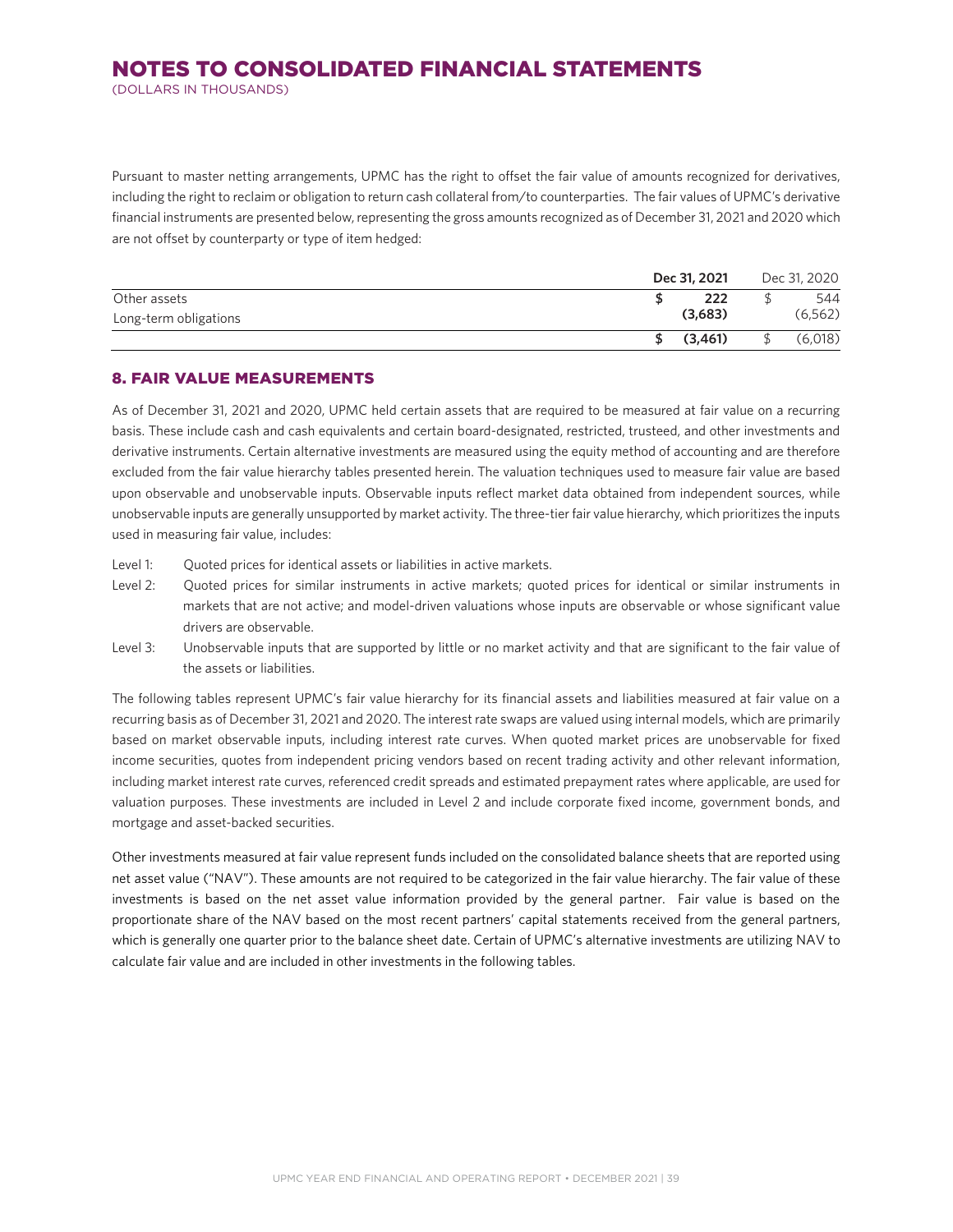(DOLLARS IN THOUSANDS)

#### FAIR VALUE MEASUREMENTS AS OF DECEMBER 31, 2021

|                                                                  | Level 1 |             | Level 2 | Level 3     |    | <b>NAV</b> |    | <b>Total Carrying</b><br>Amount |                  |
|------------------------------------------------------------------|---------|-------------|---------|-------------|----|------------|----|---------------------------------|------------------|
| <b>ASSETS</b>                                                    |         |             |         |             |    |            |    |                                 |                  |
| Fixed income                                                     | \$      | 1,041,729   | S       | 2,911,201   | \$ |            | \$ |                                 | 3,952,930        |
| Domestic equity                                                  |         | 1,490,595   |         | 9,760       |    |            |    |                                 | 1,500,355        |
| International equity                                             |         | 873,730     |         |             |    |            |    |                                 | 873,730          |
| Public real estate                                               |         | 137,364     |         |             |    |            |    |                                 | 137,364          |
| Long/short equity                                                |         | 73,485      |         | 15,173      |    |            |    |                                 | 88,658           |
| Absolute equity                                                  |         | 54,195      |         |             |    |            |    |                                 | 54,195           |
| Commodities                                                      |         |             |         |             |    |            |    |                                 |                  |
| Derivative instruments                                           |         |             |         | 222         |    |            |    |                                 | 222              |
| Securities on loan                                               |         | 203,256     |         |             |    |            |    |                                 | 203,256          |
| Securities lending collateral                                    |         | 117,873     |         |             |    |            |    |                                 | 117,873          |
| Alternative and other investments<br>at NAV                      |         |             |         |             |    |            |    | 1,842,828                       | 1,842,828        |
| Total assets measured at                                         |         |             |         |             |    |            |    |                                 |                  |
| fair value on a recurring basis                                  |         | \$3,992,227 |         | \$2,936,356 | \$ |            | \$ | 1,842,828                       | \$<br>8,771,411  |
| <b>LIABILITIES</b>                                               |         |             |         |             |    |            |    |                                 |                  |
| Payable under securities lending<br>agreement                    | \$      | (117, 873)  | \$      |             | \$ |            |    |                                 | \$<br>(117, 873) |
| Derivative instruments                                           |         |             |         | (3,683)     |    |            |    |                                 | (3,683)          |
| Total liabilities measured at<br>fair value on a recurring basis | \$      | (117, 873)  | \$      | (3,683)     | \$ |            | \$ |                                 | \$<br>(121, 556) |

#### FAIR VALUE MEASUREMENTS AS OF DECEMBER 31, 2020

|                                                                  |                 |                    |         |                 | <b>Total Carrying</b> |
|------------------------------------------------------------------|-----------------|--------------------|---------|-----------------|-----------------------|
|                                                                  | Level 1         | Level <sub>2</sub> | Level 3 | <b>NAV</b>      | Amount                |
| <b>ASSETS</b>                                                    |                 |                    |         |                 |                       |
| Fixed income                                                     | \$<br>655,043   | \$<br>3,166,311    | \$      | \$              | \$<br>3,821,354       |
| Domestic equity                                                  | 1,059,489       | 15,061             |         |                 | 1,074,550             |
| International equity                                             | 708,306         | 719                |         |                 | 709,025               |
| Public real estate                                               | 70,857          |                    |         |                 | 70,857                |
| Long/short equity                                                | 31,188          | 10,423             |         |                 | 41,611                |
| Absolute equity                                                  | 16,093          |                    |         |                 | 16,093                |
| Commodities                                                      | 6,601           |                    |         |                 | 6,601                 |
| Derivative instruments                                           |                 | 544                |         |                 | 544                   |
| Securities on loan                                               | 251,339         |                    |         |                 | 251,339               |
| Securities lending collateral                                    | 80,527          |                    |         |                 | 80,527                |
| Alternative and other investments<br>at NAV                      |                 |                    |         | 1,483,455       | 1,483,455             |
| Total assets measured at                                         |                 |                    |         |                 |                       |
| fair value on a recurring basis                                  | \$<br>2,879,443 | \$3,193,058        | \$      | \$<br>1,483,455 | \$<br>7,555,956       |
| <b>LIABILITIES</b>                                               |                 |                    |         |                 |                       |
| Payable under securities lending<br>agreement                    | \$<br>(80,527)  | \$                 | \$      | \$              | \$<br>(80, 527)       |
| Derivative instruments                                           |                 | (6, 562)           |         |                 | (6, 562)              |
| Total liabilities measured at<br>fair value on a recurring basis | \$<br>(80, 527) | \$<br>(6, 562)     | \$      | \$              | \$<br>(87,089)        |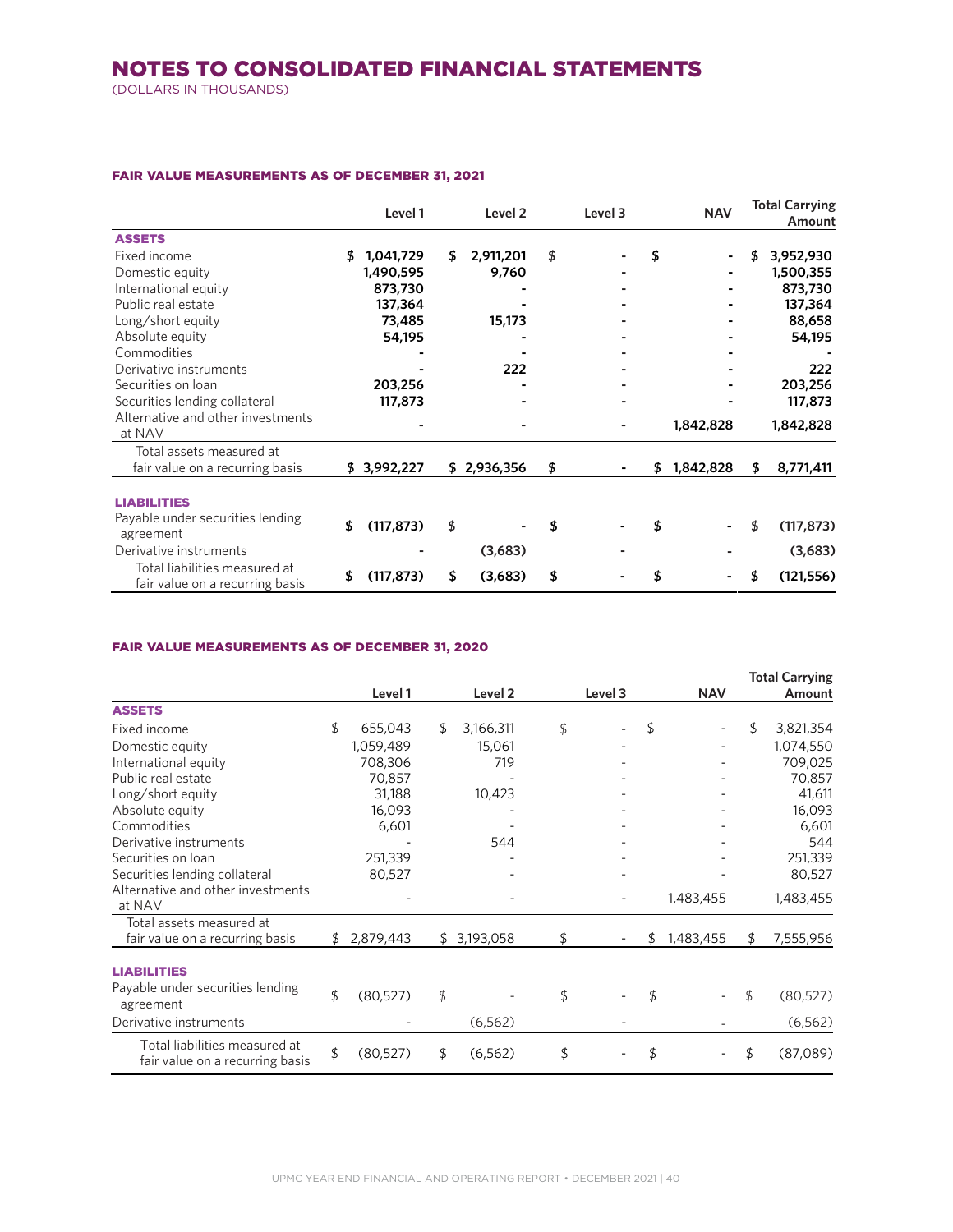(DOLLARS IN THOUSANDS)

## 9. PENSION PLANS

UPMC and its subsidiaries maintain defined benefit pension plans (the "Plans"), defined contribution plans and nonqualified pension plans that cover substantially all of UPMC's employees. Under the defined contribution plans, employees may elect to contribute a percentage of their salary, which is matched in accordance with the provisions of the defined contribution plans. Contributions to the nonqualified pension plans are based on a percentage of salary or contractual arrangements. Total expense relating to the aforementioned pension plans was \$231,374 and \$228,120, respectively, for the years ended December 31, 2021 and 2020.

Benefits under the Plan vary and are generally based upon the employee's earnings and years of participation. It is UPMC's policy to meet the requirements of the Employee Retirement Income Security Act of 1974 ("ERISA") and the Pension Protection Act of 2006. UPMC's policy is to contribute amounts sufficient to, among other things, avoid Pension Benefit Guaranty Corporation variable premiums. Contributions made to the Plan were \$0 and \$31,100 for the years ended December 31, 2021 and 2020, respectively.

To develop the expected long-term rate of return on plan assets assumption, UPMC considers the current level of expected returns on risk-free investments, the historical level of risk premium associated with the other asset classes in which the pension portfolio is invested and the expectations for future returns on each asset class. The expected return for each asset class is then weighted based on the target asset allocation to develop the expected long-term rate of return on assets assumption for the pension portfolio.

The table below sets forth the accumulated benefit obligation, the change in the projected benefit obligation and the change in the assets of the Plan. The table also reflects the funded status of the Plan as well as recognized and unrecognized amounts in the consolidated balance sheets. As of December 31, 2021, the pension asset is included in other assets on the consolidated balance sheet.

|                                                   | Year Ended December 31 |            |    |            |  |
|---------------------------------------------------|------------------------|------------|----|------------|--|
|                                                   |                        | 2021       |    | 2020       |  |
| Accumulated benefit obligation                    | \$                     | 2,895,156  | \$ | 2,883,938  |  |
| <b>CHANGE IN PROJECTED BENEFIT OBLIGATION</b>     |                        |            |    |            |  |
| Projected benefit obligation at beginning of year | \$                     | 3,018,239  | \$ | 2,485,106  |  |
| Pension plans acquired                            |                        |            |    | 359,481    |  |
| Service cost                                      |                        | 174,019    |    | 148,740    |  |
| Interest cost                                     |                        | 76,674     |    | 80,069     |  |
| Actuarial (gain) loss                             |                        | (5, 429)   |    | 244,363    |  |
| Annuity purchases                                 |                        |            |    | (122, 953) |  |
| Benefits paid                                     |                        | (206, 074) |    | (176, 567) |  |
| Projected benefit obligation at end of year       |                        | 3,057,429  |    | 3,018,239  |  |
| <b>CHANGE IN PLAN ASSETS</b>                      |                        |            |    |            |  |
| Fair value of plan assets at beginning of year    |                        | 2,846,256  |    | 2,507,361  |  |
| Pension plans acquired                            |                        |            |    | 282,196    |  |
| Actual return on plan assets                      |                        | 447,012    |    | 325,119    |  |
| Employer contributions                            |                        |            |    | 31,100     |  |
| Annuity purchases                                 |                        |            |    | (122, 953) |  |
| Benefits paid                                     |                        | (206, 074) |    | (176,567)  |  |
| Fair value of plan assets at end of year          |                        | 3,087,194  |    | 2,846,256  |  |
| Pension (asset) liability at end of year          | \$                     | (29,765)   | \$ | 171,983    |  |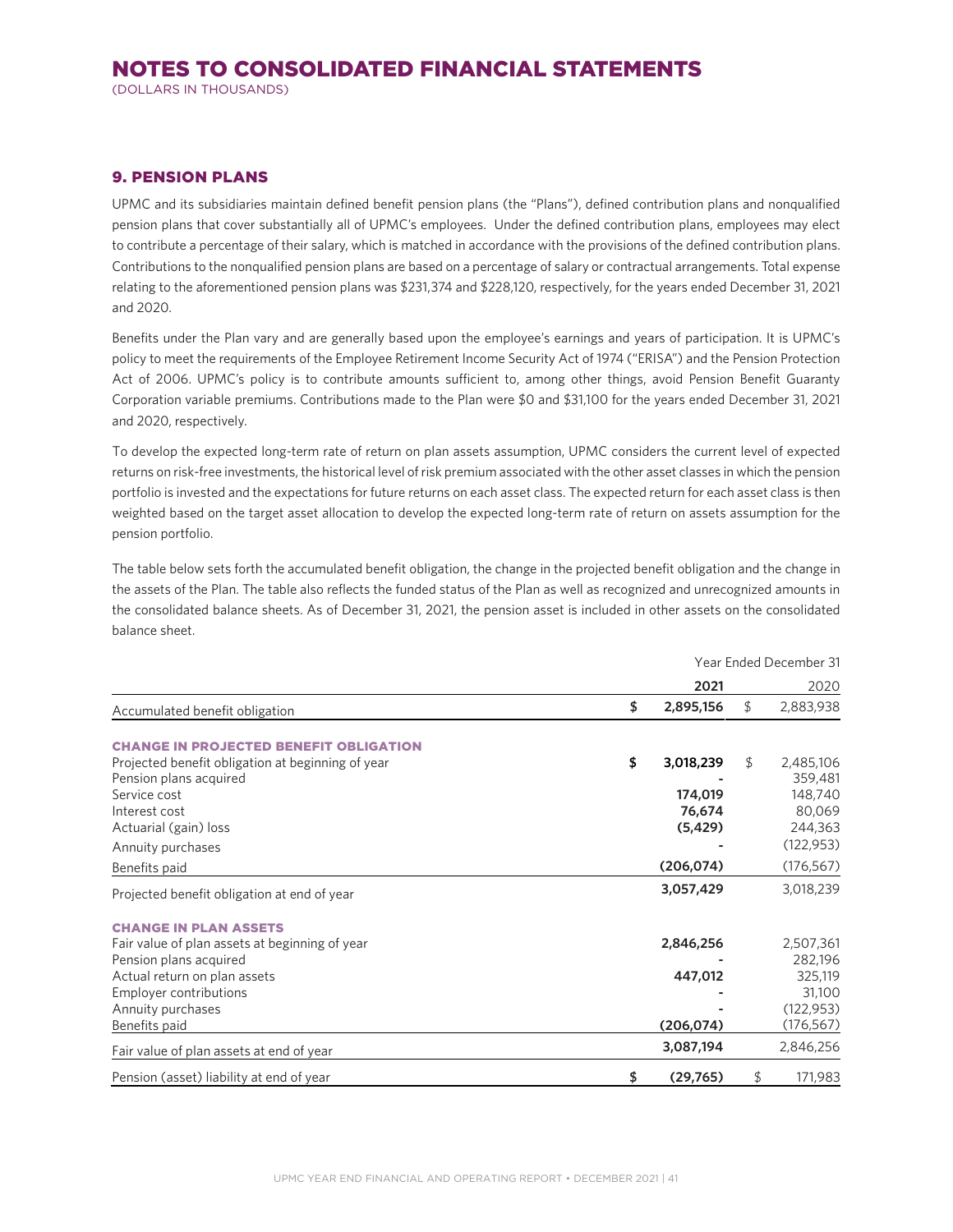(DOLLARS IN THOUSANDS)

Included in net assets without donor restrictions at December 31, 2021 and 2020 are the following amounts that have not yet been recognized in net periodic pension cost:

|                                   | As of December 31 |  |           |  |
|-----------------------------------|-------------------|--|-----------|--|
|                                   | 2021              |  | 2020      |  |
| Unrecognized prior service credit | 34,063            |  | 39,319    |  |
| Unrecognized net actuarial loss   | (243, 569)        |  | (532,905) |  |
|                                   | (209, 506)        |  | (493,586) |  |

Changes in plan assets and benefit obligations recognized in net assets without donor restrictions during 2021 and 2020 include the following:

|                                                                                                                  |  | Year Ended December 31       |  |                                |
|------------------------------------------------------------------------------------------------------------------|--|------------------------------|--|--------------------------------|
|                                                                                                                  |  | 2021                         |  | 2020                           |
| Current year net actuarial gain (loss)<br>Amortization of actuarial loss<br>Amortization of prior service credit |  | 261,056<br>28,280<br>(5,256) |  | (90, 896)<br>29,647<br>(5,256) |
|                                                                                                                  |  | 284,080                      |  | (66,505)                       |

The service cost component of net periodic benefit cost is included in salaries, professional fees and employee benefits and all other components of net periodic benefit cost are included in other non-operating activities in the consolidated statements of operations and changes in net assets. The components of net periodic pension cost for the Plan were as follows:

|                                      |   | Year Ended December 31 |  |            |  |  |
|--------------------------------------|---|------------------------|--|------------|--|--|
|                                      |   | 2021                   |  | 2020       |  |  |
| Service cost                         |   | 174,019                |  | 148,740    |  |  |
| Interest cost                        |   | 76,674                 |  | 80,069     |  |  |
| Expected return on plan assets       |   | (191, 385)             |  | (171, 652) |  |  |
| Recognized net actuarial loss        |   | 28,280                 |  | 29,647     |  |  |
| Amortization of prior service credit |   | (5,256)                |  | (5,256)    |  |  |
| Net periodic pension cost            | S | 82,332                 |  | 81,548     |  |  |

The weighted average actuarial assumptions used to determine the benefit obligations and net periodic pension cost for the Plan are as follows:

|                                                  | December 31 |            |  |
|--------------------------------------------------|-------------|------------|--|
|                                                  | 2021        | 2020       |  |
| Discount rates:                                  |             |            |  |
| Used for benefit obligations                     | 2.87%       | 2.49%      |  |
| Used for net periodic pension cost               | 2.49%       | 3.17%      |  |
| Expected rate of compensation increase:          |             |            |  |
| Used for benefit obligations                     | Age-graded  | Age-graded |  |
| Used for net periodic pension cost               | Age-graded  | Age-graded |  |
| Expected long-term rate of return on plan assets | 7.00%       | 7.00%      |  |
| Interest crediting rate                          | 2.40%       | 2.40%      |  |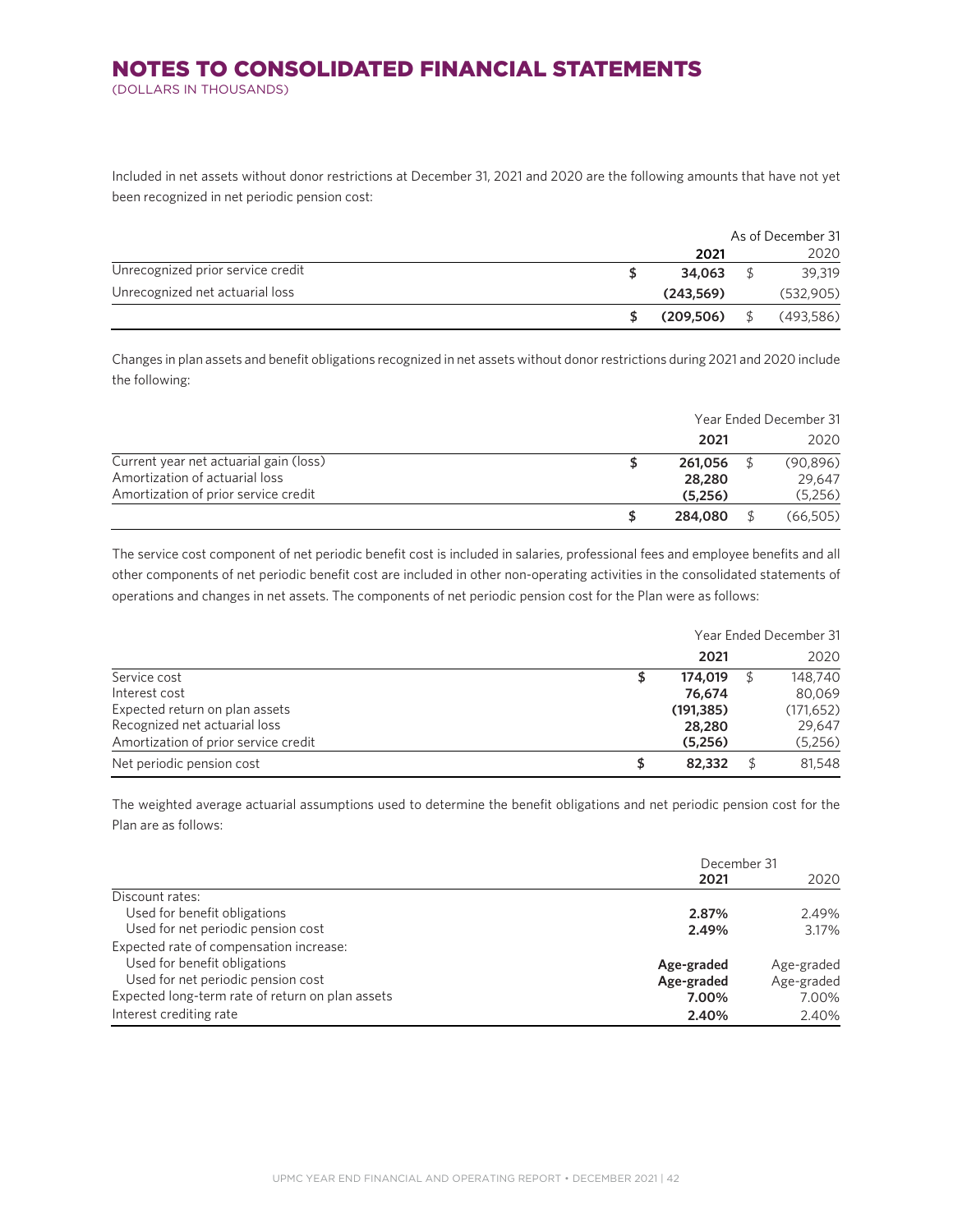## NOTES TO CONSOLIDATED FINANCIAL STATEMENTS (DOLLARS IN THOUSANDS)

The assumptions for long-term rate of return are developed using the expected returns of the various asset classes in which the pension invests and the allocations of each asset class with respect to the investment as a whole. The change in discount rate from 2.49% to 2.87% had the net effect of decreasing the projected benefit obligation by \$114,779 for the year ended December 31, 2021.

| 2022      | 221,137   |
|-----------|-----------|
| 2023      | 226,269   |
| 2024      | 228,592   |
| 2025      | 229,616   |
| 2026      | 228,187   |
| 2027-2031 | 1,091,267 |

The following pension benefit payments are expected to be paid in the years ending December 31:

UPMC employs a total return investment approach whereby a mix of equities and fixed income investments are used to maximize the long-term return on plan assets subject to accepting a prudent level of risk. Risk tolerance is established through consideration of plan liabilities, plan funded status and corporate financial condition. The pension portfolio contains a diversified blend of equity, fixed income and alternative investments. Equity investments are diversified across United States and non-United States corporate stocks, as well as growth, value, and small and large capitalizations. Other assets such as real estate, private equity and hedge funds are used to enhance long-term returns while improving portfolio diversification. Investment risk is measured and monitored on an ongoing basis through quarterly investment portfolio reviews, annual liability measurements and periodic asset/liability studies.

As of December 31, 2021, UPMC employed 179 external investment managers to handle the investment of the assets in the pension portfolio. Of these, 25 managers manage equity investments, 10 manage fixed income investments and 144 managers oversee alternative investment strategies. The largest allocation to any alternative investment manager is \$60,202 as of December 31, 2021. Unfunded commitments due to investments within the Plan, funded with Plan assets, are \$349,438 and \$396,013 as of December 31, 2021 and 2020, respectively. Unfunded commitments may be called by managers pursuant to the terms of each specific fund's documents, which allow capital to be called during a fund's investment period for new investments. While terms vary, investment periods are generally within six years.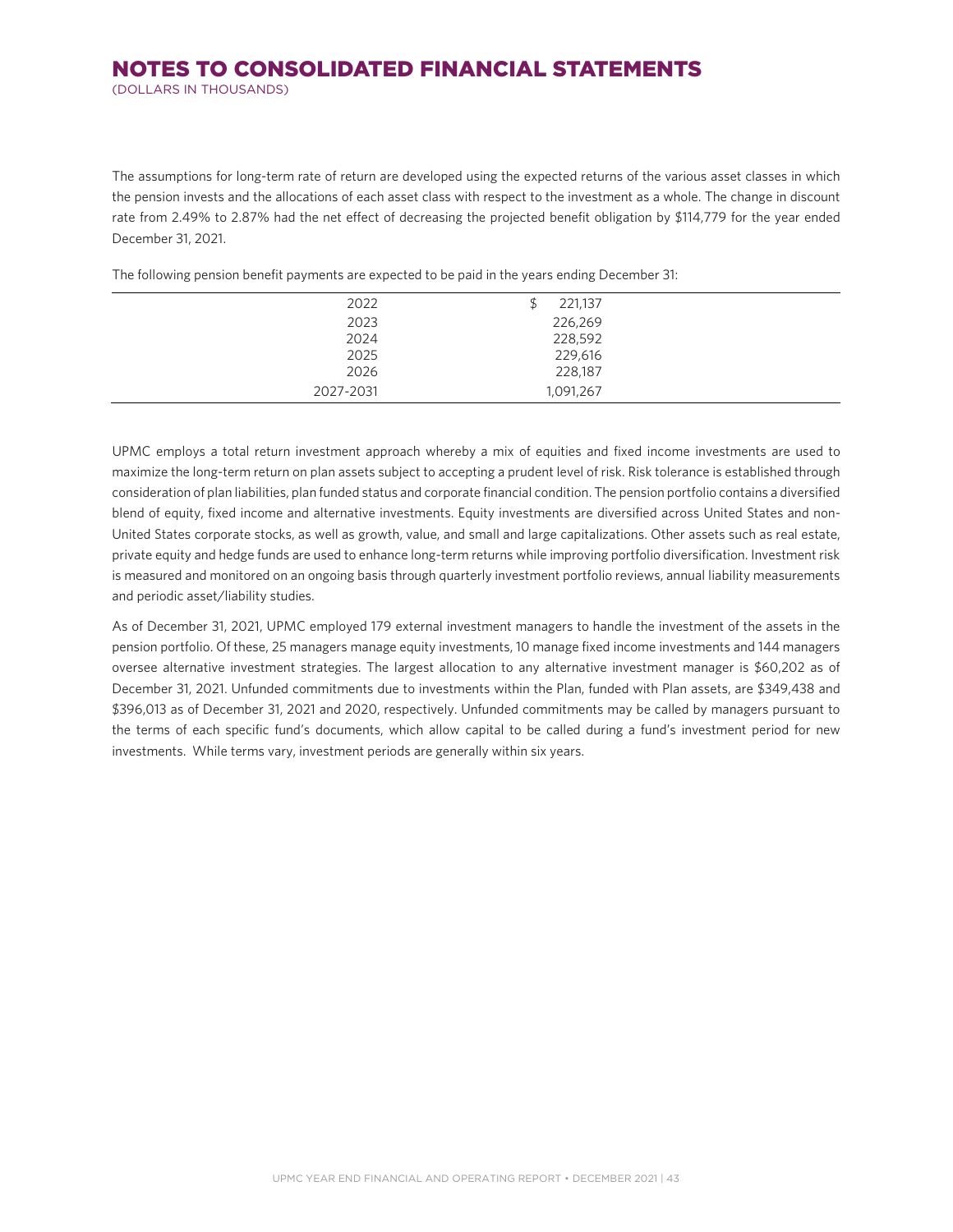(DOLLARS IN THOUSANDS)

|                                  | 2021   | 2020   | 2021 Target |
|----------------------------------|--------|--------|-------------|
| Nonalternative investments:      |        |        |             |
| Fixed income                     | 11.8%  | 12.2%  | 13.0%       |
| Domestic equity                  | 21.1%  | 23.2%  | 23.0%       |
| International equity             | 18.2%  | 22.4%  | 22.0%       |
| Total nonalternative investments | 51.1%  | 57.8%  | 58.0%       |
| Real assets:                     |        |        |             |
| Real estate                      | 3.7%   | 2.8%   | 4.0%        |
| Income opportunities             | 1.7%   | 2.5%   | 2.0%        |
| Natural resources                | 4.2%   | 3.5%   | 4.0%        |
| Total real assets                | 9.6%   | 8.8%   | 10.0%       |
| Alternative investments:         |        |        |             |
| Long/short equity                | 10.9%  | 10.1%  | 10.0%       |
| Absolute return                  | 6.0%   | 5.3%   | 7.0%        |
| Private equity                   | 22.4%  | 18.0%  | 15.0%       |
| Total alternative investments    | 39.3%  | 33.4%  | 32.0%       |
| Total                            | 100.0% | 100.0% | 100.0%      |

The following is a summary of the pension plan asset allocations at December 31, 2021 and 2020:

All of the Plan's assets are measured at fair value, including its alternative investments. The same levels of the fair value hierarchy as described in Note 8 are used to categorize the Plan's assets. Corporate debt instruments and fixed income/bonds are valued using pricing models, quoted prices of securities with similar characteristics or discounted cash flows. The fair value of common/collective trust funds is determined by the issuer sponsoring such funds by dividing the fund's net assets at fair value by its units outstanding at the valuation dates. Partnership interests are valued using NAV, which is based on the unit values of the interests as determined by the issuer sponsoring such interests dividing the fund's net assets at fair value by its units outstanding at the valuation dates.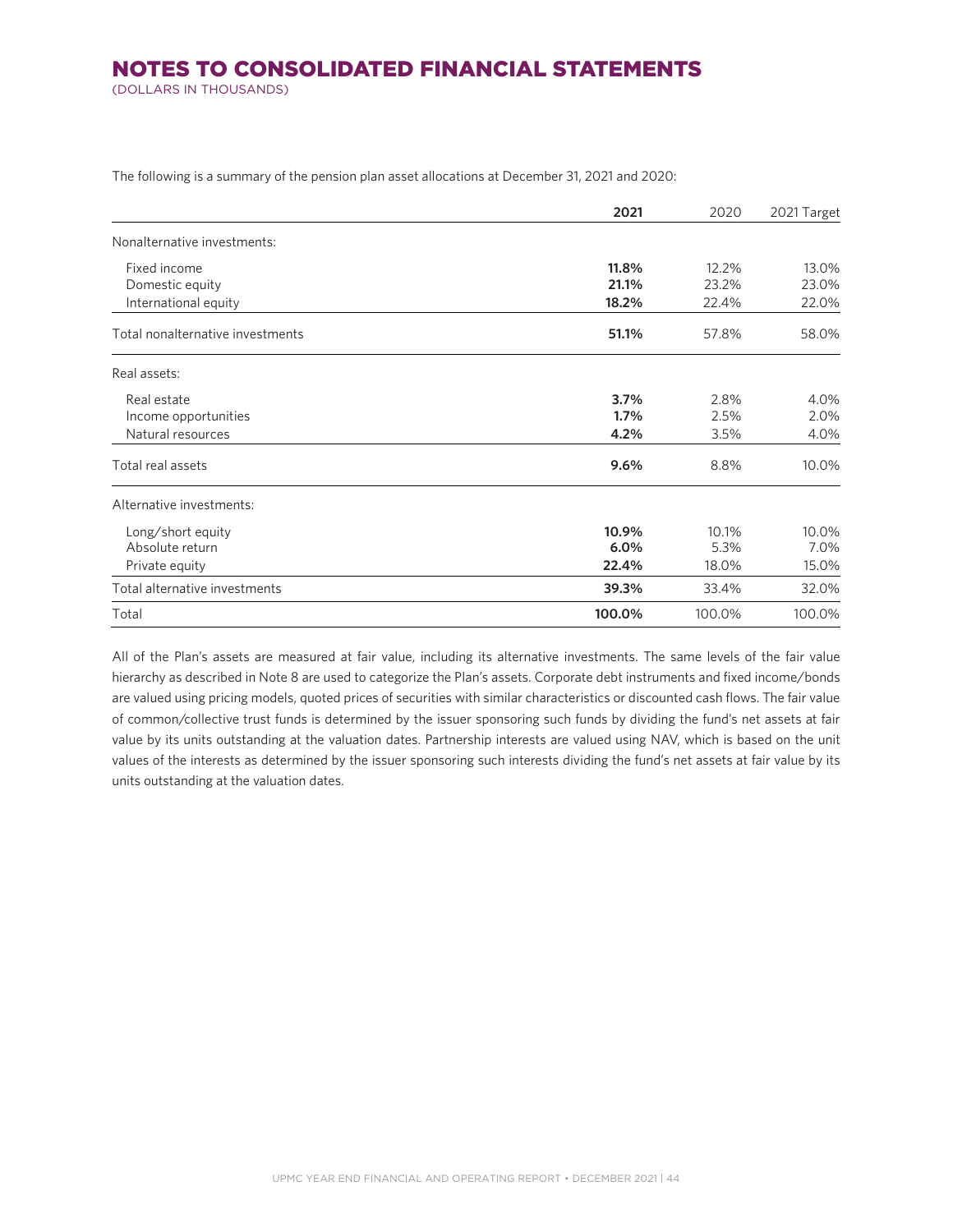(DOLLARS IN THOUSANDS)

The fair values of the Plan's assets at December 31, 2021, by asset category and by the level of inputs used to determine fair value, were as follows:

|                                      | Level 1         | Level <sub>2</sub> | Level 3  | <b>NAV</b>     | Total           |
|--------------------------------------|-----------------|--------------------|----------|----------------|-----------------|
| <b>ASSETS</b>                        |                 |                    |          |                |                 |
| Equity securities:                   |                 |                    |          |                |                 |
| Domestic equity                      | \$<br>576,856   | \$<br>6,403        | \$       | \$<br>۰.       | 583,259<br>\$   |
| International equity                 | 322,344         |                    |          |                | 322,344         |
| U.S. REITS                           | 51,923          | 1,598              |          |                | 53,521          |
| Fixed income:                        |                 |                    |          |                |                 |
| Government securities                | 30,976          |                    |          |                | 30,976          |
| Bond funds                           | 145,405         |                    |          |                | 145,405         |
| Corporate debt instruments           |                 | 42,145             |          |                | 42,145          |
| Asset and mortgage-backed securities |                 | 68,948             |          |                | 68,948          |
| Long/short equity                    | 47,895          |                    |          |                | 47,895          |
| Absolute return                      | 11,482          |                    |          |                | 11,482          |
| Other investments                    |                 |                    |          | 1,780,190      | 1,780,190       |
| Net receivables                      | 1,029           |                    |          |                | 1,029           |
| Plans' assets at fair value          | \$<br>1,187,910 | \$<br>119,094      | \$<br>Ξ. | 1,780,190<br>S | 3,087,194<br>\$ |

The fair values of the Plan's assets at December 31, 2020, by asset category and by the level of inputs used to determine fair value, were as follows:

|                                      | Level 1         | Level <sub>2</sub> | Level 3 | <b>NAV</b>      |    | Total     |
|--------------------------------------|-----------------|--------------------|---------|-----------------|----|-----------|
| <b>ASSETS</b>                        |                 |                    |         |                 |    |           |
| Equity securities:                   |                 |                    |         |                 |    |           |
| Domestic equity                      | \$<br>609,619   | \$<br>3,353        | \$      | \$<br>$\sim$    | S  | 612,972   |
| International equity                 | 444,684         |                    |         |                 |    | 444,684   |
| U.S. REITS                           | 32,266          |                    |         |                 |    | 32,266    |
| Fixed income:                        |                 |                    |         |                 |    |           |
| Government securities                |                 | 35,194             |         |                 |    | 35,194    |
| Bond funds                           | 156,884         |                    |         |                 |    | 156,884   |
| Corporate debt instruments           |                 | 43.171             |         |                 |    | 43.171    |
| Asset and mortgage-backed securities | 3,356           | 64,405             |         |                 |    | 67,761    |
| Long/short equity                    | 25,679          |                    |         |                 |    | 25.679    |
| Absolute return                      |                 |                    |         |                 |    |           |
| Other investments                    |                 |                    |         | 1,427,290       |    | 1,427,290 |
| Net receivables                      | 355             |                    |         |                 |    | 355       |
| Plans' assets at fair value          | \$<br>1,272,843 | \$<br>146.123      | \$      | 1,427,290<br>\$ | S. | 2.846.256 |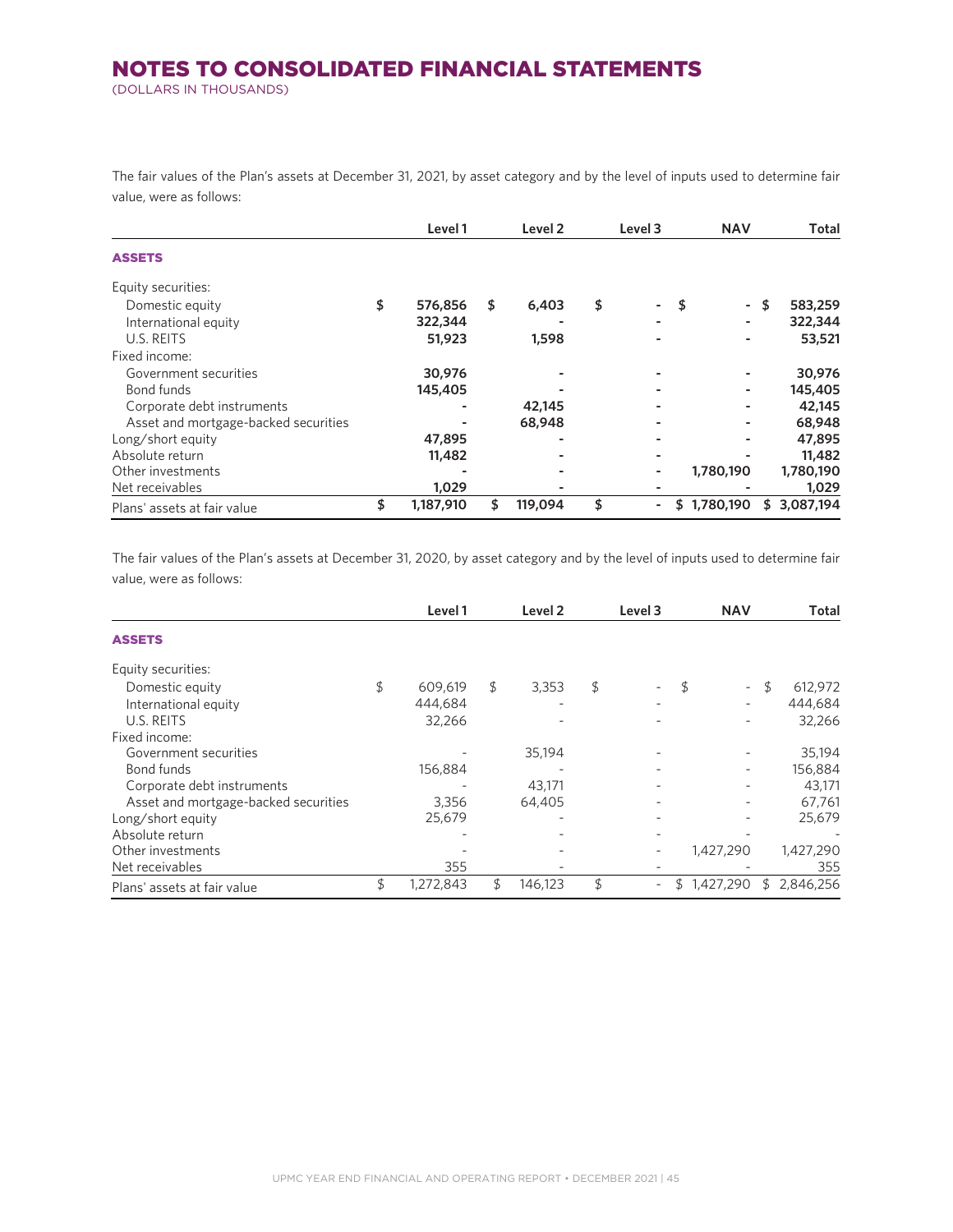(DOLLARS IN THOUSANDS)

## 10. HEALTH INSURANCE REVENUE AND COSTS

Health care costs were \$11,338,966 and \$10,328,949, of which \$2,869,217 and \$2,413,337 were eliminated in consolidation representing medical services performed by other UPMC entities for the years ended December 31, 2021 and 2020, respectively. Such costs are included in insurance claims expense. These costs include estimates of payments to be made on claims reported but not yet processed as of the balance sheet date and estimates of health care services incurred but not reported to the Health Plans. Such estimates include the cost of services that will continue to be incurred after the balance sheet date when the Health Plans are obligated to remit payment for such services in accordance with contract provisions or regulatory requirements. UPMC determines the amount of the reserve for incurred but not paid claims by following a detailed actuarial process that uses both historical claim payment patterns as well as emerging medical cost trends to project UPMC's best estimate of reserve for physical health care costs. This process involves formatting of historical paid claims data into claim triangles, which compare claim incurred dates to the dates of claim payments. This information is analyzed to create completion factors that represent the average percentage of total incurred claims that have been paid through a given date after being incurred. Completion factors are applied to claims paid through the period-end date to estimate the ultimate claim expense incurred for the period. Actuarial estimates of incurred but not paid claim liabilities are then determined by subtracting the actual paid claims from the estimate of the ultimate incurred claims.

For the most recent incurred months, the percentage of claims paid for claims incurred in those months is generally low. This makes the completion factors methodology less reliable for such months. Therefore, incurred claims for most recent months are not projected from historical completion and payment patterns; rather, they are projected by estimating the claims expense for those months based on recent claims expense levels and health care trend levels, or trend factors.

While there are many factors that are used as part of the estimation of UPMC's reserve for physical health care costs, the two key assumptions having the most significant impact on UPMC's incurred but not paid claims liability as of December 31, 2021 were the completion and trend factors.

|                                                                                                               | 2021          | 2020          |
|---------------------------------------------------------------------------------------------------------------|---------------|---------------|
| Reserve for physical health care costs (beginning balance)<br>Add: Provisions for medical costs occurring in: | \$<br>705,361 | \$<br>493,731 |
| Current year                                                                                                  | 10,149,739    | 9,319,976     |
| Prior year                                                                                                    | (26, 263)     | (17, 285)     |
| Net incurred medical costs                                                                                    | 10,123,476    | 9,302,691     |
| Deduct: Payments for claims occurring in:                                                                     |               |               |
| Current year                                                                                                  | 9,507,661     | 8,623,868     |
| Prior year                                                                                                    | 679,098       | 467,193       |
| Net paid medical costs                                                                                        | 10,186,759    | 9,091,061     |
| Reserve for physical health care costs (ending balance)                                                       | 642,078       | 705.361       |

The foregoing rollforward shows favorable development of \$26,263 and \$17,285 for the years ended December 31, 2021 and 2020, respectively. UPMC regularly reviews and sets assumptions regarding cost trends and utilization when initially establishing a reserve for physical health care costs. UPMC continually monitors and adjusts the reserve and claim expense based on subsequent paid claims activity. If it is determined that UPMC's assumptions regarding cost trends and utilization are materially different from actual results, UPMC's consolidated statement of operations and changes in net assets and consolidated balance sheet could be impacted in future periods. Adjustments of prior year estimates may result in additional claim expense or a reduction of claim expense in the period an adjustment is made.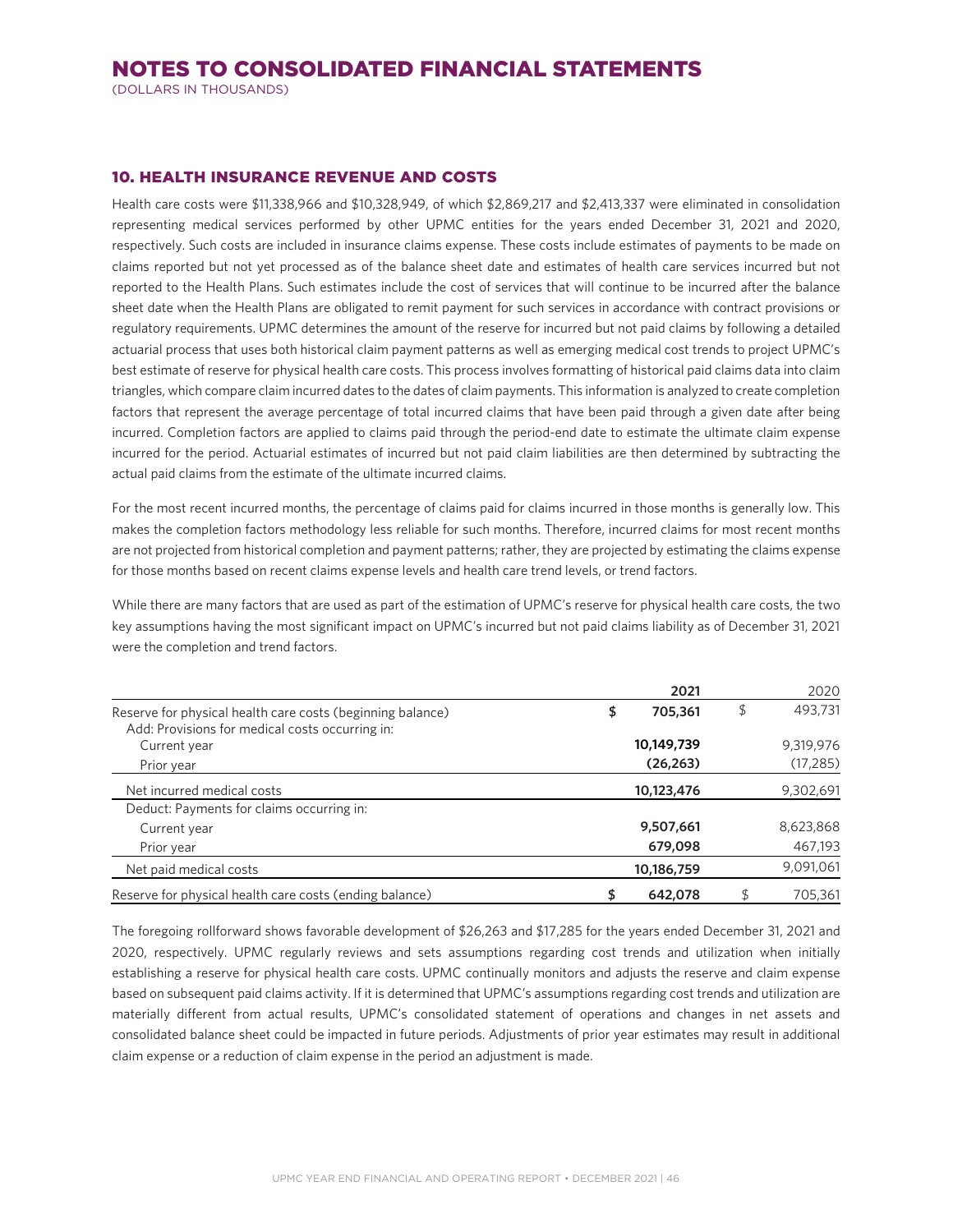## NOTES TO CONSOLIDATED FINANCIAL STATEMENTS (DOLLARS IN THOUSANDS)

Incurred claims development for the years ended December 31, 2021, 2020 and 2019 are as follows:

|                   | (Unaudited)       |  | (Unaudited)       |  |                   |
|-------------------|-------------------|--|-------------------|--|-------------------|
|                   | December 31, 2019 |  | December 31, 2020 |  | December 31, 2021 |
| December 31, 2019 | 8.232.994         |  | 8.215.709         |  | 8,208,948         |
| December 31, 2020 |                   |  | 9.319.976         |  | 9,300,474         |
| December 31, 2021 |                   |  |                   |  | 10,149,739        |
|                   |                   |  |                   |  | 27,659,161        |

Paid claims development for the years ended December 31, 2021, 2020 and 2019 are as follows:

|                   |                   | (Unaudited) |                   | (Unaudited) |                   |            |
|-------------------|-------------------|-------------|-------------------|-------------|-------------------|------------|
|                   | December 31, 2019 |             | December 31, 2020 |             | December 31, 2021 |            |
| December 31, 2019 |                   | 7.741.510   |                   | 8,206,456   |                   | 8,208,948  |
| December 31, 2020 |                   |             |                   | 8,623,868   |                   | 9,300,474  |
| December 31, 2021 |                   |             |                   |             |                   | 9,507,661  |
|                   |                   |             |                   |             | S                 | 27,017,083 |

At December 31, 2021, the total of incurred but not reported ("IBNR") liabilities plus expected development on reported claims and the cumulative number of reported claims for the years ended December 31, 2021, 2020 and 2019 are as follows:

|                   | <b>Total IBNR and Expected Development on</b> | <b>Reported Claims</b> | (Unaudited)<br><b>Cumulative Number</b><br>of Reported Claims* |
|-------------------|-----------------------------------------------|------------------------|----------------------------------------------------------------|
| December 31, 2019 |                                               |                        | 24,459                                                         |
| December 31, 2020 |                                               |                        | 23,307                                                         |
| December 31, 2021 |                                               | 642,078                | 25,671                                                         |
| Total             |                                               | 642,078                | 73,437                                                         |

\* In thousands

The cumulative number of reported claims for each claim year has been developed using historical data captured by UPMC's claims payment system and data warehouse.

Net assets without donor restrictions required to meet statutory requirements of the Health Plans were \$1,587,303 and \$1,207,408 at December 31, 2021 and 2020, respectively.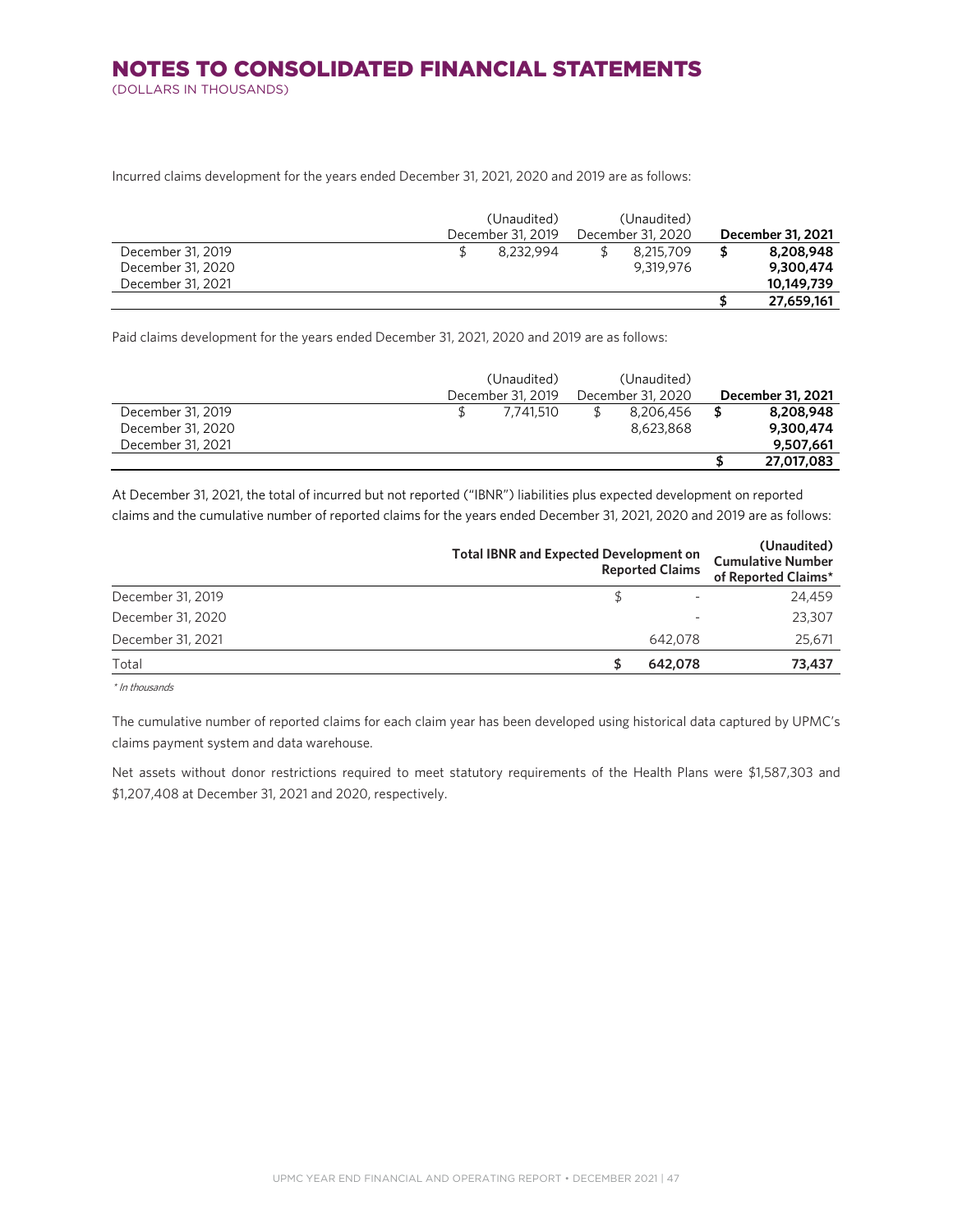(DOLLARS IN THOUSANDS)

#### 11. PROFESSIONAL AND GENERAL LIABILITY INSURANCE

UPMC is insured for professional and general liability losses through wholly owned, multiprovider insurance companies (the "Captives"). The Captives provide primary and excess professional liability coverage to UPMC subsidiaries, employed physicians of UPMC and other entities not included in the consolidated financial statements. For those self-insured risks, UPMC has established irrevocable trust funds to pay claims and related costs.

Certain insurance agreements have retrospective clauses that permit additional premiums or refunds to be made based on actual experience. The reserve for professional and general liability indemnity losses and loss adjustment expenses is determined using individual case-based evaluations and actuarial analyses and represents an estimate of reported claims and claims incurred but not reported. Those estimates are subject to the effects of trends in average loss severity and average frequency. Although considerable variability is inherent in such estimates, management believes that the reserves for professional and general liability losses and loss adjustment expenses are reasonable. The estimates are reviewed and adjusted as necessary as experience develops or new information becomes known. Such adjustments are included in current operations. Reserves for professional and general liability losses and loss adjustment expenses of \$533,315 and \$479,421, discounted at 1.00% and 0.25% (which approximates the risk-free rates), were recorded as of December 31, 2021 and 2020, respectively. At December 31, 2021 and 2020, respectively, \$104,133 and \$90,939 of the loss reserves are included in current portion of insurance reserves and \$429,182 and \$388,482 are included in long-term insurance reserves.

The following table provides a rollforward of the reserve balances for professional and general liability costs for the years ended December 31, 2021 and 2020.

|                                                                                                                        | 2021          | 2020          |
|------------------------------------------------------------------------------------------------------------------------|---------------|---------------|
| Reserve for professional and general liability costs (beginning balance)<br>Add: Provisions for expenses occurring in: | \$<br>479,421 | \$<br>393,400 |
| Current year                                                                                                           | 125,437       | 112,556       |
| Prior year                                                                                                             | 5,292         | (1,651)       |
| Change in discount rate                                                                                                | (8,100)       | 20,000        |
| Net incurred expenses                                                                                                  | 122,629       | 130,905       |
| Deduct: Payments for expenses occurring in:                                                                            |               |               |
| Current year                                                                                                           | 363           | 759           |
| Prior year                                                                                                             | 81,791        | 84,931        |
| Net paid expenses                                                                                                      | 82,154        | 85,690        |
| Changes in other reserves                                                                                              | 13,419        | 40,806        |
| Reserve for professional and general liability costs (ending balance)                                                  | \$<br>533,315 | 479,421       |

The foregoing rollforward shows unfavorable development of \$5,292 and favorable development \$1,651 for the years ended December 31, 2021 and 2020, respectively.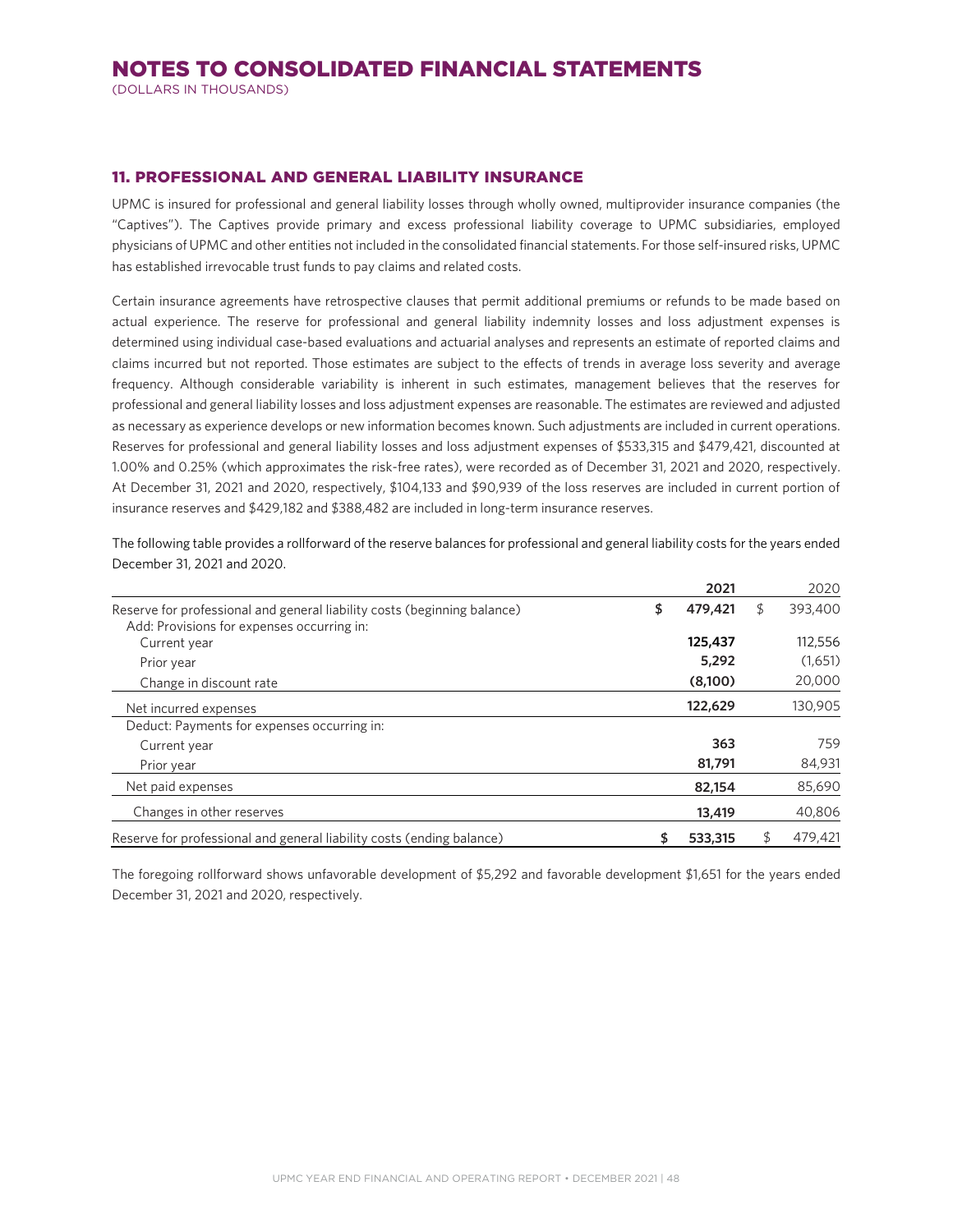(DOLLARS IN THOUSANDS)

The following table provides undiscounted information for claims development for incurred losses and paid claim loss by incident year for the year ended December 31, 2021. The information about incurred and paid claims development for the years ended December 2012 to 2020 is presented as supplementary information. For the reported development, the adequacy of case reserves has been consistent and favorable over time, and there have been no significant changes in the rate at which claims have been reported. For the paid development, the rate of payment of claims has been relatively consistent over time.

#### DIRECT CLAIM LOSS INCURRED

| Accident |          |          |                          |          |           |                          |                          |                          |          |              |
|----------|----------|----------|--------------------------|----------|-----------|--------------------------|--------------------------|--------------------------|----------|--------------|
| Year     | 2012     | 2013     | 2014                     | 2015     | 2016      | 2017                     | 2018                     | 2019                     | 2020     | 2021         |
|          |          |          |                          |          | Unaudited |                          |                          |                          |          |              |
| 2012     | \$78,082 | \$86,177 | \$81,507                 | \$75,921 | \$74,831  | \$77,367                 | \$74,732                 | \$71,171                 | \$71,345 | 71,924<br>\$ |
| 2013     | ۰        | 77.146   | 79.850                   | 72,831   | 68.055    | 72.144                   | 68,116                   | 68,529                   | 69,693   | 72,457       |
| 2014     | ٠        | ۰.       | 86,191                   | 84,910   | 83,562    | 78,108                   | 75.644                   | 73.443                   | 74,808   | 76,487       |
| 2015     |          | ۰        | ٠                        | 96.593   | 102.111   | 89,569                   | 88,801                   | 83,033                   | 80.946   | 79,273       |
| 2016     |          |          | ۰                        | ٠        | 90.844    | 94.155                   | 91.655                   | 84,615                   | 73,214   | 72,195       |
| 2017     |          | ۰        | $\overline{\phantom{a}}$ |          | $\sim$    | 100.732                  | 99.428                   | 104.403                  | 103,570  | 100,146      |
| 2018     |          | ٠        | $\overline{\phantom{a}}$ |          |           | $\overline{\phantom{a}}$ | 100.781                  | 97.451                   | 96,836   | 93,128       |
| 2019     |          | -        | -                        |          | ٠         | ٠                        | $\overline{\phantom{a}}$ | 103.995                  | 106,787  | 109,126      |
| 2020     |          | -        | -                        |          | -         |                          |                          | $\overline{\phantom{a}}$ | 108.482  | 109,915      |
| 2021     | -        | -        |                          |          |           |                          |                          |                          |          | 125,438      |
|          |          |          |                          |          |           |                          |                          | <b>Total</b>             |          | \$910,089    |

#### DIRECT CLAIM LOSS PAID

Accident

| Year                  | 2012                     | 2013    | 2014                     | 2015     | 2016      | 2017                     | 2018     | 2019     | 2020     | 2021          |
|-----------------------|--------------------------|---------|--------------------------|----------|-----------|--------------------------|----------|----------|----------|---------------|
|                       |                          |         |                          |          | Unaudited |                          |          |          |          |               |
| 2012                  | \$1,029                  | \$6,777 | \$16,334                 | \$27,212 | \$47,768  | \$57,588                 | \$62,641 | \$66,886 | \$67,407 | \$<br>68,588  |
| 2013                  | $\overline{\phantom{0}}$ | 353     | 5,861                    | 12,020   | 28,016    | 42,775                   | 49,807   | 56,494   | 58,760   | 64,342        |
| 2014                  |                          |         | 467                      | 7,771    | 16,949    | 40,736                   | 48,191   | 57,372   | 61,217   | 64,744        |
| 2015                  |                          | ٠       |                          | 355      | 16,914    | 26,838                   | 43,634   | 58,646   | 65,427   | 68,562        |
| 2016                  | -                        | ٠       | ٠                        | ٠        | 446       | 6,375                    | 14,220   | 27,736   | 39,232   | 46,946        |
| 2017                  | ٠                        |         |                          |          | ٠         | 1,610                    | 10,168   | 27,867   | 50,244   | 55,202        |
| 2018                  | -                        | ٠       | ۰                        | ۰        | ٠         | ٠                        | 251      | 3,555    | 22,235   | 37,270        |
| 2019                  |                          |         | ٠                        | ٠        | ٠         | $\overline{\phantom{a}}$ | ٠        | 216      | 13,936   | 25,751        |
| 2020                  |                          |         | $\overline{\phantom{a}}$ |          | ٠         | ۰                        |          |          | 759      | 12,369        |
| 2021                  | $\overline{\phantom{0}}$ | ٠       | ٠                        | ٠        | ٠         | $\overline{\phantom{0}}$ | ٠        |          |          | 361           |
|                       |                          |         |                          |          |           |                          |          | Total    |          | \$<br>444,135 |
| <b>Net reserves</b>   |                          |         |                          |          |           |                          |          |          |          | \$465,954     |
| Other reserves        |                          |         |                          |          |           |                          |          |          |          | 54,239        |
| Risk retention group  |                          |         |                          |          |           |                          |          |          |          | 25,520        |
| Discount adjustment   |                          |         |                          |          |           |                          |          |          |          | (12, 398)     |
| <b>Total reserves</b> |                          |         |                          |          |           |                          |          |          |          | \$533,315     |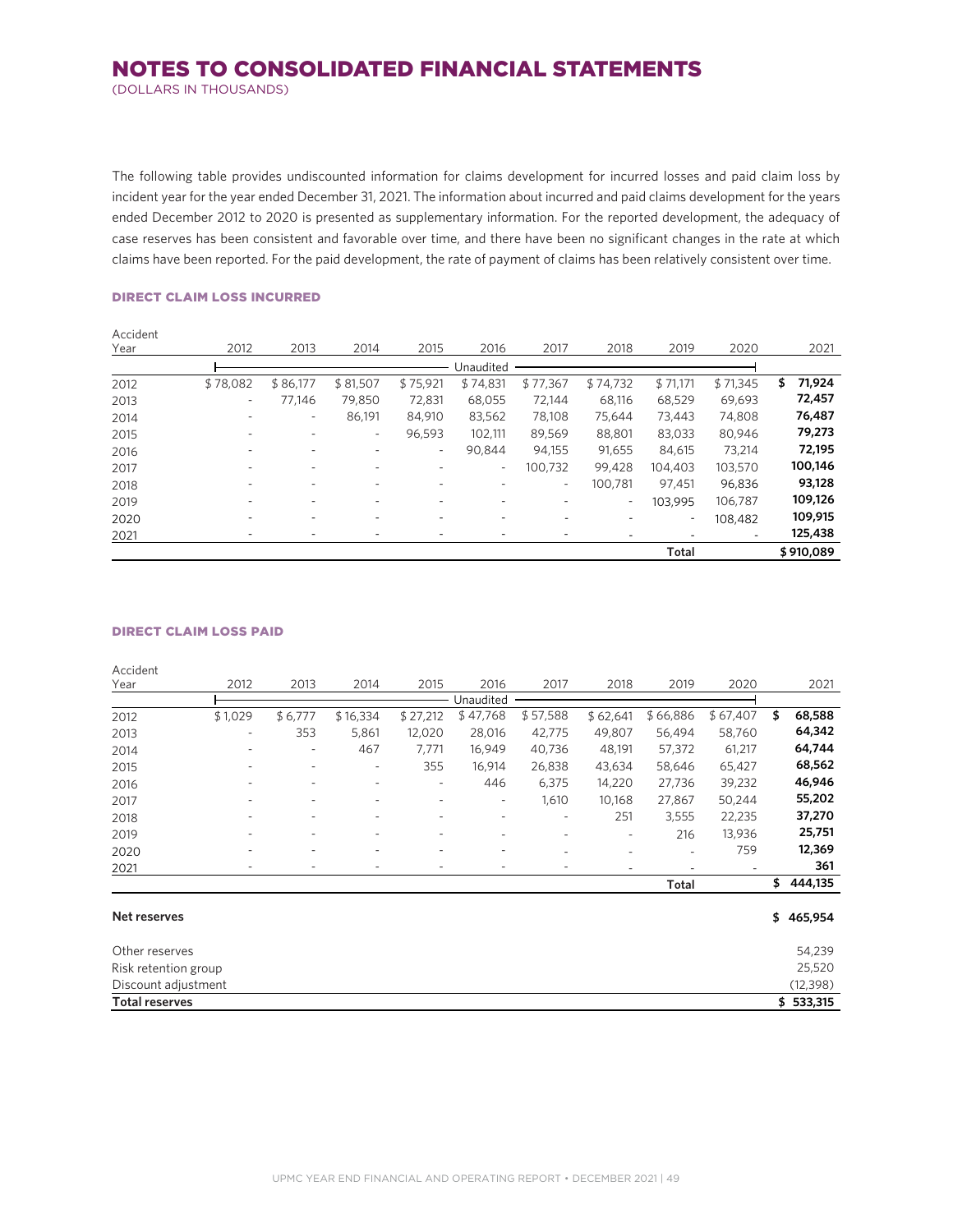(DOLLARS IN THOUSANDS)

| Year 1 | Year 2 | Year 3 | Year 4 | Year 5 | Year 6 | Year 7 | Year 8 | Year 9 | Year 10<br>and Prior |
|--------|--------|--------|--------|--------|--------|--------|--------|--------|----------------------|
| 0.7%   | 9.9%   | 13.2%  | 21.0%  | 16.4%  | 10.9%  | 6.3%   | 4.5%   | 4.2%   | 12.9%                |

#### AVERAGE ANNUAL PERCENTAGE PAYOUT OF INCURRED CLAIMS (UNAUDITED)

In addition, the following table shows the total of IBNR plus expected development on reported claims by incident year and the cumulative number of reported claims by incident year. The cumulative number of reported claims are counted on a per occurrence and per coverage basis. Claim counts include open claims, claims that have been paid and closed, and asserted reported claims that have been closed without the need for any payment.

| <b>Incident Year</b> | <b>Incurred Claim Loss and</b><br><b>Adjustment Expenses for the</b><br>Year Ended December 31, 2021 | <b>Total Incurred but</b><br>Not Reported as of<br>December 31, 2021 | <b>Cumulative Number</b><br>of Claims Reported as of<br>December 31, 2021 |  |  |
|----------------------|------------------------------------------------------------------------------------------------------|----------------------------------------------------------------------|---------------------------------------------------------------------------|--|--|
| 2012                 | 71,924<br>\$                                                                                         | \$<br>$\overline{\phantom{a}}$                                       | 303                                                                       |  |  |
| 2013                 | 72,457                                                                                               |                                                                      | 275                                                                       |  |  |
| 2014                 | 76,487                                                                                               | 424                                                                  | 275                                                                       |  |  |
| 2015                 | 79,273                                                                                               | 1,697                                                                | 301                                                                       |  |  |
| 2016                 | 72,195                                                                                               | 7,807                                                                | 309                                                                       |  |  |
| 2017                 | 100.146                                                                                              | 27,440                                                               | 295                                                                       |  |  |
| 2018                 | 93,128                                                                                               | 37,080                                                               | 281                                                                       |  |  |
| 2019                 | 109,126                                                                                              | 55,237                                                               | 331                                                                       |  |  |
| 2020                 | 109,915                                                                                              | 85,612                                                               | 165                                                                       |  |  |
| 2021                 | 125,438                                                                                              | 115,880                                                              | 83                                                                        |  |  |

The methodology for reserving and determining the reserve for loss and loss adjustment expenses, IBNR reserves, considers, among other things, the line of business, the number of years of experience and the age of the experience year being developed.

Loss development factors are also applied to the current evaluations of losses to project the ultimate incurred losses arising from each period of coverage. The selected loss development factors are based on the historical loss experience of UPMC. Therefore, it is assumed that the selected loss development factors coupled with UPMC's experience and actuarial support are appropriate to project the loss development that will be experienced.

The reserve for costs and claims adjustment expenses was based on the best data available to UPMC; however, these estimates are subject to a degree of inherent variability. It is possible that UPMC's actual incurred costs and claim adjustment expenses will not conform to the assumptions inherent in the determination of the liability; accordingly, the ultimate settlement of costs and the related claims adjustment expenses may vary from the estimates included in the consolidated financial statements.

The Medical Care Availability and Reduction of Error ("MCARE") Act was enacted by the legislature of the Commonwealth of Pennsylvania (the "Commonwealth") in 2002. This Act created the MCARE Fund, which replaced The Pennsylvania Medical Professional Liability Catastrophe Loss Fund (the "Medical CAT Fund"), as the agency for the Commonwealth to facilitate the payment of medical malpractice claims exceeding the primary layer of professional liability insurance carried by UPMC and other health care providers practicing in the Commonwealth.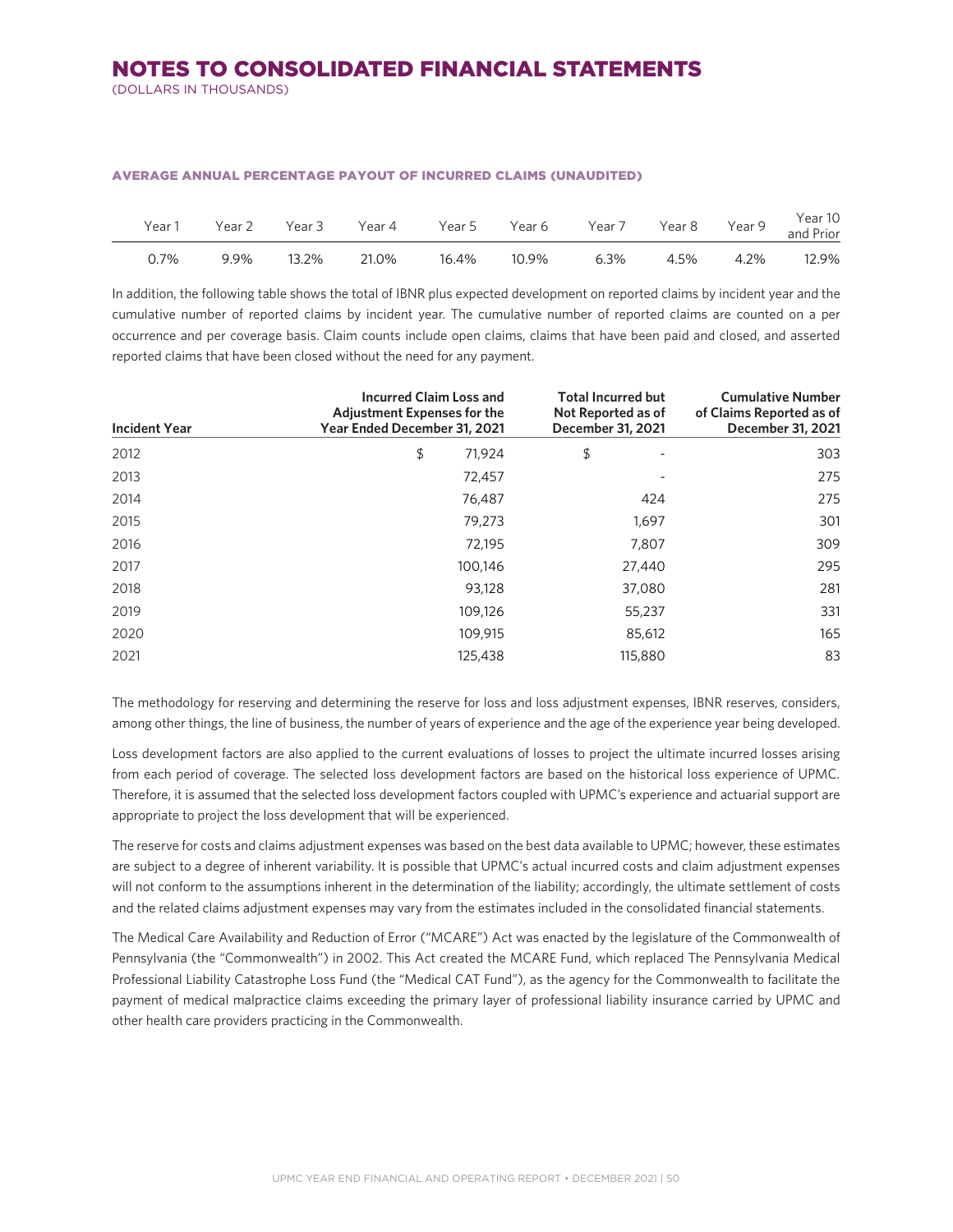(DOLLARS IN THOUSANDS)

The MCARE Fund is funded on a "pay as you go basis" and assesses health care providers based on a percentage of the rates established by the Joint Underwriting Association (also a Commonwealth agency) for basic coverage. The MCARE Act of 2002 provides for a further reduction to the current MCARE coverage of \$500 per occurrence to \$250 per occurrence and the eventual phaseout of the MCARE Fund, subject to the approval of the Pennsylvania Insurance Commissioner. To date, the Pennsylvania Insurance Commissioner has deferred the change in coverage and eventual phaseout of the MCARE Fund to future years.

## 12. RELATED-PARTY TRANSACTIONS

UPMC monitors its relationships with related or affiliated entities on an ongoing basis. The most significant of these relationships is with the University in which UPMC purchases and sells certain services from and to the University. With shared academic and research objectives, UPMC provides financial support annually to the University to advance these objectives recognizing the long-term inherent benefit to UPMC's core clinical operations. UPMC looks to the University to lead the efforts related to the academic and research support objectives of UPMC and believes that, while complementary to its mission, the support provided to the University for academics and research is not part of UPMC's core operating activities of providing direct patient care or offering health insurance coverage. For the years ended December 31, 2021 and 2020, UPMC incurred expenses of \$240,300 and \$227,409, respectively, for academic and research support. Payments to the University that are core to UPMC's missions related to providing clinical care and insurance coverage totaled \$208,854 and \$229,242 for the years ended December 31, 2021 and 2020, respectively, which includes clinical services rendered by certain faculty and medical residents, facility rental agreements and other related services, and are reflected within operating expense.

## 13. LEASES

UPMC has operating and finance leases for corporate offices, physician offices and various equipment types, among others. These lease arrangements have remaining lease terms of one year to 25 years, some of which include options to extend the leases for several periods, and some of which include options to terminate the leases within one year. Balance sheet information related to leases were as follows:

|                                | Year Ended December 31 |    |         |  |  |
|--------------------------------|------------------------|----|---------|--|--|
|                                | 2021                   |    | 2020    |  |  |
| Finance lease cost:            |                        |    |         |  |  |
| Depreciation                   | \$<br>26,975           | \$ | 26,037  |  |  |
| Interest on lease liabilities  | 2,115                  |    | 2,638   |  |  |
| Total finance lease cost       | 29,090                 |    | 28,675  |  |  |
| Operating lease cost           | 152,068                |    | 142,887 |  |  |
| Short-term/variable lease cost | 30,554                 |    | 37,596  |  |  |
| Total                          | \$<br>211,712          | S  | 209,158 |  |  |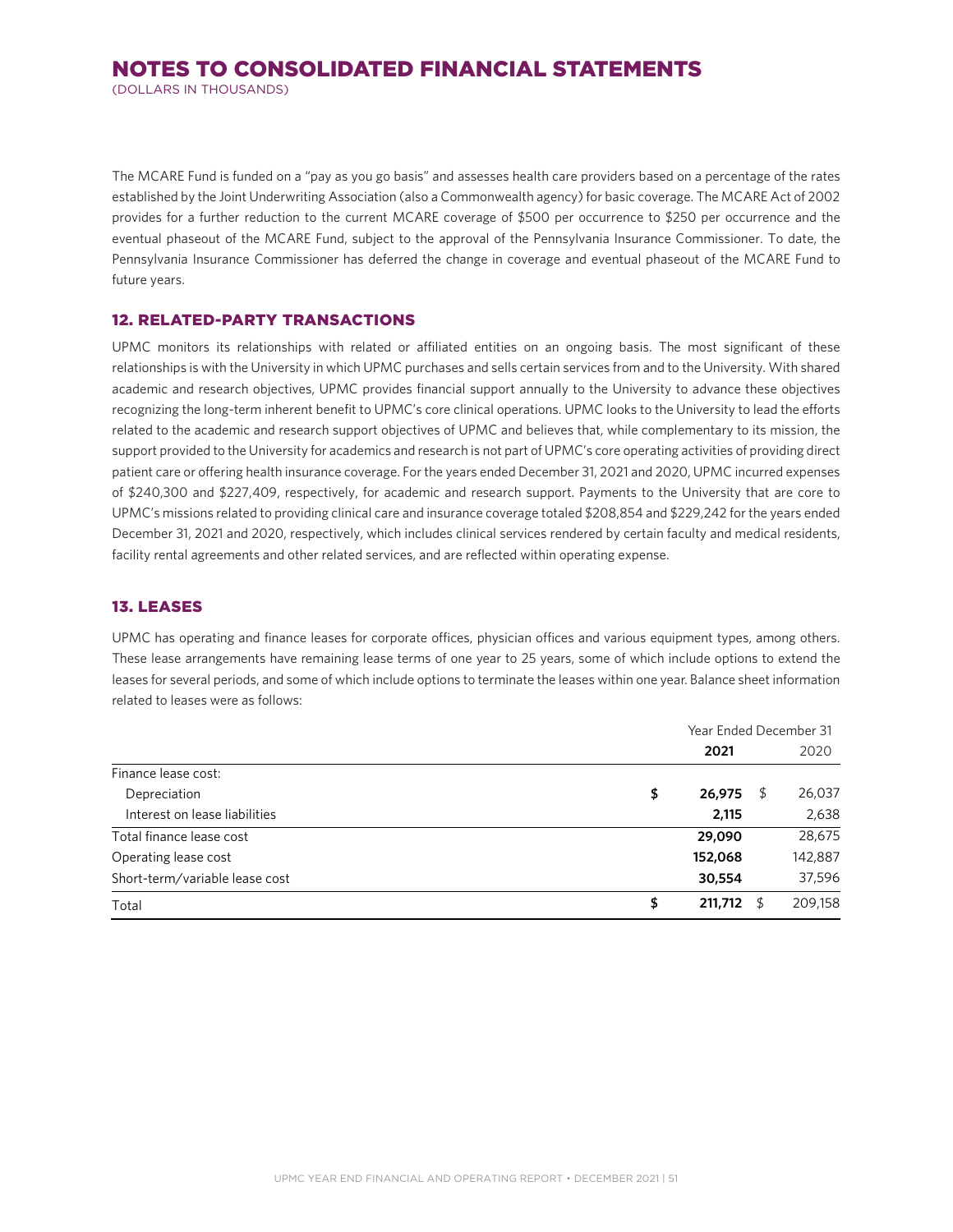(DOLLARS IN THOUSANDS)

Supplemental balance sheet information related to leases was as follows:

|                                                               | <b>Year Ended December 31</b> |            |    |            |  |
|---------------------------------------------------------------|-------------------------------|------------|----|------------|--|
|                                                               |                               | 2021       |    | 2020       |  |
| <b>OPERATING LEASES</b>                                       |                               |            |    |            |  |
| Operating lease right-of-use assets                           | \$                            | 976,026    | \$ | 1,033,598  |  |
| Other current liabilities                                     |                               | 127,194    |    | 119,135    |  |
| Operating lease liabilities                                   |                               | 895,949    |    | 963,812    |  |
| Total operating lease liabilities                             | \$                            | 1,023,143  | \$ | 1,082,947  |  |
| <b>FINANCE LEASES</b>                                         |                               |            |    |            |  |
| Property, plant and equipment, net                            | \$                            | 60,501     | \$ | 74,143     |  |
| Other current liabilities                                     |                               | 24,555     |    | 24,245     |  |
| Other noncurrent liabilities                                  |                               | 47,269     |    | 54,866     |  |
| Total finance lease liabilities                               | \$                            | 71,824     | \$ | 79,111     |  |
| <b>WEIGHTED AVERAGE REMAINING LEASE TERM</b>                  |                               |            |    |            |  |
| Operating leases                                              |                               | 11.7 years |    | 12.8 years |  |
| Finance leases                                                |                               | 7.4 years  |    | 7.3 years  |  |
| <b>WEIGHTED AVERAGE DISCOUNT RATE</b>                         |                               |            |    |            |  |
| Operating leases                                              |                               | 2.9%       |    | 3.0%       |  |
| Finance leases                                                |                               | 2.9%       |    | 3.1%       |  |
| Undiscounted maturities of lease liabilities were as follows: |                               |            |    |            |  |

| For the Years Ended December 31                    | <b>Operating Leases</b> |    | <b>Finance Leases</b> |  |  |
|----------------------------------------------------|-------------------------|----|-----------------------|--|--|
| 2022                                               | 148,097<br>\$           | \$ | 24,446                |  |  |
| 2023                                               | 138,096                 |    | 15,983                |  |  |
| 2024                                               | 120,988                 |    | 8,111                 |  |  |
| 2025                                               | 103,140                 |    | 3,383                 |  |  |
| 2026                                               | 92,316                  |    | 1,983                 |  |  |
| Thereafter                                         | 615,932                 |    | 47,629                |  |  |
| Total undiscounted maturities of lease liabilities | 1,218,569<br>S          | \$ | 101,535               |  |  |
| Less: discount on lease liabilities                | (195, 426)              |    | (29,711)              |  |  |
| Total lease liabilities                            | 1,023,143               | S  | 71,824                |  |  |

## 14. INCOME TAXES

UPMC calculates income taxes using the balance sheet method for its taxable subsidiaries. Taxable income differs from pretax book income principally due to certain income and deductions for tax purposes being recorded in the financial statements in different periods. Deferred income tax assets and liabilities are recorded for the tax effect of these differences using enacted tax rates for the years in which the differences are expected to reverse. UPMC assesses the realization of deferred tax assets and the need for a valuation allowance to reduce those assets to their net realizable value based on future operations, reversal of existing temporary differences, carryforward and carryback periods for credits and net operating losses, and potential tax planning strategies that may exist.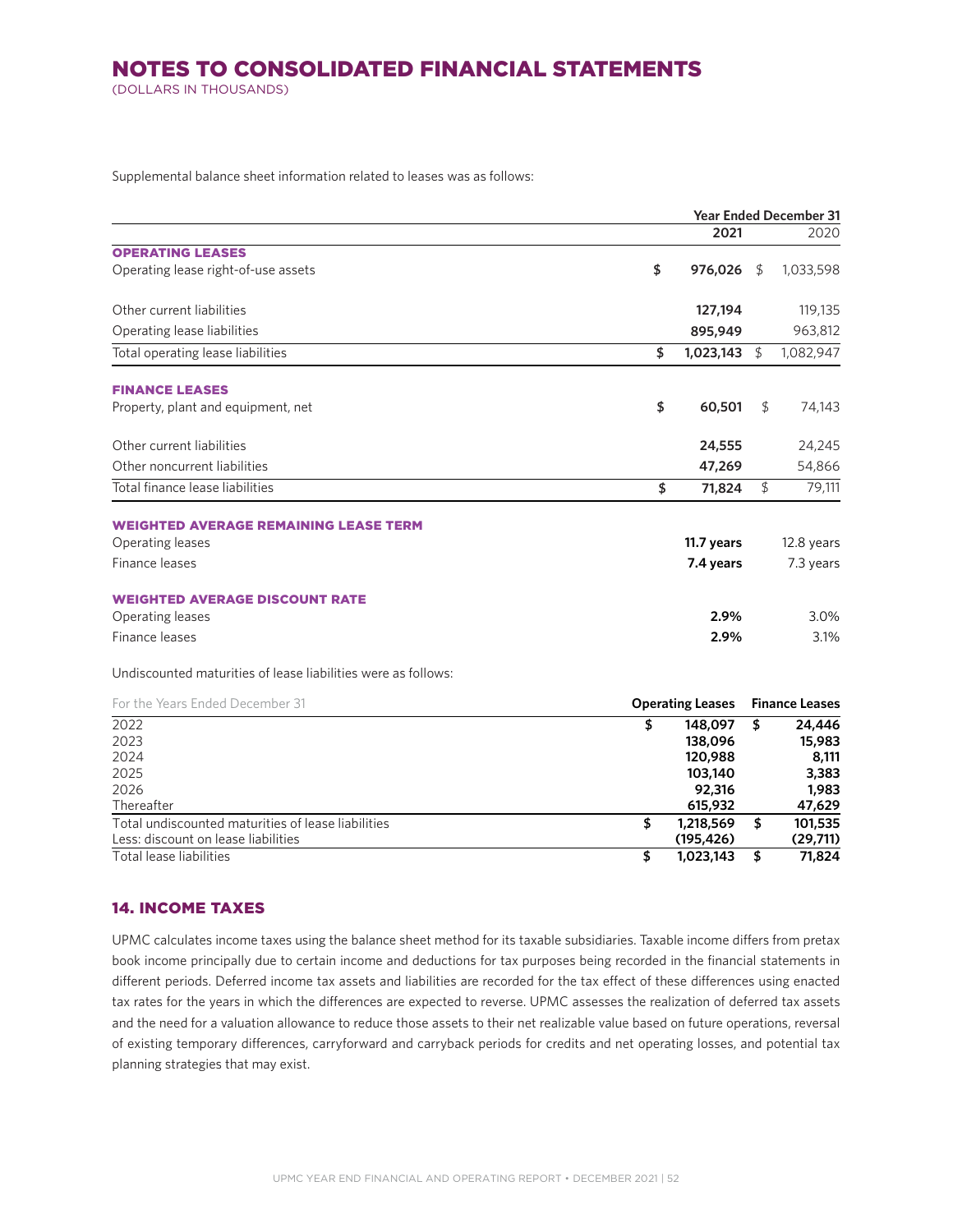(DOLLARS IN THOUSANDS)

As of December 31, 2021, the for-profit entities of UPMC had gross federal net operating loss ("NOL") carryforwards of \$799,670 (expiring in years 2022 through 2041) and gross state NOL carryforwards of \$1,754,109 (expiring in years 2022 through 2041) that are available to offset future taxable income. Utilization of the state NOL carryforwards in any one year is limited to 40% of taxable income on an annual basis per company. Non-insurance NOL's generated subsequent to December 31, 2017, carryforward indefinitely. During the calendar years ended December 31, 2021 and 2020, UPMC generated future tax benefits of \$30,304 and \$18,210, respectively, from the use of NOL carryforwards.

The following is a reconciliation of income taxes computed at the statutory U.S. federal income tax rate to the actual effective income tax expense:

| <b>Years Ended December 31</b>                 |    | 2021      | 2020     |
|------------------------------------------------|----|-----------|----------|
| Taxes computed at the federal rate             | S. | (60, 405) | 41,783   |
| State income taxes, net of federal tax benefit |    | 1,384     | 1.052    |
| Valuation allowance                            |    | 58,291    | (10,773) |
| Permanent differences                          |    | 4,730     | (28,687) |
| Other items, net                               |    | 2,032     | 1.719    |
| Income tax expense                             | S  | 6,032     | 5.094    |

The following table presents deferred tax assets as of December 31, 2021 and 2020:

|                                                   | 2021                              | 2020                          |
|---------------------------------------------------|-----------------------------------|-------------------------------|
| Deferred tax assets:                              |                                   |                               |
| Net operating losses<br>Accrued benefits<br>Other | 306,814<br>\$<br>18,922<br>33,895 | \$226,909<br>17,439<br>17,472 |
|                                                   | 359,631                           | 261,820                       |
| Less valuation allowance                          | (359, 631)                        | (261, 820)                    |
|                                                   |                                   |                               |

Tax benefits are recognized when it is more likely than not that a tax position will be sustained upon examination by the tax authorities based on the technical merits of the position. Such tax positions are measured as the largest amount of tax benefit that is greater than 50% likely to be realized upon ultimate settlement with the tax authorities assuming full knowledge of the position and all relevant facts. As of December 31, 2021 and 2020, there were no uncertain tax positions. Certain of UPMC's subsidiaries are subject to taxation in the United States and foreign jurisdictions. As of December 31, 2021, UPMC's returns for the calendar years ended December 31, 2018 through December 31, 2020, are open for examination by the various taxing authorities.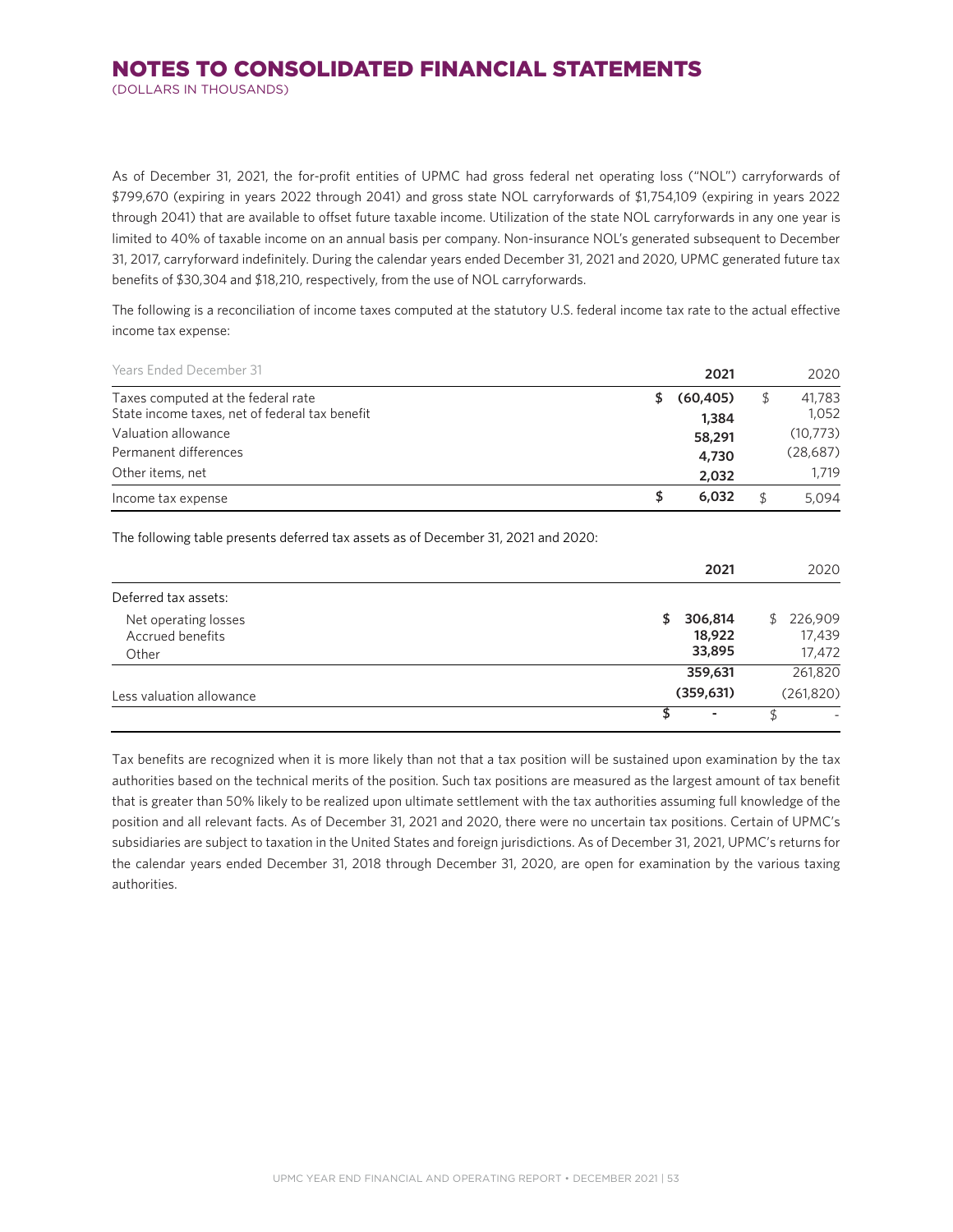#### 15. FUNCTIONAL EXPENSES

UPMC provides general health care services primarily to residents within its geographic locations and supports related research and education programs. For the years ended December 31, 2021 and 2020, expenses related to providing these services were as follows:

#### FOR THE YEAR ENDED DECEMBER 31, 2021

|                                                   | Hospital &<br>health care<br>services | Insurance<br>services | Academic &<br>research<br>activities | <b>UPMC</b><br><b>Enterprises</b><br>activity | Admin<br>support | Total            |
|---------------------------------------------------|---------------------------------------|-----------------------|--------------------------------------|-----------------------------------------------|------------------|------------------|
| Salaries, professional fees and employee benefits | 6,718,365 \$<br>\$                    | 537,570 \$            | - \$                                 | ۰                                             | \$<br>951,496 \$ | 8,207,431        |
| Insurance claims expense                          | ۰                                     | 8,469,749             |                                      |                                               |                  | 8,469,749        |
| Supplies, purchased services and general          | 4,916,400                             | 846,517               |                                      | -                                             | 394,085          | 6,157,002        |
| Depreciation and amortization                     | 504,900                               | 11,330                |                                      | -                                             | 173,159          | 689,389          |
| Academic and research support provided            |                                       | ٠                     | 240,300                              |                                               |                  | 240,300          |
| Income tax expense                                |                                       |                       |                                      | -                                             | 6,032            | 6,032            |
| Interest expense                                  | 161,976                               |                       |                                      |                                               | ٠                | 161,976          |
| Portfolio company and development expense         |                                       |                       | 86,582                               | 113,203                                       |                  | 199,785          |
|                                                   | $$12.301.641$ \$                      | 9,865,166 \$          | 326.882 \$                           | 113,203                                       | 1,524,772<br>S   | 24.131.664<br>\$ |

#### FOR THE YEAR ENDED DECEMBER 31, 2020

|                                                   |    | Hospital &<br>health care<br>services | Insurance<br>services | Academic &<br>research<br>activities | <b>UPMC</b><br><b>Enterprises</b><br>activity | Admin<br>support         | Total                  |
|---------------------------------------------------|----|---------------------------------------|-----------------------|--------------------------------------|-----------------------------------------------|--------------------------|------------------------|
| Salaries, professional fees and employee benefits | S  | 6,356,072 \$                          | 511,334 \$            | - \$                                 | - \$                                          | 911.044\$                | 7,778,450              |
| Insurance claims expense                          |    | ٠                                     | 7,915,612             |                                      |                                               | $\overline{\phantom{a}}$ | 7,915,612              |
| Supplies, purchased services and general          |    | 4,491,307                             | 844,079               |                                      | ۰.                                            | 500,115                  | 5,835,501              |
| Depreciation and amortization                     |    | 506,891                               | 14,597                |                                      | ۰.                                            | 164,097                  | 685,585                |
| Academic and research support provided            |    |                                       | ٠                     | 227,409                              |                                               | ٠                        | 227,409                |
| Income tax expense                                |    | ۰                                     |                       |                                      |                                               | 5.094                    | 5.094                  |
| Interest expense                                  |    | 177.244                               |                       |                                      |                                               | $\overline{\phantom{a}}$ | 177.244                |
| Portfolio company and development expense         |    |                                       |                       | 116,889                              | 84,703                                        | ٠                        | 201,592                |
|                                                   | \$ | 11.531.514 \$                         | 9.285.622 \$          | 344.298 \$                           | 84.703 \$                                     |                          | 1.580.350 \$22.826.487 |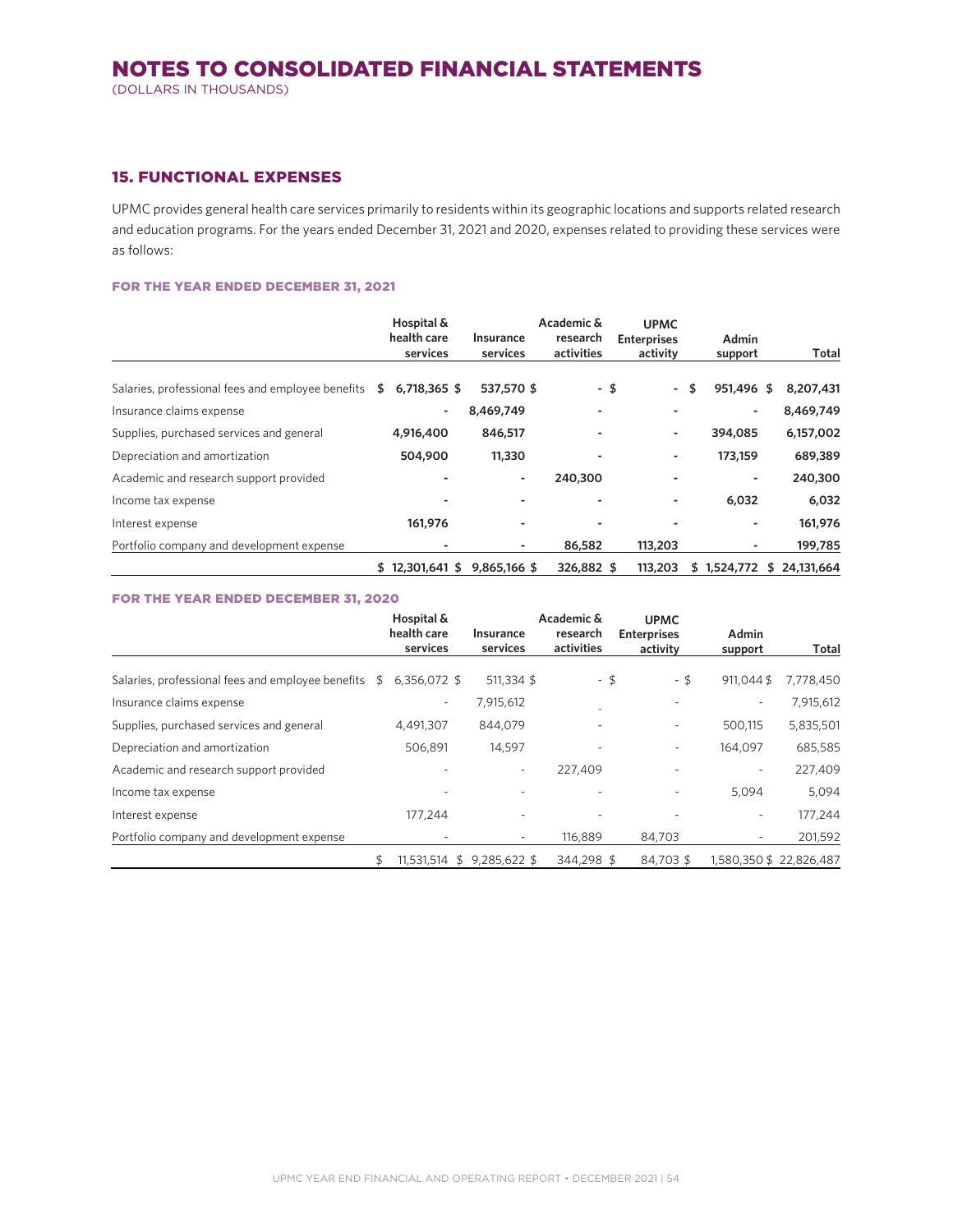(DOLLARS IN THOUSANDS)

#### 16. UPMC ENTERPRISES ACTIVITY

UPMC Enterprises conducts research, development and innovation activities on behalf of UPMC primarily focused on technologies for use in the health care industry to lower costs and improve care; such activities are expensed as incurred. From time to time, UPMC invests in companies that are developing technologies that align with its strategic imperatives, including companies that are not yet at the commercialization stage. UPMC's level of investment is dependent on numerous strategic considerations and may provide either a controlling or a non-controlling ownership interest. UPMC Enterprises also seeks partnerships with external companies to accelerate commercial growth of innovation activities, which may include the sale of internally developed technology solutions. Leveraging UPMC's long-standing reputation for academic and research excellence, UPMC Enterprises also sponsors the translation of basic science conducted in a research setting to its commercial use in bedside clinical practice, application in medical laboratories or use across emerging venues where medicine is delivered; such activities are expensed as incurred.

UPMC Enterprises activity is comprised of the following for the years ended December 31:

|                                                                | 2021           | 2020      |
|----------------------------------------------------------------|----------------|-----------|
| Technology research and development costs                      | \$<br>(48,211) | (70,962)  |
| Investments in translational sciences                          | (38, 371)      | (45, 927) |
| Revenue from portfolio companies with controlling interest     | 37,828         | 36,521    |
| Expenses of portfolio companies with controlling interest      | (108, 251)     | (87, 424) |
| Net loss from non-consolidated interest in portfolio companies | (4,952)        | 2.721     |
| Net gains from technology-related investments                  | 233,654        | 16,994    |
| UPMC Enterprises activity                                      | 71,697         | (148,077) |